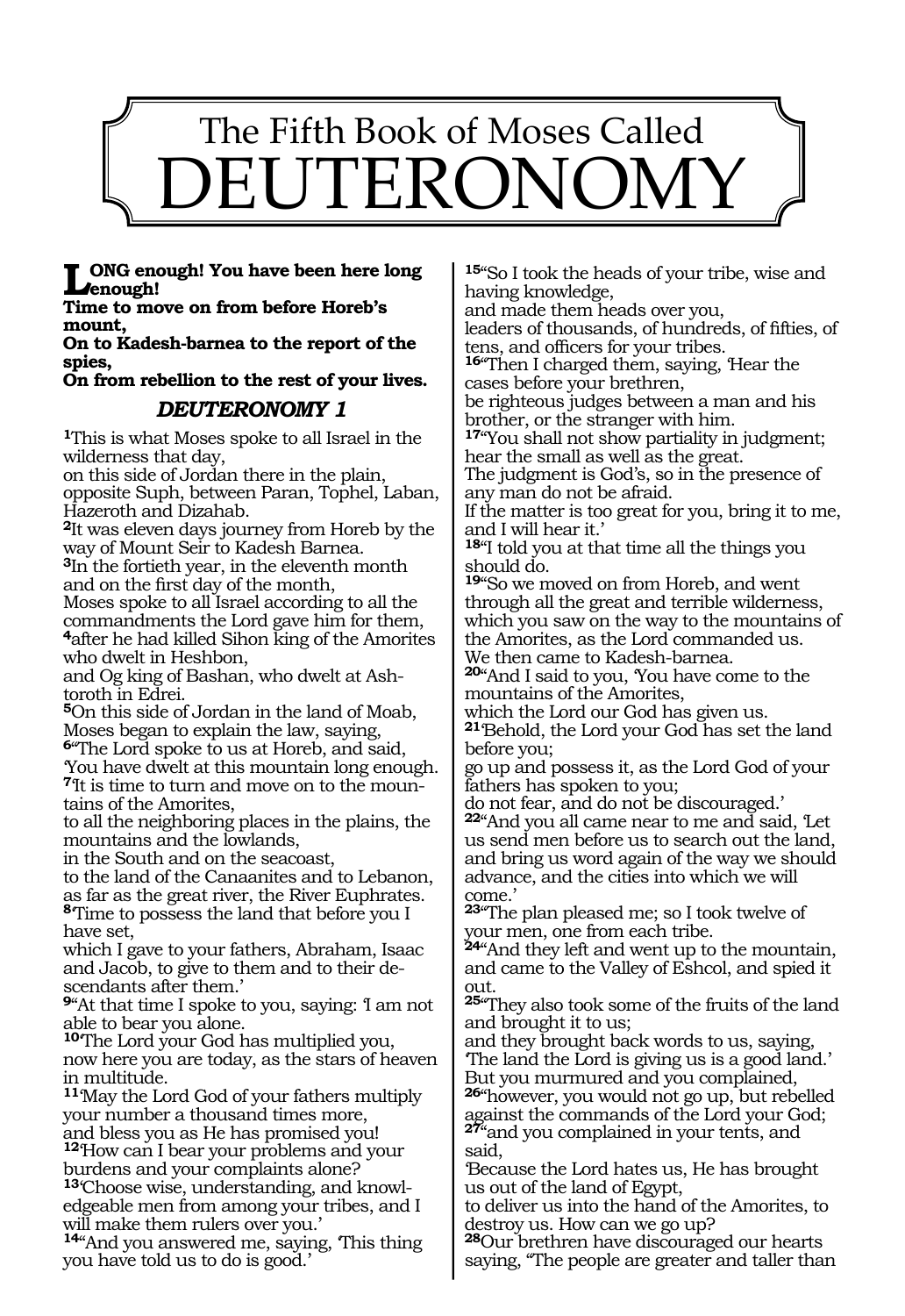we are;

the cities are great and fortified up to heaven; moreover, we have seen the sons of Anakim there."'

@*No, you had not yet moved on to faith and so you cried.*

*You had not moved on to see the vision of His wonders in your sight.*

**<sup>29</sup>**"Then I said to you, 'Do not be terrified, or afraid of them.

**<sup>30</sup>**'The Lord your God, who goes before you, He will fight for you just as He did for you in Egypt before your eyes,

**31<sup>°</sup>and in the wilderness where you saw how<br>the Lord your God carried you, as a man car**ries his son, in all the way you have travelled until to this place you have come.'

**<sup>32</sup>**"Yet, for all this, you did not believe the Lord your God,

**<sup>33</sup>**"who went in the way before you to seek out a place for you to pitch your tents,

to show you the way you should go, in the fire by night and in the cloud by day.

**<sup>34</sup>**"And the Lord heard the sound of your words, and was angry.

*@For you had not moved on to the place where His cloud and fire is transfixed before your eyes; To the arms of the One who goes before you day and night,*

*To the place where simple faith believes the Lord.*

And the Lord was angry, and He took an oath, saying,

**<sup>35</sup>**'None of these men of this evil generation will see that good land which I swore to give to your fathers,

**<sup>36</sup>**'except for Caleb the son of Jephunneh, *they were never to move on*;

he shall see it, and to his children I am giving the land on which he walked,

because he wholly followed the Lord.'

**<sup>37</sup>**"For your sakes, the Lord was angry with me saying, 'Even you shall not enter the land.

**<sup>38</sup>**'Joshua the son of Nun, who stands before you, he shall go in there.

Encourage him, for he shall cause Israel to inherit it.

**<sup>39</sup>**'Also your little ones and your children, who you say will be victims,

who have no knowledge of good and evil today, they shall go into the land; to them I will give it, and they shall possess it.

**<sup>40</sup>**"Now as for you, turn and journey into the wilderness by the Way of the Red Sea.'

**<sup>41</sup>**"Then you answered and said to me, 'We have sinned against the Lord,

we will go and fight just as the Lord had commanded.'

And when everyone of you had put on his weapon of war,

you were ready to go up to the mountains. **<sup>42</sup>**"And the Lord said to me, 'Tell them, "Do not go up to fight, for I am not among you; lest you be defeated before your enemies."'

**<sup>43</sup>**"So I spoke to you; yet you would not listen;

you rebelled against the Lord,

so you went into the mountain presumptuously.

**<sup>44</sup>**"The Amorites from the mountain came out against you and chased you as bees; they chased you from Seir to Hormah.

**<sup>45</sup>**"You returned and wept before the Lord, but the Lord would not listen to your voice nor hear you.

**<sup>46</sup>**"You remained in Kadesh many days *and sung your bitter song;* 

*while the rocks cried out in witness, 'you have been here much too long!'"*

#### **CWDS Bible Quotes**

- *1. Never get comfortable at the place of victory when conquest lies ahead.*
- *2. Your frustration at your place of comfort may be divine agitation to your place of conquest.*
- *3. Long enough is divine timing; too long is missed timing.*
- *4. List the things you have not yet conquered, table the dreams you have not yet fulfilled, name the places your ministry is yet to go; move on to the next level.*
- *5. The land is before you for possessing; progressing means moving on.*
- *6. Make your leaders' job a blessing and not a burden; bless them rather than blast them; comply instead of complain; help them instead of hassle them.*
- *7. Remove personal bias from the process and leave judgment to God; partiality is carnality.*
- *8. God carries you as a person carries his son; to deliver, defend, protect, provide, fill and fulfil.*
- *9. Your intention to prove God when He is not there is your determination to prove your faithlessness and fear.*
- *10. Listen to the voice of God and He will listen to your cries. Your ears and your heart is as important as your mouth in managing and maintaining your relationship with God.*
- *11. When you are defeated by your own faithlessness, deafness and stubbornness, do not cry for sympathy, cry for shame.*

#### **PRAYER POINTS**

- Lord of my destiny, my Way and my Way-maker, I give You complete freedom to command every move I make, in the name of Jesus.
- By the power in the blood of Jesus, I refuse to linger in any place the anointing has moved from, or pitch my camp where the cloud has shifted, in the name of Jesus.
- I command the power of divine timing and precision to fall upon me for every move I make; I refuse to miss my timing, in the name of Jesus.
- Let the fire of God remove everything in me or assigned against me that will prevent me from possessing my possessions, in the name of Jesus.
- I refuse to be disobedient to the voice of God; I refuse to be disobedient to the leading of the Holy Spirit; I refuse to be disobedient to the instructions of the Word, in the name of Jesus.
- I soak my every move in the blood of Jesus; let the attitude of faith, obedience and the power to get it right fall upon me now, in the name of Jesus.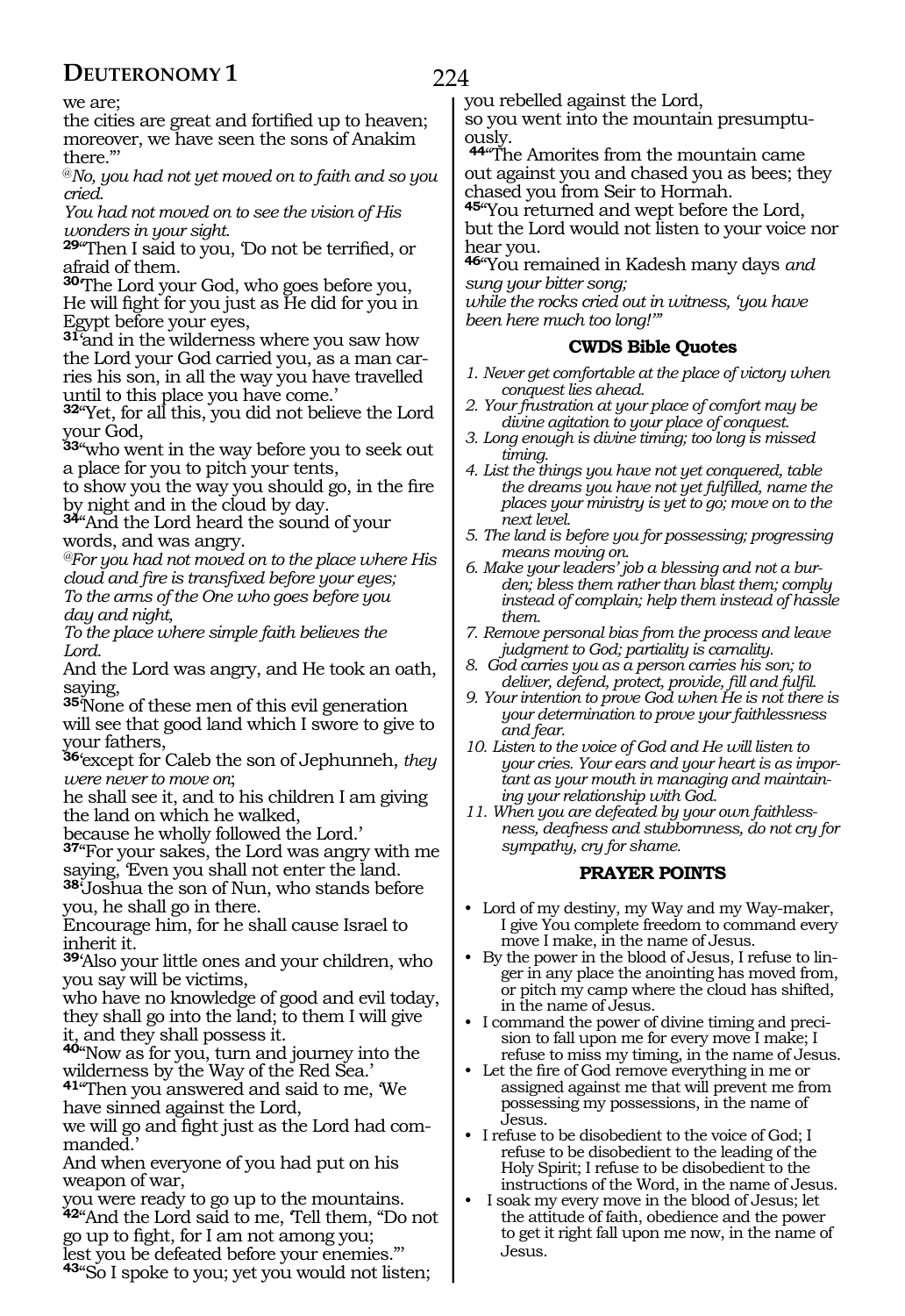**COMPASSING possessions that you did not get? Get up, it is time to go! Get up for all your works are blessed, Do not work if God says, "No." "Today I put your fear and dread in all your enemy's heart; Today possess, but know that all your life you have had no want."** *DEUTERONOMY 2* **1**"We then turned and journeyed into the wilderness by the Way of the Red Sea, we compassed Mount Seir for many days; **<sup>2</sup>**"but the Lord spoke to me and said, **<sup>3</sup>**'Time to move on! You compassed this mountain long enough; turn northward. 'Command the people, saying, **<sup>4</sup>**"You are about to pass through the borders of your brethren, the descendants of Esau, who live in Seir; therefore be very careful, for your presence makes them afraid. **<sup>5</sup>**"Do not interfere with them, for I will not give you any of their land, no, not so much as a footstep, for I have given Mount Seir to Esau as his possession. **<sup>6</sup>**"You shall buy food from them to eat, and you shall buy water from them with money to drink, **<sup>7</sup>**"for the Lord your God has blessed you in all the work of your hand. He knows your walk through this great wilderness. These forty years the Lord your God has been with you, and you have lacked nothing."' **8**"So we passed by our brethren, the descendants of Esau who dwell in Seir, away from the road of the plain, away from Elath and Ezion Geber. We then turned and passed by the way of the Wilderness of Moab. **<sup>9</sup>**"Then the Lord said to me, 'Do not distress Moab, nor contend with them, for I will not give any of their land to you, for I have given Ar to the descendants of Lot as a possession.'" **<sup>10</sup>**(The Emims dwelt there in times past, a people just like the Anakims: great, many and tall. **<sup>11</sup>**They were also regarded as giants, like the Anakim, but the Moabites call them Emim. **<sup>12</sup>**The Horites also dwelt in Seir, but the children of Esau dispossessed them and destroyed them, and dwelt there in their place, just as Israel would do to the land of their possession, which the Lord gave to them.) **<sup>13</sup>**"'Now rise and cross over the Brook Zered.' So we crossed over the Brook Zered. barnea until we crossed the Brook Zered was thirty-eight years; until all the generation of the men of war was destroyed from the camp, just as the Lord swore to do to them. **<sup>15</sup>**"For indeed the hand of the Lord was against them, to destroy them from the camp until they were consumed. **<sup>16</sup>**"And when all the men of war were finally destroyed from among the people,<br><sup>17</sup>"the Lord spoke to me, saying: **18**You are to cross over at Ar, the boundary of Moab this day. **<sup>19</sup>**'And when you come near the children of Ammon, do not meddle with them nor distress them, for I will not give you any of the land of the Ammonites; their possession you will not get. For I have given it to the children of Lot to possess.' **<sup>20</sup>**(Giants dwelt there also in former days. The Ammonites called them Zamzummims. **<sup>21</sup>**Just as the Anakim, they were tall, many and great. But the Lord destroyed them before these people, and they dispossessed them and dwelt in their place, **<sup>22</sup>**just as He did for Esau in Seir against the Horites. They dispossessed them and dwelt in their place, even to this day. **<sup>23</sup>**And the Avim, who dwelt in the villages as far as Gaza, who the Caphtorims who came from Caphtor destroyed and dwelt in their place.) **24**"Rise up and take your journey, and over the river Arnon now pass. *Away from the battles God has not ordered, away from the land you have compassed.* See, I have given you Sihon, the Amorite, king of Heshbon and his land. Begin to possess it; go on to battle with him. **<sup>25</sup>**'This day I will begin to put your fear and dread upon all the nations under heaven, who shall begin to hear the report of you and tremble, and be in anguish and torment because of you.' **<sup>26</sup>**"So I sent messengers from the Wilderness of Kedemoth, to Sihon king of Heshbon with words of peace, saying, **<sup>27</sup>**'Let me pass through your land, I will go by the highway, I will neither turn to the right or the left. **<sup>28</sup>**'You shall sell me food to eat and water to drink; only let me pass through on foot, **<sup>29</sup>**"just as the descendants of Esau who dwelt in Seir,

**14**"And the time we took to come from Kadesh-

and the Moabites who dwell in Ar did for me,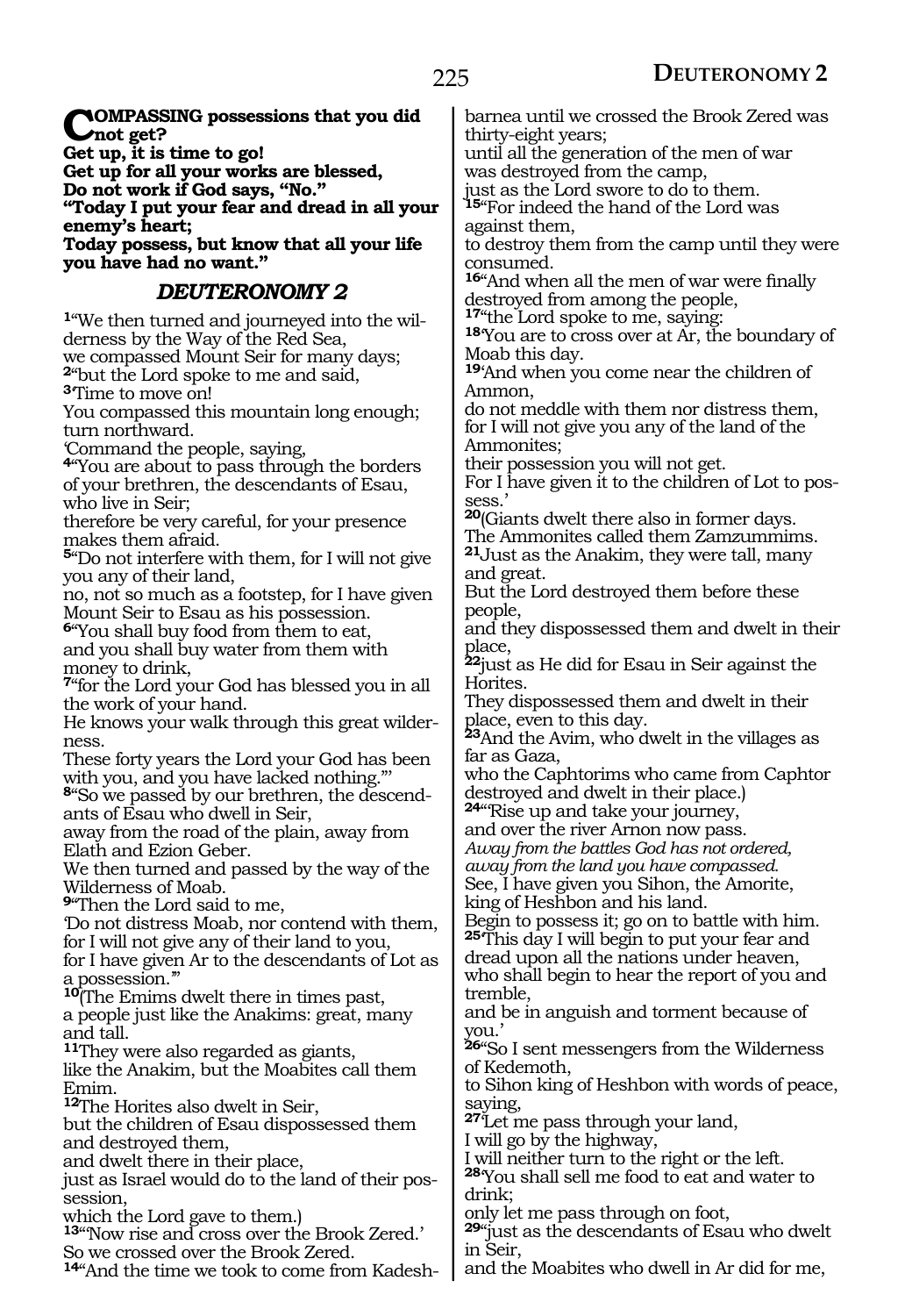until I pass over Jordan to the land which the Lord our God is giving us.'

**<sup>30</sup>**"But Sihon king of Heshbon would not let us pass through,

for the Lord your God hardened his heart and made it obstinate,

so that He might deliver him into your hand, even as it is this day.

**<sup>31</sup>**"And the Lord said to me, 'Behold, I have given Sihon and his land over to you. Begin to possess that you may inherit his land.'

**<sup>32</sup>**"Then Sihon and all his people came out against us to fight at Jahaz.

**<sup>33</sup>**"And the Lord our God delivered him to us, and we struck him, his sons and all his people.

**<sup>34</sup>**"We took all his cities at that time,

and utterly destroyed the men, the women, and the little ones of every city,

until we left none remaining of them.

**<sup>35</sup>**"But we took the livestock as plunder for ourselves,

with the spoil of the cities we took.

**<sup>36</sup>**"From Aroer, which is by the bank of the River Arnon,

and from the city in the ravine, as far as Gilead,

there was not one city too strong for us; **<sup>37</sup>**"but you did not go near the land of the children of Ammon,

anywhere along the River Jabbok,

or to the cities in the mountains,

or any other place that the Lord forbade us from going."

*@For inheritance is enjoyed,*

*if we take what the Lord God gives; but there is no joy in victory,*

*if we compass what God forbids.* 

#### **CWDS Bible Quotes**

- *1. Not every good opportunity is a God opportunity; hear God!*
- *2. Do not fail to claim and to possess everything God has given to you; never attempt to take or to posses anything the Lord has not given to you.*
- *3. The God who assigns and aims you towards destiny must be able to release and restrain you in the process.*
- *4. God honors His covenant and will not allow you to break or dishonor it; God may not restrict your conquest but will direct your advance to protect covenants.*
- *5. They may be different but God can use them to make a difference; they may not be of your faith but God can use them to destroy giants; they may be misguided but God will not let you touch them, or give you their possession.*
- *6. There is enough unchartered territory for you, stop marauding in the possession and the place of the victory of others.*
- *7. Mighty victories are on the pathway of obedience not in the place of obstinacy.*
- *8. If you knew the table set before you and the exhilaration of victories ahead, you will simply let go and let God.*
- *9. History has recorded, it pays to follow God. His*

*voice spells victory; hear Him; follow Him.*

*10. Choose your battles carefully to win victories constantly. Victory is prepared on the platform of your battle selection.*

#### **PRAYER POINTS**

- I refuse to waste my life or my time on futile pursuits, in the name of Jesus Christ.
- Lord God of Abraham, Commander of the host of Israel, help me to know when my wind has shifted, and give me the wisdom to move on, in the name of Jesus.
- My Father, my God, I refuse to do battle for anything You have not given me, or hold on to anything You have not appropriated to me. Amen.
- Every good and perfect gift is from You Father; let perfect be defined by Your eyes and not mine; let good be evaluated by Your designation and not my determination, in the name of Jesus.
- Father God, help me to be led by Your Spirit so I will not be misled by my heart, in the name of Jesus. Amen.
- Power to choose my battles well, fall upon me by fire, in the name of Jesus.

**THE Lord has spoken,**<br> **The battle is yours!**<br> **Dostney mighty lines by** 

**Destroy mighty kings by My might and by My power.**

**You will not enter the land, Moses!" I pleaded with God as at many times before.**

**He said, "You shall not go beyond Jordan! The Lord has spoken, you shall speak no more."**

### *DEUTERONOMY 3*

**<sup>1</sup>**"We then turned and went on the way to Bashan:

and Og king of Bashan came out against us with all his people to the battle of Edrei. **<sup>2</sup>**"And the Lord said to me, 'Do not fear him, for I have delivered him, with all his people

and his land into your hands; you shall do to him as you did to Sihon, king of the Amorites, who dwelt at Heshbon.' **<sup>3</sup>**"So the Lord our God delivered Og king of Bashan into our hands, with all his people, and struck him until he had no remaining survivor.

**<sup>4</sup>**"And we took all his cities at that time. There was no city that he had that we did not take,

sixty cities, and all the region of Argob, the kingdom of Og in Bashan.

**<sup>5</sup>**"All of these cities were fortified with strong walls, gates and bars,

with a great many un-walled towns.

**<sup>6</sup>**"And we utterly destroyed them,

as we did to Sihon king of Heshbon, utterly destroying men, women, and children from all the cities,

**<sup>7</sup>**"but we took all the livestock and the spoils for ourselves.

**<sup>8</sup>**"At that time we took the land out of the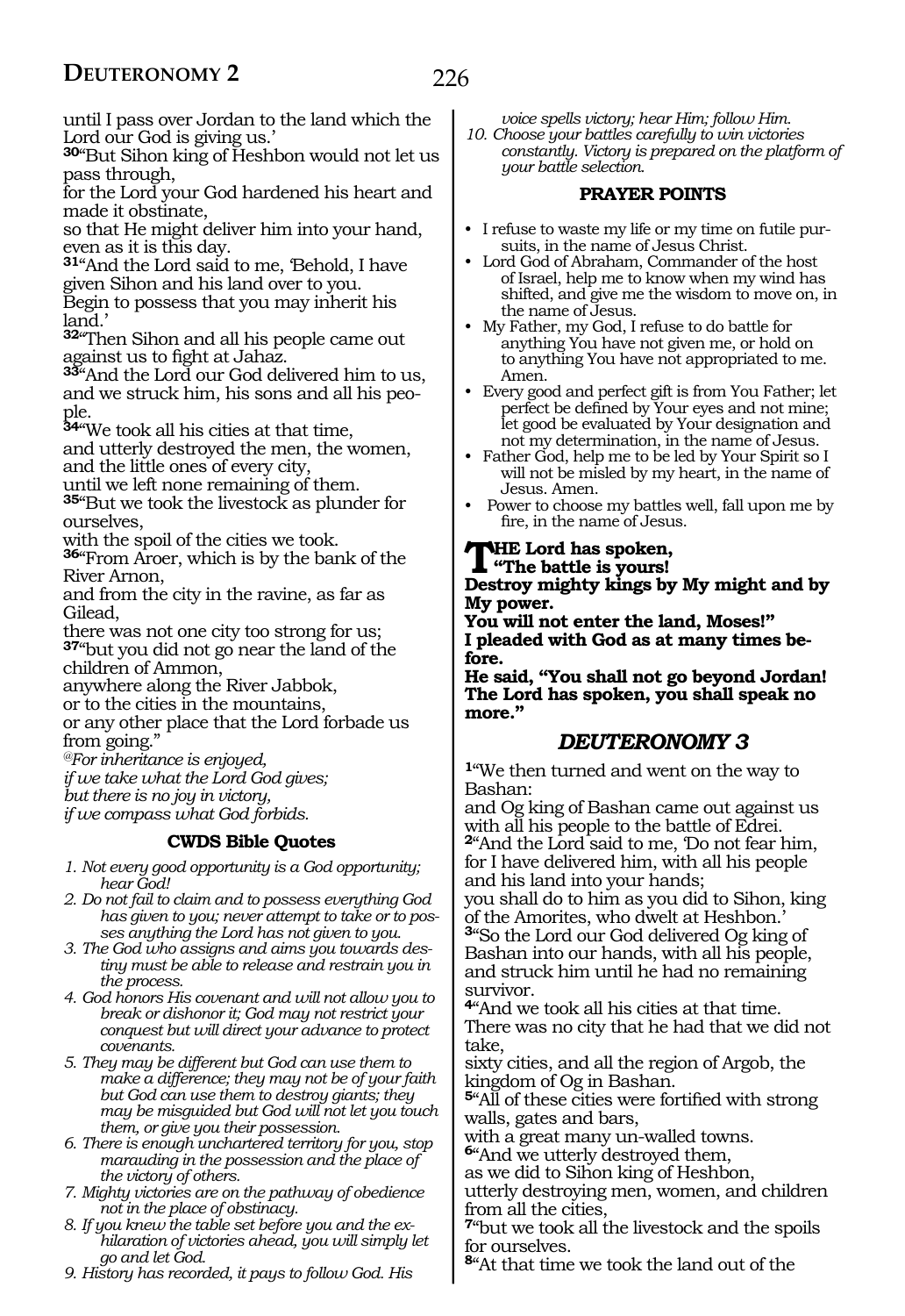hand of the two kings of the Amorites on this side of Jordan,

from the River Arnon to Mount Hermon;

**<sup>9</sup>**"(the Sidonians call it Hermon, Siron, and the Amorites call it Senir),

**<sup>10</sup>**"all the cities of the plain, and all Gilead, and all Bashan, to Salcah and Edrei;

cities of the kingdom of Og in Bashan.

**<sup>11</sup>**"For only Og king of Bashan remained of the giants.

His bedstead was made of iron.

(Is it not in Rabbah of the children of Ammon?)

It was nine cubits in length and four in width, after the regular cubit measure.

**<sup>12</sup>**"And this land, which you possessed at that time,

from Aroer, which is by the River Arnon, and half the mountains of Gilead and its cities,

I gave to the Reubenites and to the Gadites. **<sup>13</sup>**"The rest of Gilead, and all Bashan, the kingdom of Og,

I gave to half the tribe of Manasseh.

(All the region of Argob, with all Bashan,

was called the land of the giants.

**<sup>14</sup>**"Jair the son of Manasseh took all the region of Argob,

extending to the border of the Geshurites and the Maachathites;

and he called Bashan after his own name,

Havoth-jair; so it is to this day.)<br><sup>15</sup>"And I gave Gilead to Machir;

16<sup>"</sup>and to the Reubenites and the Gadites I gave half the valley from Gilead to the River Arnon;

the middle of the river being the border, as far as the River Jabbok,

the border of the people of Ammon;

**<sup>17</sup>**"the plain also with Jordan as the border, from Chinnereth even to the east side of the Sea of the Arabah (the Salt Sea), below Pisgah.

**<sup>18</sup>**"And at that time I commanded you, saying: 'The Lord your God has given you the land to

possess; and all you who are capable to go to war shall cross over armed before your brethren, the children of Israel.

**<sup>19</sup>**'But your wives, your little ones, and your livestock,

(for you have much livestock I know),

they shall stay in the cities I have given you, **<sup>20</sup>**'until the Lord has given your brethren rest also;

until they possess beyond Jordan, the land the Lord your God has given them.

Then you shall all return to your possession which I have given you.'

**<sup>21</sup>**"And I commanded Joshua at that time, saying,

'Your eyes have seen all that the Lord your God has done to these two kings,

and so the Lord will do to all the kingdoms through which you pass.

**<sup>22</sup>**'You must not fear them,

for the Lord your God Himself fights for you.' **<sup>23</sup>**"Then I sought the Lord at that time, saying, **24**'O Lord God, You have begun to show Your servant Your greatness and Your mighty hand,

for which God is there in heaven or on earth, who can do according to Your works, and according to Your mighty deeds?

**<sup>25</sup>**'I pray, let me cross over and see the good land beyond Jordan,

those pleasant mountains and Lebanon.' **<sup>26</sup>**"*But the Lord had already spoken;*

He was angry with me because of you,

and He would not hear me.

And the Lord said to me, 'Be satisfied with my decision;

of this matter, speak to Me no more.

**<sup>27</sup>**'Go up now to the top of Pisgah, and lift your eyes, east, west, north and south,

and see it with your eyes;

but over Jordan you shall not cross.

**<sup>28</sup>**'Charge Joshua, and encourage him, and strengthen him;

for he shall go over before this people,

and he shall cause them to inherit the land that you will see.'

**<sup>29</sup>**"So we made camp in the valley opposite Beth-poer then.

*I desired so much to go over*

*but I knew the Lord had spoken."*

#### **CWDS Bible Quotes**

- *1. The land of giants cannot resist the fear of the Lord, or restrain the people of God.*
- *2. If giants must fall for me to rise, so be it; one thing is certain, I shall rise.*
- *3. Get your Commander's directives for every battle.*
- *4. You know how big your God really is when you see giants from His viewpoint; you know how small your giants really are when you see them from God's vantage; You know how big your God really is when you see God from your giant's disadvantaged viewpoint.*
- *5. You are born to win; you will dispossess giants and possess their land. The land of your giants will soon become the land of a giant conqueror; you.*
- *6. The fight continues beyond the victory; possessing commands persistence.*
- *7. Good fruits are not good excuse to stop producing, it is your prelude to maximizing.*
- *8. Until all have attained rest, you shall not rest; passion remains concrete until possessing is complete\_\_until the last soul is gathered.*
- *9. God gives you tests to open your appetite for testimonies; God gives you His untainted record to open your appetite to record your conquest in Him.*
- *10. The people are more important than the person, the vision more important than the valley, ensure they attain even if you fall short.*
- *11. Visionaries see and process the promise that dreamers possess and seize. The battle must go on even if you can't.*
- *12. Your eyes may see what your feet may not touch, but you can position others to enter; you may never go but make deposits in the lives of others,*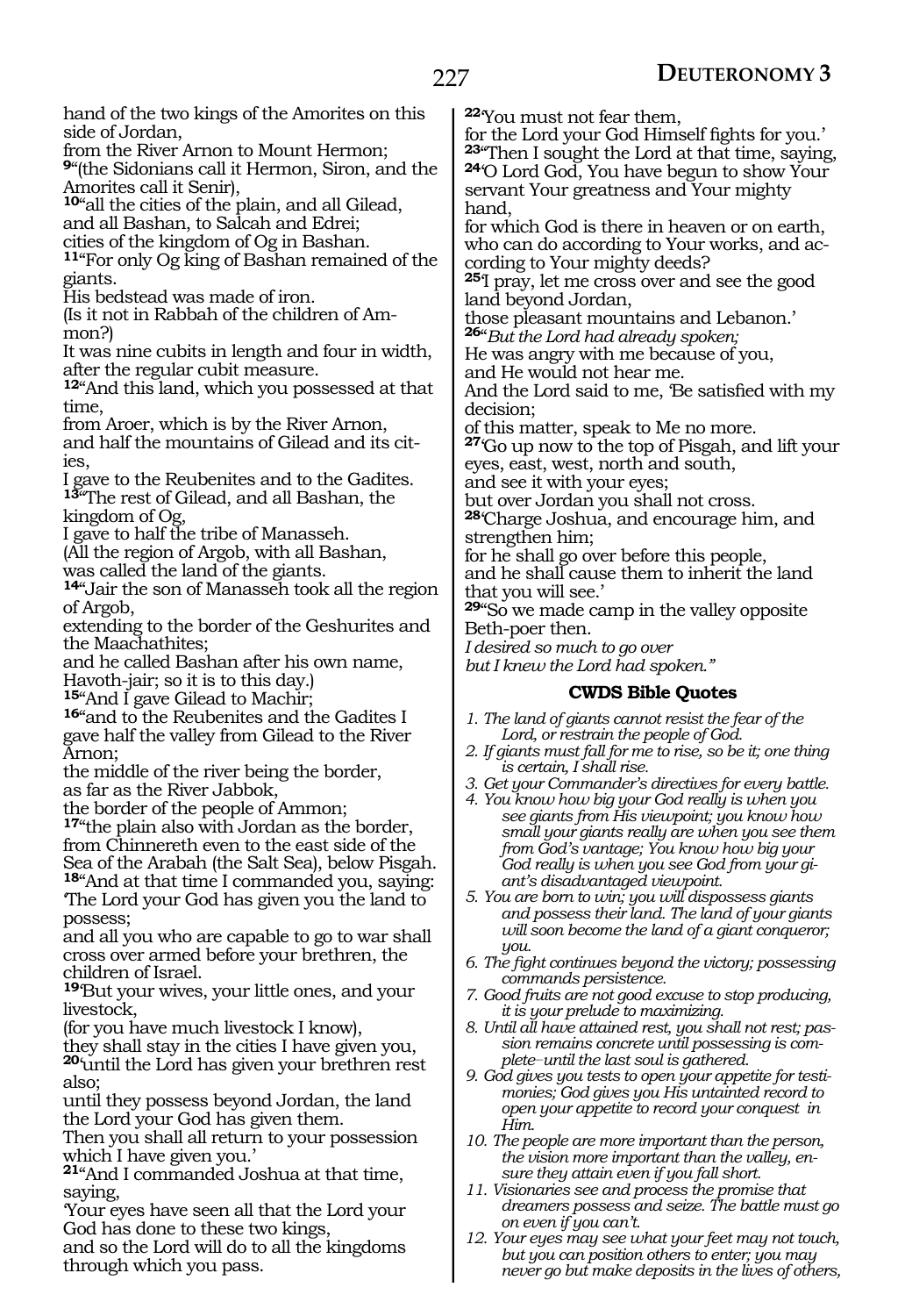*and send.*

#### **PRAYER POINTS**

- Father God, I see You strong and mighty, full of muscles and power. You make every giant that comes against me minuscule. Amen.
- King of glory, I am happy to be on your team; You have never lost a battle. Amen.
- Let the power to possess the possession of great and feared men fall upon me now, in the name of Jesus.
- By the Holy Ghost and fire, I will not serve God in form only, but I will embrace the full power of my position in Christ. Amen.
- Father God, strengthen my hands to defeat every giant marauding in my possession, in the name of Jesus.
- Awesome Wonder, work Your wonders in my life, in the name of Jesus.
- Father, I will prepare and position the next generation to walk in all Your promises. Amen.
- I refuse to let the battle stop when I do. I declare by the power in the blood of Jesus, that dreamers shall take my vision and run with it. Amen.

**Just to know that He is near us, He is there every time we call. There is no nation like this people. The Lord our God is Lord of all. Just to know that He is jealous Is to know just how to walk. And if we provoke the Lord to anger, We may return and seek Him with all our hearts.**

#### *DEUTERONOMY 4*

**1**"Now, O Israel, just to give heed to His statutes, and His judgments which I teach, is to live, and to possess the land which the Lord God of your fathers give.

**<sup>2</sup>**"You shall not add to the word I command you, nor shall you take from it,

that you may keep the commandments of the Lord your God which to you I give.

**<sup>3</sup>**"All that the Lord did at Baal Peor, your eyes have seen;

how He destroyed all the men who followed Baal of Peor.

**<sup>4</sup>**"But all of you who held fast to the Lord your God are alive today.

**<sup>5</sup>**"Just to act according to the statutes and judgments in the land you go to possess, that the Lord my God commanded me and I have taught,

**<sup>6</sup>**"and to be careful to observe them; for this is your wisdom and your understanding in the sight of the people who will hear all these statutes,

and say, 'Surely this great nation is wise and understanding of heart.'

**<sup>7</sup>**"For what nation is there so great,

that has God so near, as the Lord our God is to us,

and we can call upon Him for any reason? **<sup>8</sup>**"And what great nation is there that has such statutes and righteous judgments,

as are in all this law which I set before you today?

**<sup>9</sup>**"Just take heed and keep yourself diligently lest you forget all the things your eyes have seen,

and lest they depart from your heart all your days.

Teach them to your children and your grandchildren,

**<sup>10</sup>**"in particular concerning the day you stood before the Lord your God in Horeb,

when the Lord said to me, 'Gather the people to Me, and I will let them hear My words,

that they may learn to fear Me all the days of their life on earth,

and that they may teach their children also.' **<sup>11</sup>**"Then you came near and stood at the foot of the mountain,

and the mountain burned with fire up to the midst of heaven,

with darkness, cloud, and thick darkness.

**<sup>12</sup>**"And the Lord spoke to you from the midst of the fire.

You heard His voice alone, the sound of the words, but you did not see a form.

**<sup>13</sup>**"So He declared to you the covenant He commanded you to perform,

the Ten Commandments;

and He wrote them on two tablets of stone. **<sup>14</sup>**"And the Lord commanded me at that time to teach you statutes and judgments, for you to observe in the land you shall possess. **<sup>15</sup>**"When the Lord spoke to you at Horeb out of the fire, you saw no form, therefore, take extreme care,

**<sup>16</sup>**"lest you act corruptly and make for yourself a carved image in any form or figure, male or female.

**<sup>17</sup>**"The likeness of any animal on the earth, or of any winged bird of the air,

**<sup>18</sup>**"of anything that creeps on the ground, or any fish in the water below the earth.

**<sup>19</sup>**"And be careful, lest when you see the sun, the moon and stars, all the host of heavens, you are tempted to worship and serve them, which the Lord has given as a heritage to all peoples under heaven.

**<sup>20</sup>**"But the Lord has taken you out of Egypt, the iron furnace,

to be His people, an inheritance, as you are this day.

**<sup>21</sup>**"The Lord was angry with me for your sakes, and He said that I would not go over Jordan's banks,

and that I would not enter the good land the Lord your God is giving you as an inheritance. **<sup>22</sup>**"But I must die in this land, I must not cross Jordan;

but you shall cross over and possess that good land.

**<sup>23</sup>**"Be extremely careful you do not forget the covenant the Lord your God has made with you,

and make for yourselves a carved image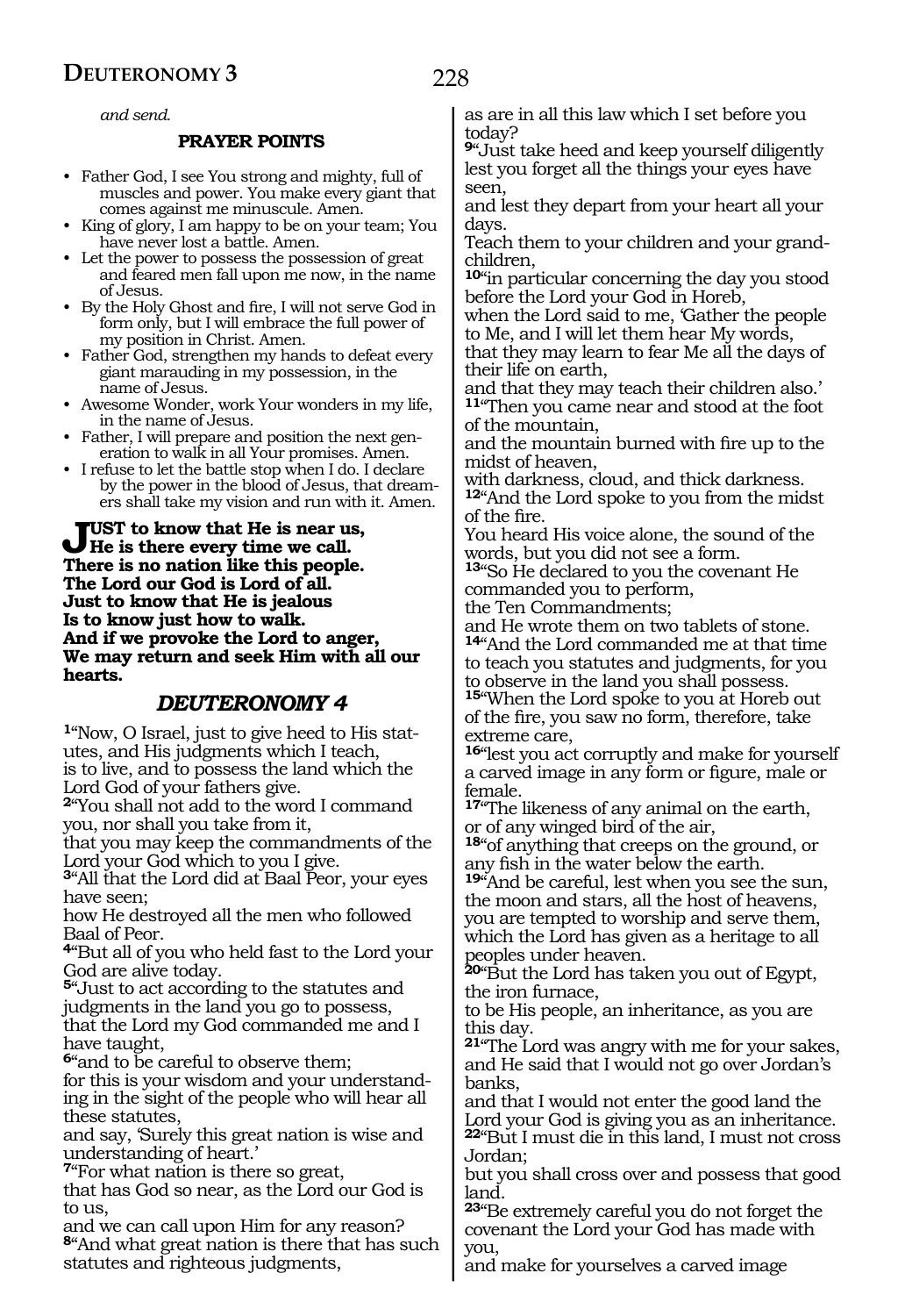229

shaped like anything the Lord your God has forbidden you.

**<sup>24</sup>**"For the Lord your God is a consuming fire, a jealous God.

**<sup>25</sup>**"When you have children and grandchildren and you have grown old in the land,

and act corruptly in making an image in any form,

and do evil in the sight of the Lord your God to provoke Him to anger.

**<sup>26</sup>**"Heaven and earth now witness against you this day,

that you will soon perish utterly from the land you cross Jordan to possess.

You will not prolong your days in it, but will utterly be destroyed.

**<sup>27</sup>**"And the Lord will scatter you among the nations,

and only a few of you will remain among the nations where the Lord will drive you.

**<sup>28</sup>**"And there you will serve gods that the hands of men have made,

which neither see, nor hear, nor eat, nor smell.

**<sup>29</sup>**"From there you will seek the Lord your God,

and you will find Him if you seek Him with all your heart and soul.

**<sup>30</sup>**"When you are distressed, and all these things come on you in the days to come, when you turn to the Lord and obey His voice,

**<sup>31</sup>**"(for the Lord your God is merciful), He will not forsake nor destroy you,

nor forsake the covenant He swore to your fathers.

**<sup>32</sup>**"Ask now concerning the former days, which were before you,

since the day God created man on the earth, and ask from one end of heaven to the other, whether any great thing like this has happened, or has ever been.

**<sup>33</sup>**"Did any people ever hear the voice of God speaking from the midst of fire, as you have heard, and live?

**<sup>34</sup>**"Or did God ever take for Himself a nation from the midst of another,

by trials, signs, wonders, by a mighty hand and an outstretched arm, and by terrors, according to all the Lord your God has done to

Egypt in your sight?

**<sup>35</sup>**"This was shown to you, that you may know that the Lord Himself is God;

there is no other besides Him.

**<sup>36</sup>**"He let you hear His voice out of heaven, that He might instruct you;

He showed you His great fire on earth, and out of its midst you heard His voice.

**<sup>37</sup>**"Because He loved your fathers, He chose their descendants after them;

and He brought you out of Egypt with His presence, with His mighty power,

**<sup>38</sup>**"driving out from before you nations, greater and mightier than you,

to bring you in, and to give you their land as

an inheritance, as it is this day.

**39**"Therefore know this very day, and contemplate in your heart,

that the Lord Himself is God in heaven and on earth; there is no other.

**<sup>40</sup>**"You shall therefore keep His statutes and His commandments which I command you this day,

that it may go well with you and with your children after you,

and that your days may be prolonged in the land the Lord your God is giving you for all time."

**<sup>41</sup>**Then Moses set three cities apart on this side of Jordan, towards the rising sun,

**<sup>42</sup>**that the manslayer may flee, who kills his neighbor unintentionally,

not hating him in the past, and therefore he may flee there and live.

**<sup>43</sup>**He secured Bezer in the wilderness on the plains of the Reubenites,

Ramoth in Gilead for the Gadites,

and Golan in Bashan for the Manassites.

**<sup>44</sup>**This is the law Moses set before all Israel. **<sup>45</sup>**These are the testimonies, the statutes, and the judgments,

which Moses spoke to the children of Israel after they departed from Egypt,

**<sup>46</sup>**on this side of Jordan, in the valley opposite Beth Peor,

in the land of Sihon king of the Amorites, who dwell in Heshbon,

who Moses and the children of Israel defeated after they came out of Egypt.

**<sup>47</sup>**And they possessed the land of Og king of Bashan, two kings of the Amorites,

who were on this side of Jordan towards the sunrise,

**<sup>48</sup>**from Aroer, which is on the bank of River Arnon, to Mount Sion, which is Hermon, **<sup>49</sup>**and all the plain to the east of Jordan as far as the Sea of Arabah, below Pisgah.

#### **CWDS Bible Quotes**

- *1. Your potency is in your proximity to the Source of all power; the omnipotent God. Your greatness is in your humility and fear before the greatness of God.*
- *2. None can compare with you if you walk in the way of the incomparable God.*
- *3. The Lord gives you His distinguishing laws; receive His laws and immerse yourself in them to distinguish yourself by them.*
- *4. Never elevate the hosts of heaven above the Lord of hosts; let Him alone receive your worship.*
- *5. God takes you out of the iron furnace and steels you for conquests to reward you with His rest.*
- *6. The death of a leader is not the death of a vision; the depth of a people is to carry on to glory.*
- *7. God cannot divide Himself so He hides Himself from a divided heart; you will find Him if you seek Him with all your heart.*
- *8. Let the picture of the consuming fire compel, constrain and command you daily; never lose sight of the fear of God.*
- *9. Do not take your distinction lightly; the Creator dying for His creation makes the creation special*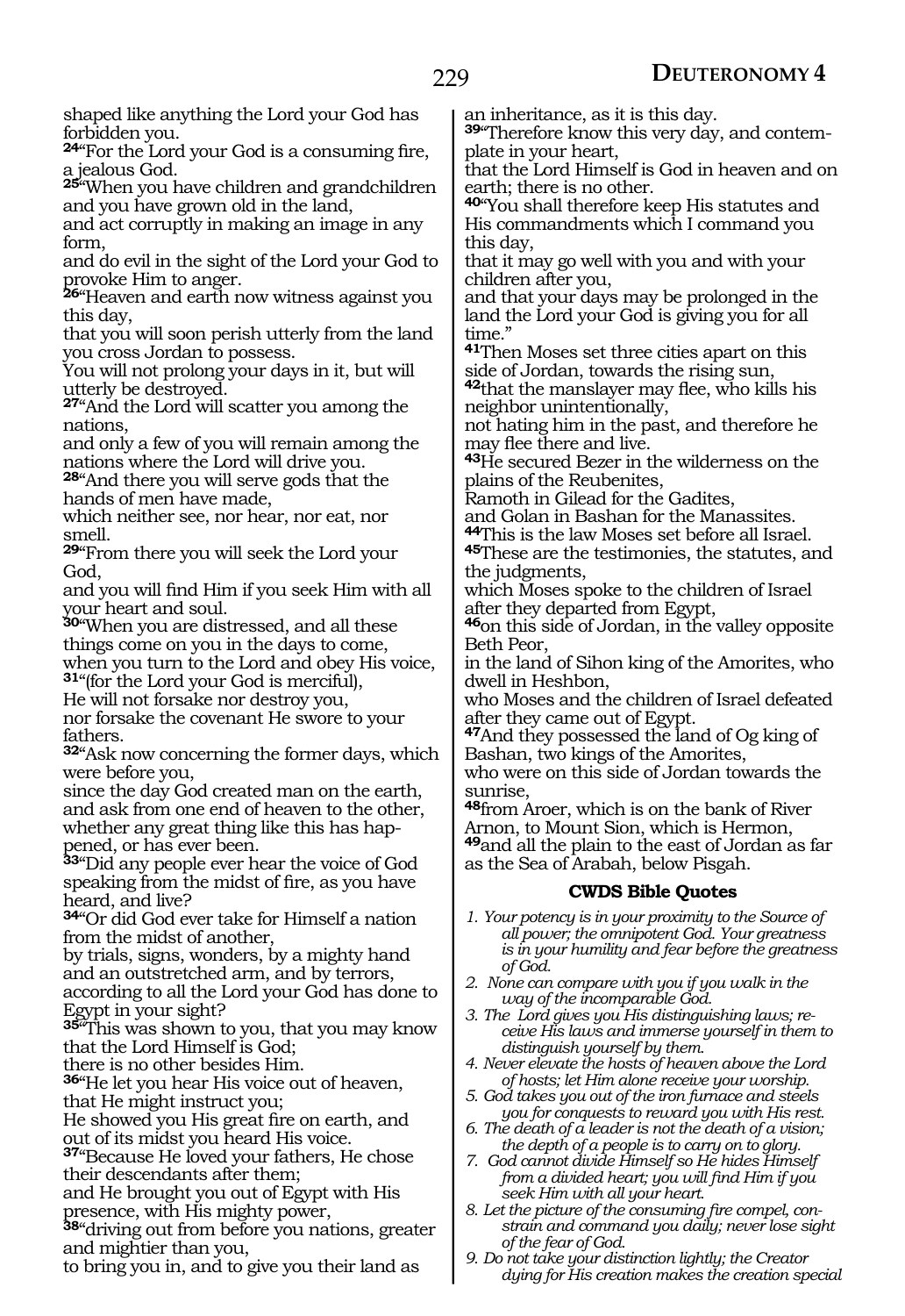*and unique. If you understand the act you will appreciate the fact of your positioning.*

- *10. Your history in God is reason to be mesmerized by the mystery of your future in God. Your conquest is reason to anticipate the promises of God.*
- *11. If it is necessary for your prosperity, it is necessary for your posterity; be deliberate to transfer it. If it is life to you, live it before them so they may learn and live.*

#### **PRAYER POINTS**

- Father God, make me a student of Your word so it will be my distinction and unassailable wisdom before men always. Amen.
- King of Glory; give me the heart to fear before You constantly. Let my ways be ordered in the fear of the living God. Amen.
- By the Holy Ghost and fire within me, no person, substance or thing created shall take priority to the Creator in my life, in the name of Jesus.
- By the fear of the living God in me, let every idol in my heart be dislodged and displaced. Amen.
- My Father, my God; it is not a light thing to be called by Your name, to be made joint heir with Jesus and be called a son of God.
- Amazing God, I live in awe of Your kindness and grace daily, when I reflect on what You have called me from and what You have called me to. Amen.
- Alpha and Omega, I will be deliberate to ensure Your work in my life perpetuates beyond my lifetime. Amen.

# **Oh, that they had a heart of fear To keep My commandments, My words to revere.**

**I spoke through the fire, and they drew away;**

**Oh, that this sight would be before them, in their walk every day.**

**He gives to you a covenant, your fathers haven't known;**

**He gives to you a covenant that is your very own.**

**He gives to you commandments; take heed and beware.**

**Place them before you always; give to Him your fear.**

### *DEUTERONOMY 5*

**<sup>1</sup>**And Moses called Israel and said to them, "Hear, O Israel, the statutes and laws I speak in your ear this day,

that you may learn, keep, and observe them; *and oh, that you may fear.*

**<sup>2</sup>**"The Lord our God made a covenant with us in Horeb;

**<sup>3</sup>**"the Lord did not make this covenant with our fathers, but with us, all of us here alive today.

**<sup>4</sup>**"From the midst of the fire on the mountain, the Lord talked with you face to face.

**<sup>5</sup>**"I stood between the Lord and you then, to declare His word to you;

for you were afraid because of the fire, and you did not go up the mountain.

The Lord said:

**<sup>6</sup>**'I am the Lord your God, who from Egypt brought you out,

out from the house of bondage.

**<sup>7</sup>**'Have no other gods before Me.

**<sup>8</sup>**'You shall not make for yourself a carved image of the likeness of anything in heaven above,

or of anything that is in the earth beneath, or in the waters under the earth.

**<sup>9</sup>**'You shall not bow your knees to them, nor serve any of these,

for I the Lord your God am a jealous God, visiting the iniquity of the fathers on the children to the third and fourth generation of those who hate Me.

**<sup>10</sup>**'But showing mercy to thousands, who love me and keep My commandments. **<sup>11</sup>**'You shall not take the name of the Lord your God in vain,

for the Lord will not hold those who take His name in vain guiltless.

**<sup>12</sup>**'You shall observe the Sabbath day to keep it holy, as the Lord your God commanded you. **<sup>13</sup>**'Six days you shall labor and do all your work,

**<sup>14</sup>**'but the seventh day is a Sabbath of the Lord your God.

You shall do no work in it;

neither you, nor your son, nor your daughter, nor your male or female servant,

nor your ox, nor your donkey, nor any of your livestock,

nor the stranger within your gates,

that you and your male and female servants may rest as well.

**<sup>15</sup>**'And remember that in Egypt you were a slave,

and the Lord your God delivered you with a mighty hand from there;

therefore the Lord your God commanded you to keep the Sabbath day.

**<sup>16</sup>**'Honor your father and your mother, as the Lord commanded you,

that your days may be long and it may be well with you in the land the Lord has given you. **<sup>17</sup>**'Do not murder.

**<sup>18</sup>**'Do not commit adultery. **<sup>19</sup>**'Do not steal.

**<sup>20</sup>**'Do not bear false witness against your neighbor.

**<sup>21</sup>**'Do not covet your neighbor's wife;

do not covet your neighbor's house, his field, his male or female servant,

his ox, his donkey, or anything your neighbor has.'

**22**"The Lord spoke these words to all the assembly,

in the mountain out of the midst of the fire, the cloud, and the thick darkness, with a great voice, and He added no more.

And He wrote them and delivered them to me on two tablets of stone.

**23**"When you heard the voice out of the dark-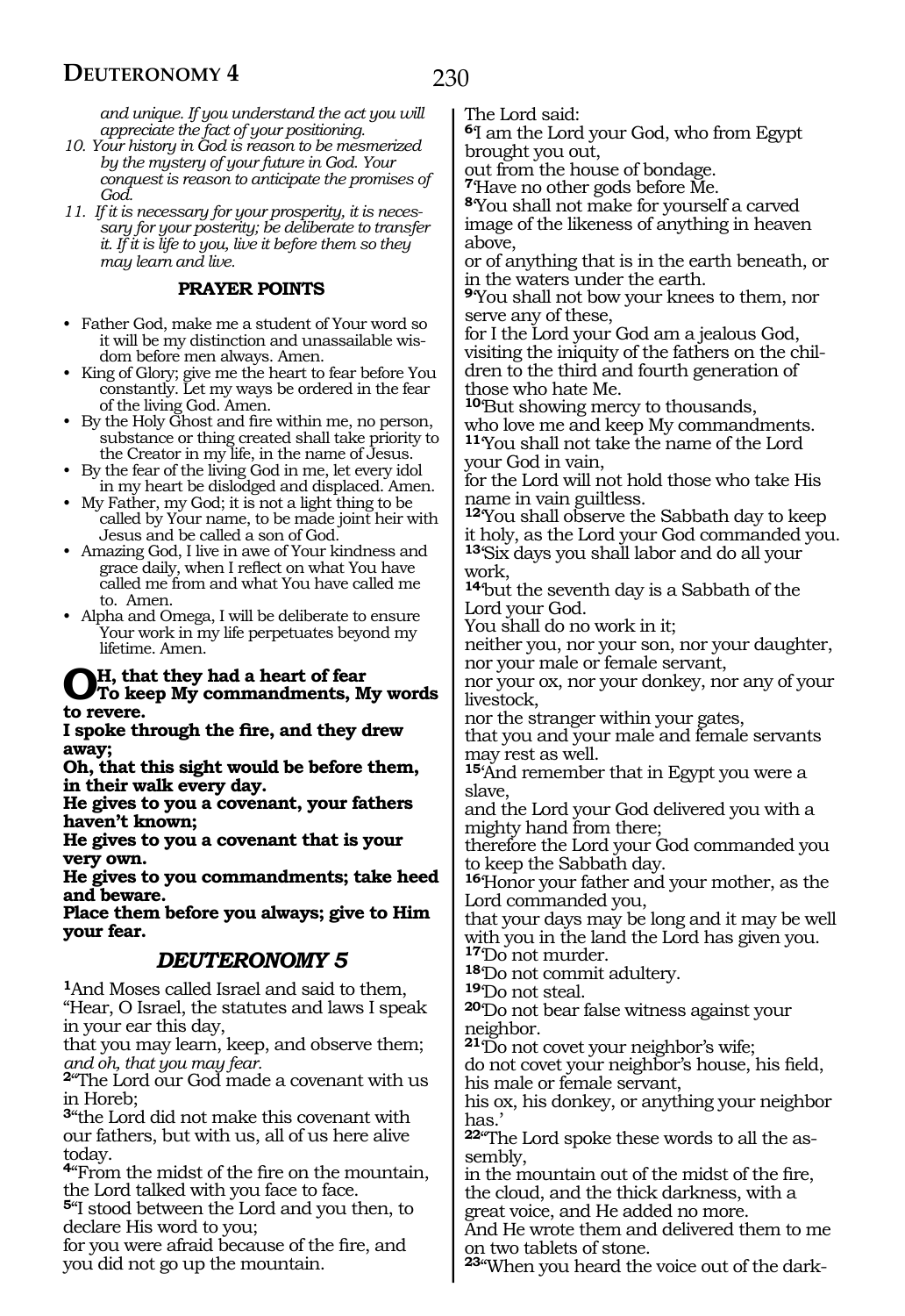ness, while with fire the mountain burnt, you came near, all your leaders and elders.

**<sup>24</sup>**"And you said, 'Surely the Lord our God has shown us His glory and His greatness,

and we have heard His voice from the midst of the fire.

We have seen this day that God talks with man, and still yet he lives.

**<sup>25</sup>**'Now then, why should we die? For this great fire will consume us if we should hear the voice of the Lord anymore, then we shall surely die.

**<sup>26</sup>**'For who is there of all flesh who has heard the voice of the living God,

speaking out of the midst of fire, as we have, and yet lived?

**<sup>27</sup>**'You go near and hear all that the Lord our God may say,

what the Lord speaks to you, tell us, and we will hear and do it.'

**<sup>28</sup>**"Then the Lord your God heard your words, when to me you spoke,

and the Lord said to me:

'I have heard the words of this people which to you they spoke.

They have spoken well in all they have spoken. **<sup>29</sup>**'Oh, that they had such a heart in them

that they would fear Me always, and always keep My commandments,

that it might be well with them forever and with their children after them.

**<sup>30</sup>**'Go say to them, "Return to your tents." **31**"But Moses, you stand here by Me,

and to you I will speak all the command- ments, statutes, and judgments which to them you shall teach,

that they may observe them in the land I am giving them to possess.'

**<sup>32</sup>**"Observe to do with diligence, therefore, all the Lord your God has commanded you;

you shall not turn aside to the right hand or to the left.

**<sup>33</sup>**"Walk in all the ways the Lord your God has commanded you,

even so shall you live and it may be well with you,

and that you may prolong your days in that land you shall possess."

*It is all about the fear of God.*

#### **CWDS Bible Quotes**

- *1. God gave His laws through fire to instil the keeping of them with fear.*
- *2. Our obligation is to regard the word of God with careful and fearful observation.*
- *3. The covenant of the cross was not made with the holy men and prophets of old but with you. Appreciate the price; value the cost; recognize your responsibility.*
- *4. God spoke to Israel face to face through fire; God speaks to you Spirit to spirit through His altar in you.*
- *5. It is settled; you cannot run away and beg for distance. The power, the shaking and fire are in you; live in constant fear and trembling, and careful and fearful recognition and observation*

*of His presence.*

- *6. Who is there on earth to hear God's voice speaking from fire and live? Who is there to have the fire speaking from them and treat Him with scant disregard? Let it not be you.*
- *7. God's desire is that His fire in you will instil a heart of continual reverence for Him and fear of Him and His word.*
- *8. The fear of God you appreciate and cultivate will dictate the quality of life you activate for you and your children forever.*
- *9. Perfect Godly fear and it will present to you the perfection of life and a perfect quality of life summarized as abundant life.*
- *10. Be diligent and deliberate to walk in the ways of God and to perform His words; nothing should move you or cause you to falter or deliberate.*

#### **PRAYER POINTS**

- Gentle Father, give me a heart to fear You so that I will experience Your best for my life and for my children, in the name of Jesus. Amen.
- Father God, I enter into covenant with Your word, to know them, and to observe them. Amen.
- Bread of Life, I regard Your word more precious than my necessary food; feed me with Your righteous laws and judgments. Amen.
- Righteous God, I direct my heart to Your word so it may light my path and illuminate my walk. Amen.
- Father God, I tremble before Your awesome word and observe it with fear, in the name of Jesus.

#### **I**N your heart let it be written by the state of the property of the property of the property of the property of the property of the property of  $\sim$ **n your heart let it be written; Diligently teach them to your children; Speak of them casually, When you walk and when you sit down, When you lie and when you rise. Bind His words on your hands, Set His words before your eyes.**

### *DEUTERONOMY 6*

**<sup>1</sup>**These are the commandments, the statutes and judgments,

the Lord your God has commanded to teach you,

that you may observe them in the land you are going to possess.

*"In your heart let it be written,*

*written with the pen of love:*

**<sup>2</sup>**to love the Lord your God

with all your heart and with all your soul. @L*et your heart beat at His commandments,*

*let it race at all His words.*

*All your days lived in His statutes*

*will be lengthened on the earth."*

Keep all His statutes and His commandments you and your son and their sons all your days, that your days may be prolonged.

**<sup>3</sup>**"Hear, O Israel, and be careful to observe it, that it may be well with you and you multiply greatly, as the Lord God of your fathers prom- ised,

'a land flowing with milk and honey.' **<sup>4</sup>**"Hear, O Israel: the Lord our God is one Lord! **<sup>5</sup>**"You shall love the Lord your God with all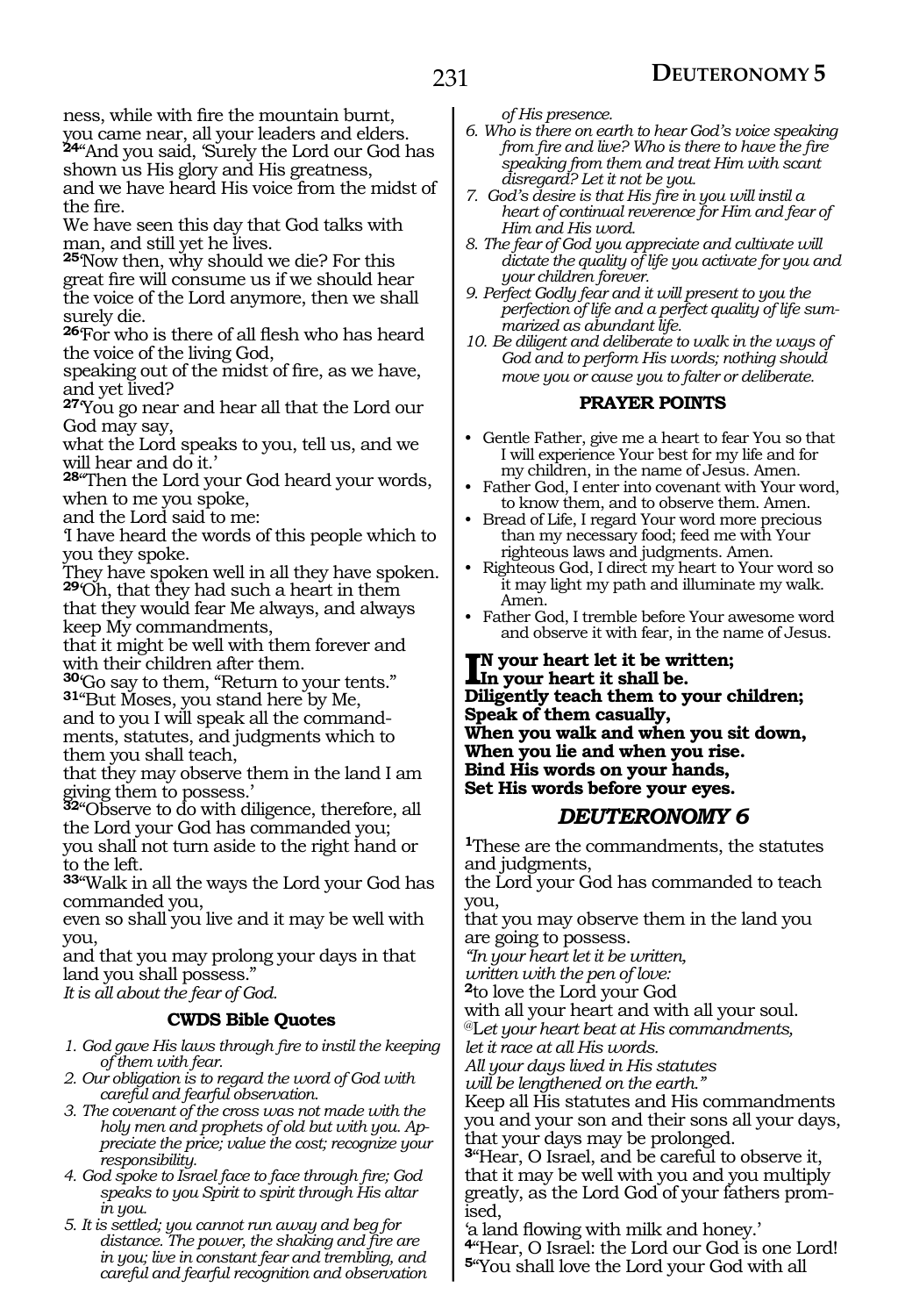your heart, with all your soul and with all your strength.

**<sup>6</sup>**"And you shall keep these words I command you today in your heart.

**<sup>7</sup>**"Teach them diligently to your children, and talk of them casually,

when you sit, walk, lie and rise up;

so shall it be well with you continually.

**<sup>8</sup>**"Bind them as a sign on your hand, and

place them as frontlets before your eyes. *Like the token of a lover, let His words be your delight.*

**<sup>9</sup>**"Write them on the doorpost of your house and also on your gates.

**<sup>10</sup>**"You shall do this when the Lord your God brings you into the land of which He swore to your fathers,

to give you large and beautiful cities you did not build,

**<sup>11</sup>**"houses full of pleasant things you did not fill,

wells you did not dig,

- vineyards and olive trees you did not plant\_\_, when you have eaten and you are full,
- **<sup>12</sup>**"beware, lest you forget the Lord who brought you out of the land of Egypt,

from the house of bondage,

**<sup>13</sup>**"you shall fear the Lord your God and serve Him,

take oaths in His name alone.

**<sup>14</sup>**"You shall not go prostituting after other gods,

the gods of the peoples all around you.<br><sup>15</sup>"(For the Lord your God is a Jealous God.)

16"You shall not tempt the Lord your Maker, as you tempted Him in Massah,

**<sup>17</sup>**"but diligently keep His commandments, His testimonies, and His statutes which He has commanded you.

**<sup>18</sup>**"You shall do the things that are right and good in the sight of the Lord,

that it may be well with you, and you may go in and possess the good land He swore to your fathers.

**<sup>19</sup>**"To cast out all your enemies from before you, as the Lord has spoken.

**<sup>20</sup>**"When your sons ask you in time to come, saying,

'What is the meaning of the testimonies, the statutes and judgments,

which the Lord our God has commanded you?'

**<sup>21</sup>**"You shall say to him:

'We were slaves of Pharaoh in Egypt,

and the Lord brought us out with a mighty hand,

**<sup>22</sup>**'and the Lord showed signs and wonders before our eyes,

great and mighty against Egypt, Pharaoh and His household likewise.

**<sup>23</sup>**'Then He brought us out from there, so He may bring us in,

and give us the land He swore to our fathers. **<sup>24</sup>**'And the Lord commanded us to observe all these statutes,

and to fear the Lord our God, for our own good always,

that He might preserve us all alive, as it is this day.

**<sup>25</sup>**'For if we are careful to observe all these commandments before the Lord our God, as He commanded us, it will be our righteousness.'"

#### **CWDS Bible Quotes**

- *1. You love the Lord with all your heart and soul by loving His word proactively. You cannot separate God from His word. Jesus is the Word; you love Jesus by loving the word.*
- *2. You cannot love the Lord without loving the word; you cannot love the word without loving the Lord. Love is not passive.*
- *3. All the promises you need to maximize your life are in the word; all the instructions you need to obtain the promises are in the word.*
- *4. Your process to possess and to live blessed is the word; by processing the word you progress in the word and possess all its promises.*
- *5. Living the word requires conscious decisions; committed and careful meditation, memorization and memorialization.*
- *6. Moses' formula for word living is:*
- *\* Keep the word in your heart not just in the book;*
- *\* Teach it diligently and in every way possible to your children;*
- *\* Talk of it in all your conversations (walking, sitting, at work and at play; make it table talk)*
- *\* Repeat it to yourself when you lie down meditate;*
- *\* Wake up with the word on your tongue to focus your day;*
- *\* Bind it on your hand and on your door post; memorization;*
- *\* Remind yourself that the word rules this temple; this heart; this house; this life.*
- *\* Rule your life with the word; order your ways in the word.*
- *7. Never a moment, never a conversation, never an activity apart from the word.*
- *8. Everything obtained by grace is sustained by the word.*
- *9. Be a deliberate word chaser; the word is your game changer, and your only guarantee.*

#### **PRAYER POINTS**

- Father God, the hidden secrets to great success are tabulated by Moses; the deliberate study and memorization of Your word. Stamp this wisdom in my heart, in the name of Jesus.
- Bread of life, I will instruct my life in Your word. Your word delights my soul. Amen.
- I am a magnet for the word of God; the word of God is my life and I will live the word deliberately. Amen. I am nothing apart from the word of God.
- By the power in the blood of Jesus, I soak every aspect of my life in the word of God, so that the word will come pouring from me on every occasion. Amen.
- I will study to show myself approved unto You Lord; I will put in the word-discipline needed to obtain the promises and the promised land, as a doctor for his profession. Amen.
- I will cultivate a word environment for me and my generations. I will be deliberate to make my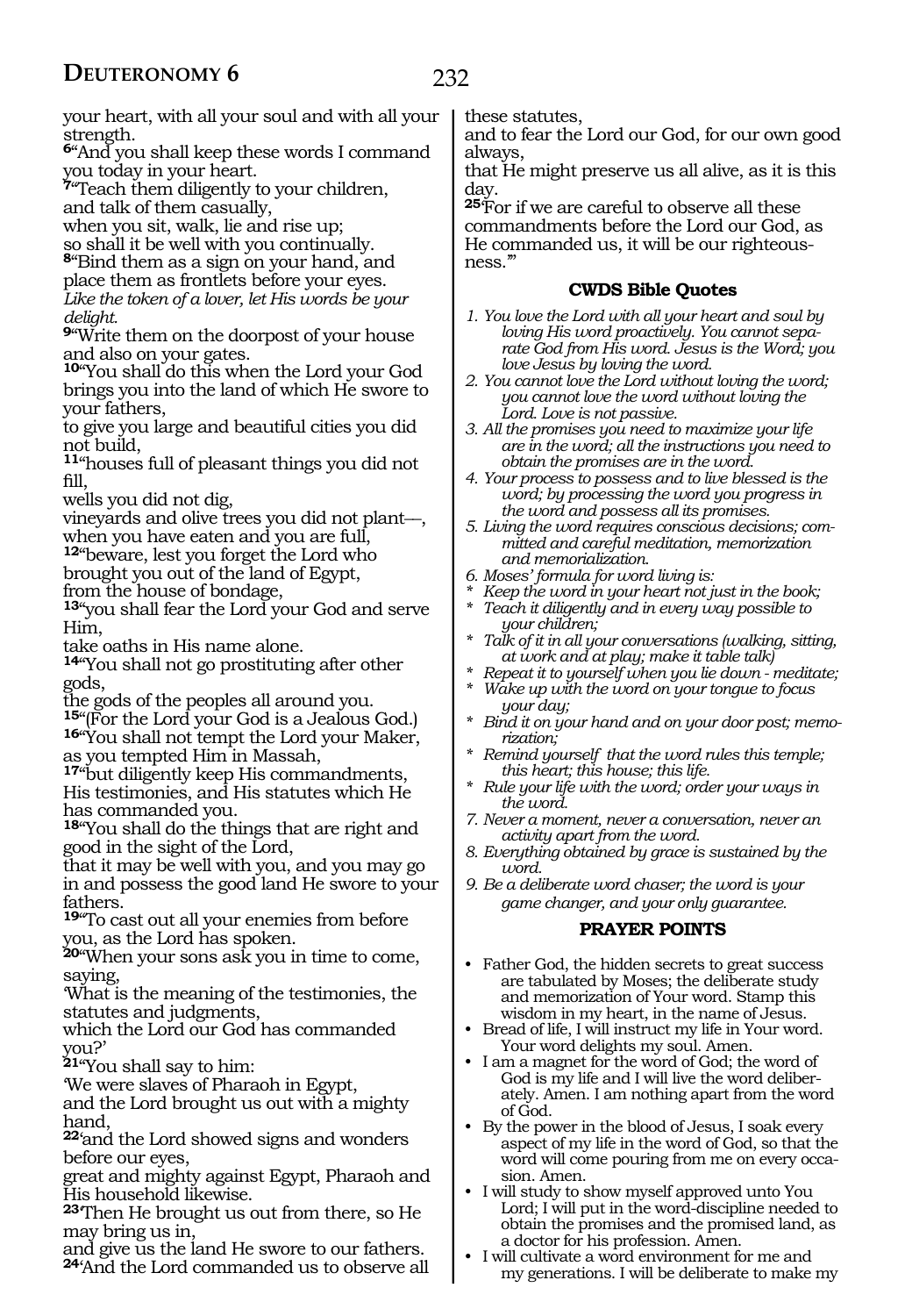children lifestyle word-crunchers, in the name of Jesus. Amen.

#### **He has chosen you, a special people; Above all peoples He chose you; Did not love you for your numbers, But when He called you; you were few. Blessed above all peoples, He keeps His covenants. He repays all those who hate Him.**

**To their face they will face His wrath.**

# *DEUTERONOMY 7*

**<sup>1</sup>**"When the Lord brings you into the land you go to possess,

and cast out the many nations before you, the Hittites, the Girgashites, the Amorites; the Canaanites, the Perizzites, the Hivites and the Jebusites,

seven nations greater and mightier than you, **<sup>2</sup>**"and when the Lord your God delivers them to you,

you shall conquer and utterly destroy them. You shall make no covenant with them nor show them mercy.

**<sup>3</sup>**"Make no covenant or marriages with them. Do not take their daughter for your son, nor give your daughter to their son;

**4**"for they will turn your sons away from following Me to serve other gods;

so the anger of the Lord will be aroused against you,

and He will destroy you suddenly.

**<sup>5</sup>**"But this is how you shall deal with them: destroy their altars and break down their sacred pillars,

cut down all their wooden images, and burn their carved images with fire.

**<sup>6</sup>**"For you are a holy people to the Lord your God,

He has chosen you to be a people for Himself, a peculiar treasure above all the peoples on the earth.

**7**"The Lord did not love you or choose you because of your numbers,

for you were the least of all peoples;

**<sup>8</sup>**"but He chose you because He loves you,

and because of His oath that he swore to your fathers,

with a mighty hand He has brought you out and redeemed you from bondage,

from the hand of Pharaoh king of Egypt.

**<sup>9</sup>**"Know therefore, that the Lord your God, He is God,

the faithful God who keeps covenant and mercy for a thousand generations with those who love Him and keep His commandments;

**<sup>10</sup>**"and He does not ignore those who hate Him,

He will repay him to his face.

**11**"Therefore you shall keep the commandments, the statutes,

and the judgments I command you today, to observe.

**<sup>12</sup>**"Then it shall be, because you listen to these

judgments, and keep and do them, the Lord your God will keep with you the covenant and the mercy He swore to your fathers. **13**"And He will love you, bless you, and increase you.

He will bless the fruit of your womb and the fruit of your land,

your grain and your new wine and your oil, the increase of your cattle and of your flock, in the land He swore to your fathers to give you.

**<sup>14</sup>**"Above all peoples you shall be blessed. There shall be no male or female barren among you or among your livestock. **<sup>15</sup>**"And the Lord will take away all sick- nesses from you,

and will not afflict you with any of the terrible diseases of Egypt you have known, but on those who hate you He will lay them.

**<sup>16</sup>**"And all the peoples the Lord your God delivers to you, you shall destroy; you shall have no pity on them nor serve their gods,

for that will be a snare to you.

**<sup>17</sup>**"And if you shall say in your heart, 'These nations are more than we are, how can we dispossess them?'

**<sup>18</sup>**"You shall not be afraid of them, but remember what the Lord did to Pharaoh Egypt's king:

**<sup>19</sup>**"the great trials your eyes have seen, the signs, and the wonders, the mighty hand and the outstretched arm,

by which the Lord your God brought you out. So shall the Lord your God do to all the peoples of whom you are afraid.

**<sup>20</sup>**"And the Lord will send the hornets among them,

until those who remain, who hide themselves from you, are destroyed.

**<sup>21</sup>**"You shall not be terrified of them; for the Lord your God, the great and terrible, God is among you;

**22**"and the Lord will not drive out those nations all at once before you,

but little by little and phase by phase,

lest the wild beast of the field become too many for you.

**<sup>23</sup>**"But the Lord your God will deliver them to you;

and will defeat them with a mighty defeat, until they are destroyed.

**<sup>24</sup>**"He shall deliver their kings into your hand, and from under heaven you will put out their name;

no man shall be able to stand against you until you have destroyed all who remain.

**<sup>25</sup>**"And you shall burn the carved images of their gods with fire.

Do not desire the silver or the gold on them, nor take it for yourselves, lest it snares you; it is an abomination to the Lord your God.

**<sup>26</sup>**"Neither shall you bring an abomination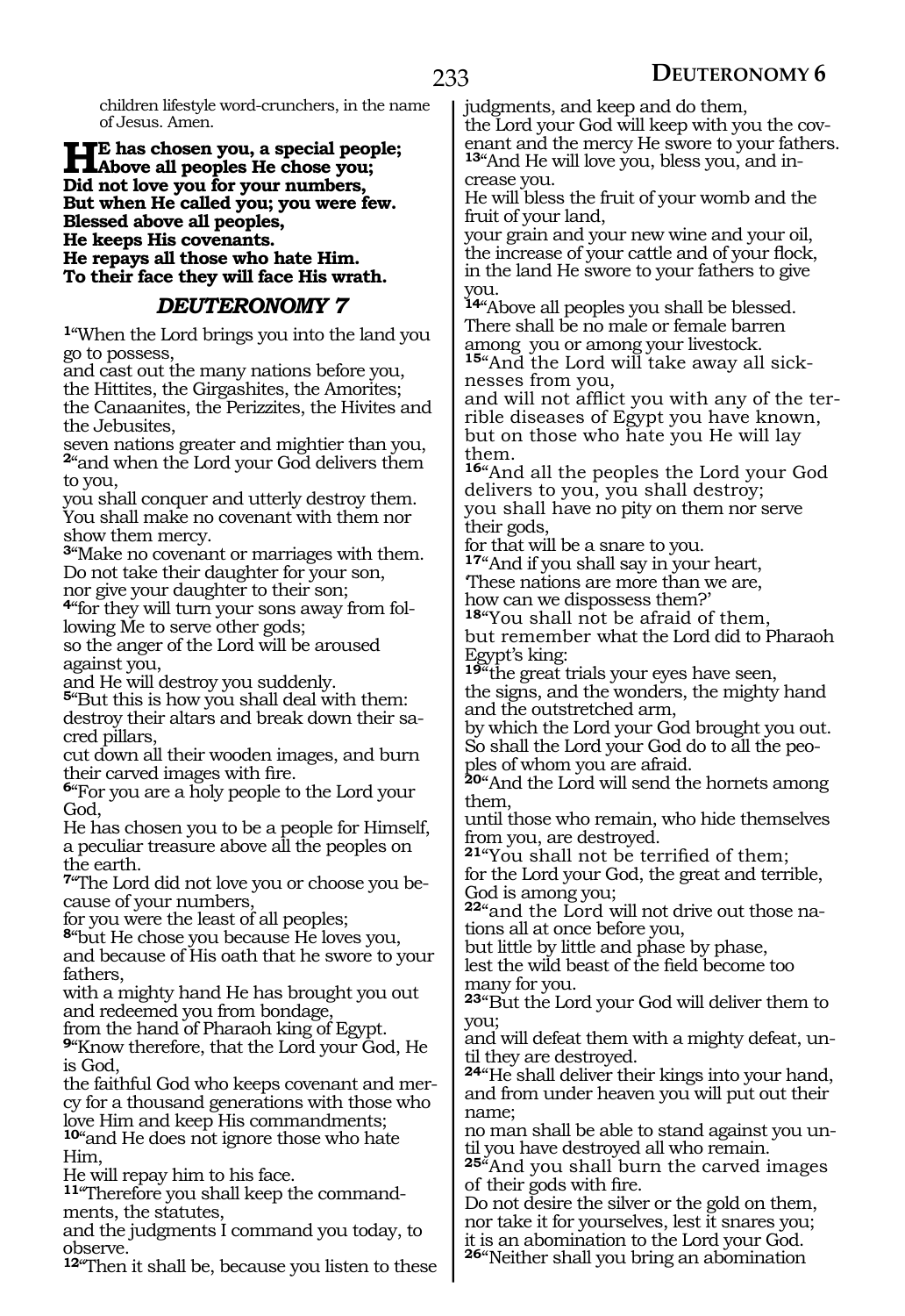234

into your house,

lest you be accursed to destruction just like it. You shall utterly detest it and utterly abhor it, for it is cursed."

*"These are the things the nations do. Be separate, you shall not be like them, for the Lord your God has chosen you."*

#### **CWDS Bible Quotes**

- *1. Cast them out, and cast them off, so they do not cast you down by their corruptions.*
- *2. Do not hold on to anything that is not anchored on God; they will hold you down.*
- *3. Think generational; control your environment. It may not impact you but it will get your posterity.*
- *4. Your power to resist is foolish if you expose your children, your heritage, and your legacy.*
- *5. You are not distinguished because of your own distinction, you are distinguished because He is.*
- *6. It is special to be peculiar to God; if you understand this you will protect it.*
- *7. You can never justify your calling and salvation, but you can value, maintain, magnify and satisfy it.*
- *8. Your blessings are founded in the Lord your God; to forsake Him is considered hatred and hostility towards Him and your blessings.*
- *9. Barrenness stems from the heart, so does sickness and poverty; you can live in the promise yet your heart feeds from the source of sickness and barrenness.*
- *10. Your benefits in God are like a gushing river head that you cannot plug, but you can forsake.*
- *11. The words 'fear, terror and dread' must be connoted with 'because of you, because of what you carry, because of who He is.' Be fearless in your pursuit of the kingdom.*

#### **PRAYER POINTS**

- All knowing, all wise God, I refuse to cast in my lot with corrupters so I will not be cast into their lot for judgment. Amen.
- Let every hater of the living God and every spirit that scoffs at His laws be fanned away from me by the blood of Jesus Christ. Amen.
- Holy Spirit, open the eyes of my understanding to discern everything in my environment that is planted by the enemy to corrupt my posterity. Give me the wisdom and resolve to take due action. Amen.
- Let the people of the living God rise up against every influence that may corrupt and turn their children away from the living God, in the name of Jesus. Amen.
- God of goodness and grace, thank You for all You are doing on my behalf and in my life, in-spite of me. Help me never to be lifted up, but to bow down and lift You up because of Your goodness and grace towards me. Amen.
- Awesome and majestic God, I thank You that all my enemies shall fear before me because of Your fear on my life. Amen.

**You shall remember the Lord your God; Remember all His ways, Who humbled you in the wilderness And showed you how to live, Who fed you with manna, Who brought you water out of flint. You shall remember the Lord your God** 

# **Who gives you the power to get wealth.**  *DEUTERONOMY 8*

**<sup>1</sup>**"Remember His commandments: be careful to observe every commandment I command you this day,

that you may live and multiply,

and go in and possess the land the Lord swore to your fathers.

*For possessing comes with remembering Him.*  **<sup>2</sup>**"Remember the Lord your God who led you

all the way in the wilderness these forty years, to humble you and test you there,

to know all that was in your heart,

to see if you would keep His commandments or not.

**<sup>3</sup>**"He humbled you, and allowed you to suffer hunger<sub>-</sub>

*you shall remember this*\_\_

then He fed you with manna to teach you it is by His words you live;

yes He fed you with manna that neither you nor your fathers knew,

that He might let you know that man shall not live by bread alone; but by every word that proceeds from the mouth of God.

**<sup>4</sup>**"Your clothes did not become old, nor did your feet swell these forty years.

**<sup>5</sup>**"You should know within that the Lord your God chastens you, as a man chastens his son. **<sup>6</sup>**"Therefore, you shall remember to keep the Lord's commandments,

to walk in His ways and to fear your God. **<sup>7</sup>**"For the Lord your God is bringing you into a good land,

a land of brooks of water, of fountains and springs, that flow out of valleys and hills;

**<sup>8</sup>**"a land of wheat and barley, of fig trees, vines and pomegranates,

a land of olive oil and honey;

**<sup>9</sup>**"a land where you may eat bread without lack,

whose stones are iron and you dig copper out of the hills.

**<sup>10</sup>**"But when you have eaten and you are full, you must remember then to bless the Lord your God for the good land He has given you.

**<sup>11</sup>**"Be careful you do not forget the Lord your God by not keeping His commandments, His judgments and His statutes that I command you this day.

**<sup>12</sup>**"Remember, oh, remember,

lest when you have eaten and are satisfied, and have built beautiful houses and dwell in them,

**<sup>13</sup>**"and your herds and your flocks multiply, and your silver and your gold and all you have also,

**<sup>14</sup>**"then your heart be lifted up and you forget the Lord your God who brought you out of Egypt,

out of the house of bondage,

**15**"who led you through the wilderness, terrible and great,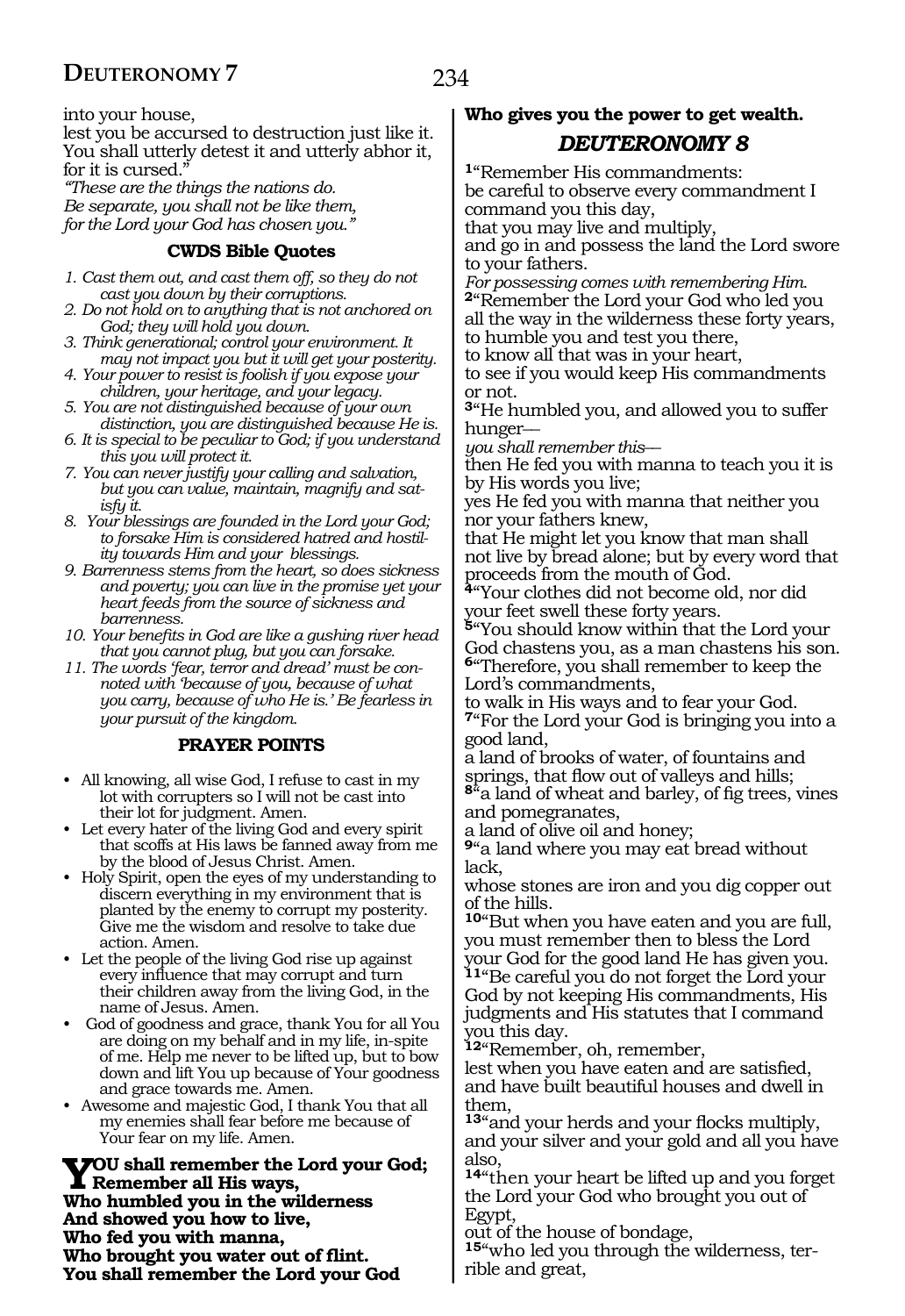in which were fiery serpents and scorpions, and drought in every place,

a land where there was no water.

Who brought water for you out of the flint rock;

**<sup>16</sup>**"who fed you with manna in the wilderness, which your fathers did not know,

that He might humble you and prove you to do you good in the end.

*Remember the Lord for all His benefits.* 

*It is not your power, nor your strength.*  **<sup>17</sup>**Lest then you say in your heart,

'My power and the might of my hand have brought me this wealth.'

**<sup>18</sup>**"But you shall remember the Lord your God, the power comes from Him.

It is He who gives you the power to get wealth, that He may establish His covenant which He swore to your fathers, as it is this day.

**<sup>19</sup>**"And it shall be, if you should by any means forget the Lord your God,

and you go after other gods to serve and worship,

I will testify against you this day that you will surely be destroyed.

**<sup>20</sup>**"Just as the nations the Lord destroys before you,

so shall you perish, because you refuse to obey the voice of the Lord your God."

*Remember the Lord your God* 

*who gives you health and strength;* 

*It is He who brought you here and gives you the power to get wealth.* 

#### **CWDS Bible Quotes**

*1. There is a reason you hunger, so you may desire, pursue and partake of goodness, His goodness. Hunger and thirst for righteousness.*

*2. Supernatural provisions should teach you resonant lessons. Never forget to remember, be deliberate.*

*3. Your wilderness processing is a training ground for your witness and your progressing and possessing. Your struggle is a training ground for your battles for the kingdom.*

*4. Divine mysteries should not just be your history but be your lifetime motivating witness.*

*5. A grateful heart is trained to recognize and appreciate the miracles in life that others take for granted, for gratitude stems from appreciating the miracle of life.*

*6. The Lord your God is deliberate to bring you into His goodness; be deliberate to remember He is good.*

*7. All your good and all your goods is because of Him. You have the plower to get wealth but He gives the power to your plower; you have the resource but He is your source.*

*8. Your wealth should not isolate you from God, but should insulate your relationship with Him.*

*9. There is a purpose for your blessing; God's intent and sole passion is His covenant for which His Son bled on the cross. He entrusts wealth to you so He may establish it. He inspects you daily for faithfulness with His resources. Your blessing can be cursed.*

*10. Every blessing has a source. It is to your credit to correctly place the credits.*

*11. You forsake the Lord when you forsake His cove-*

*nant; you remember the Lord by placing all your values and valuables in His word and work.*

#### **PRAYER POINTS**

- Amazing God, gentle Teacher; thank You for every lesson of faith I have learnt from the crisis I have faced in my life. Amen.
- Supernatural provision for every area of need in my life, locate me now by fire, in the name of Jesus. Amen.
- King of Glory, I commit to remember You daily with deliberate praises, in the name of Jesus.
- Lord Jesus, help me never to allow Your benefits to block Your person from my life, in the name of Jesus. I choose to magnify You above all things. Amen.
- Father God, I ascribe to You, power, might, majesty, glory, honor and all wealth. Jesus, thank You for abandoning Your great wealth, so You could make me rich and extend Yourself through me. Amen.

**Y**OU did not get it because you were<br>
You did not get it has recursfield.

**You did not get it by your faith; A people that is stiff-necked Possess in Him by grace, For God would have destroyed you, But I fasted forty nights and forty days. Yes, you have conquered by providence, And because someone has prayed.**

### *DEUTERONOMY 9*

**<sup>1</sup>**"Hear O Israel: go over Jordan this day; go and dispossess nations greater and mightier than you,

cities great and fortified up to heaven, **<sup>2</sup>**"a people great and tall, the descendants of Anakim whom you know,

and of whom you have heard it said, 'Who can stand before the descendants of Anak?'

**<sup>3</sup>**"Understand therefore this day that the Lord your God is He who goes over before you as a consuming fire.

He will destroy them and bring them down before you;

so you shall drive them out and destroy them quickly, as the Lord has spoken to you.

**<sup>4</sup>**"But do not say in your heart, after the Lord has driven them out before you,

'It is because of my righteousness that the Lord made me possess this land';

but it is because of the wickedness of these nations that the Lord is driving them out from before you.

**<sup>5</sup>**"No, it is not for your righteousness or the uprightness of your heart that you go to possess their land,

but because of the wickedness of these nations the Lord drives them out before you, and that He may perform the word that to your fathers He swore,

to Abraham, Isaac and Jacob.

**<sup>6</sup>**"Therefore understand clearly, the Lord your God is not giving you this land to possess because of your righteousness.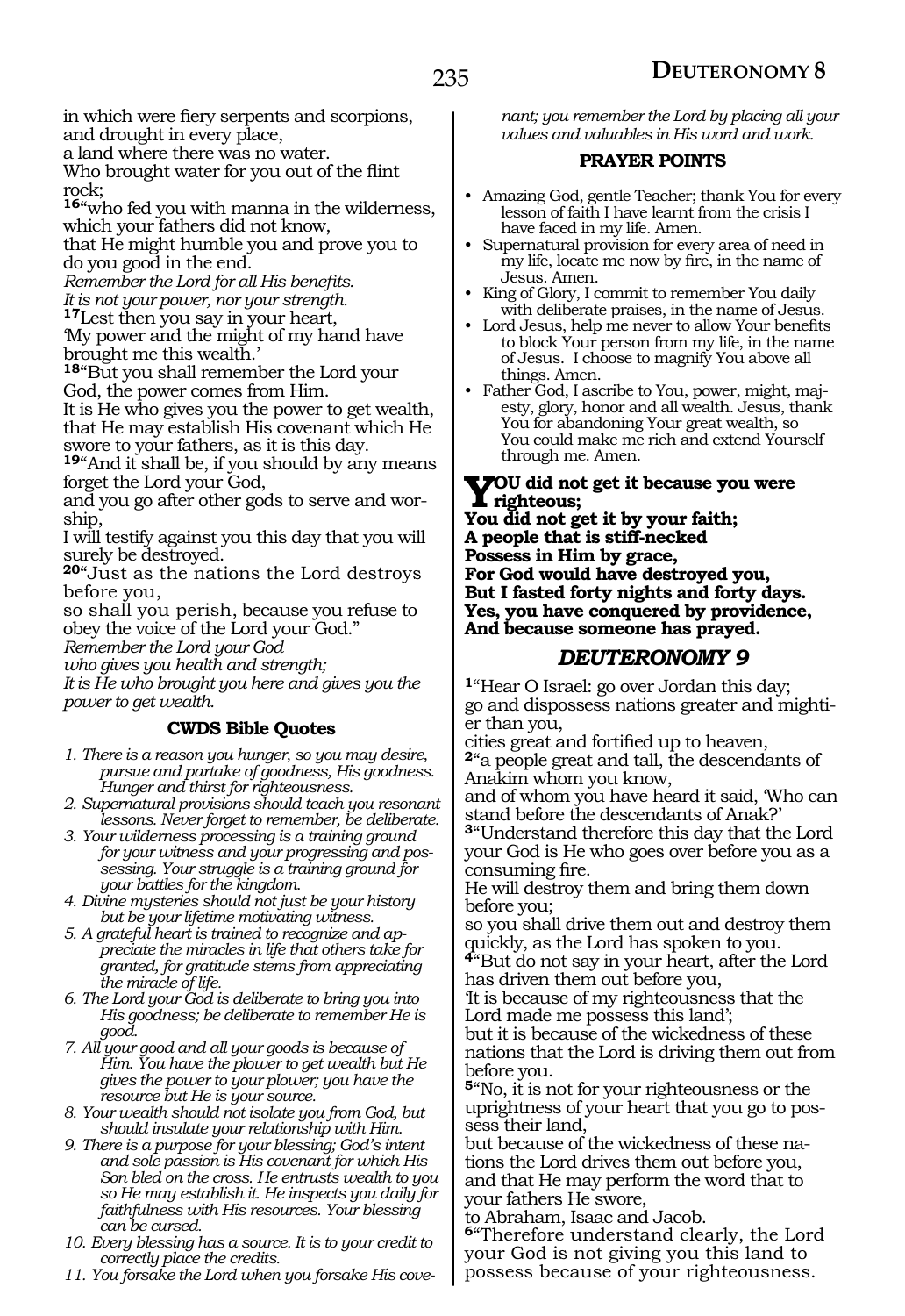You did not get it because you are upright, for indeed you are a people whose neck is stiff.

**<sup>7</sup>**"Many times you have been rebellious, right through the wilderness.

From the day that you left Egypt, until you came to this place

you have provoked the Lord to wrath with the absence of your faith.

**<sup>8</sup>**"And in Horeb you provoked the Lord to wrath,

so the Lord was angry with you and would have destroyed you.

**<sup>9</sup>**"When I went up into the mountain to receive the tablets of stone,

the laws of the covenant which the Lord made with you,

I stayed in the mountain forty days and forty nights then,

I neither ate food nor drank water.

**<sup>10</sup>**"Then the Lord gave me two tablets of stone, written with the finger of God; on them were written all the words the Lord had spoken to you on the mountain from the midst of the fire, to the assembly that day.

**<sup>11</sup>**"And at the end of forty days and forty nights, the Lord gave me the two tablets of stone, the tablets of the covenant.

**<sup>12</sup>**"And the Lord said to me, 'Arise, get down quickly from here;

for your people you brought out of Egypt have corrupted themselves,

they have quickly turned aside from the way I have commanded them;

they have made themselves a molded image.' 13<sup>"</sup>And the Lord spoke to me, saying, I have seen this people,

indeed they are a stiff-necked people.

**<sup>14</sup>**"Let me alone that I may destroy them, and blot their name from under heaven; and I will make you a nation greater and mightier than them.'

**<sup>15</sup>**"So I turned and came down from the mountain, and the mountain burned with fire;

and I had the two tablets of the covenant in my hand.

**<sup>16</sup>**"*You did not get it because of your actions,* for when I looked I saw, you had sinned against the Lord,

you made yourself a molded calf!

You had so quickly turned aside from the way the Lord commanded you.

When I saw the calf and heard your revolting cries,

**<sup>17</sup>**"I took the two tablets and threw them out of my hand,

and broke the two before your eyes.

**<sup>18</sup>**"And I fell down before the Lord as at the first, and fasted forty days and forty nights. I did not eat bread nor drink water, because of all your sin you committed in doing wickedness in the Lord's sight, to provoke Him to anger.

**<sup>19</sup>**"For I was afraid of the Lord's anger and His

hot displeasure with which He was angry with you, to destroy you.

But the Lord listened to me at that time also. **<sup>20</sup>**"And the Lord was very angry with Aaron and would have destroyed him;

so I prayed for Aaron also at that time.

**<sup>21</sup>**"Then I took your sin, the calf you made, and burned it with fire, and crushed it and ground it until it was small as dust; and I threw the dust into the brook that de-

scended out of the mountain.

**22**"Also at Taberah, Massah and Kibroth-hattaavah, you provoked the Lord to anger.

**<sup>23</sup>**"And likewise, when the Lord sent you from Kadesh-barnea, saying, 'Go up and possess the land I have given you.'

You rebelled against the Lord's command- ments then,

and you did not believe Him nor did you obey His voice.

**<sup>24</sup>**"And know that you have been rebellious against the Lord from the first day that I knew you.

**<sup>25</sup>**"But for my intercession, for the Lord had said, He would destroy you all;

again I fell down before the Lord for forty days and forty nights.

**<sup>26</sup>**"I prayed to the Lord and said, 'Oh Lord God, do not destroy Your people,

and Your inheritance whom through Your greatness You have redeemed;

whom You have brought out of Egypt with a mighty hand.

**<sup>27</sup>**'Remember Your servants, Abraham, Isaac, and Jacob.

do not look on this people's stubbornness, or their wickedness or their sin,

**<sup>28</sup>**'lest the land You brought us from should say,

"He was not able to bring them into the land He has promised, and because He hated them,

He brought them out to kill them in the wilderness.

**29**'Yet they are Your people and Your inheritance,

whom You brought out by Your mighty power and by Your outstretched arm.'"

*No you cannot say when you enter, it is because of your righteousness,*

*From the day since I knew you, you have survived only by grace.*

#### **CWDS Bible Quotes**

*1. Humility cries after God's graciousness acknowledging that your proficiency is not because of you or your persistency but despite your deficiency.*

*2. Your positioning does not mean you are perfect; your possessing does not mean you are blameless; it means you have a good reason to shed tears of gratitude daily.*

*3. The sword that is stretched out for you will be stretched out against you if you stretch out your stubborn neck and forsake your strength.*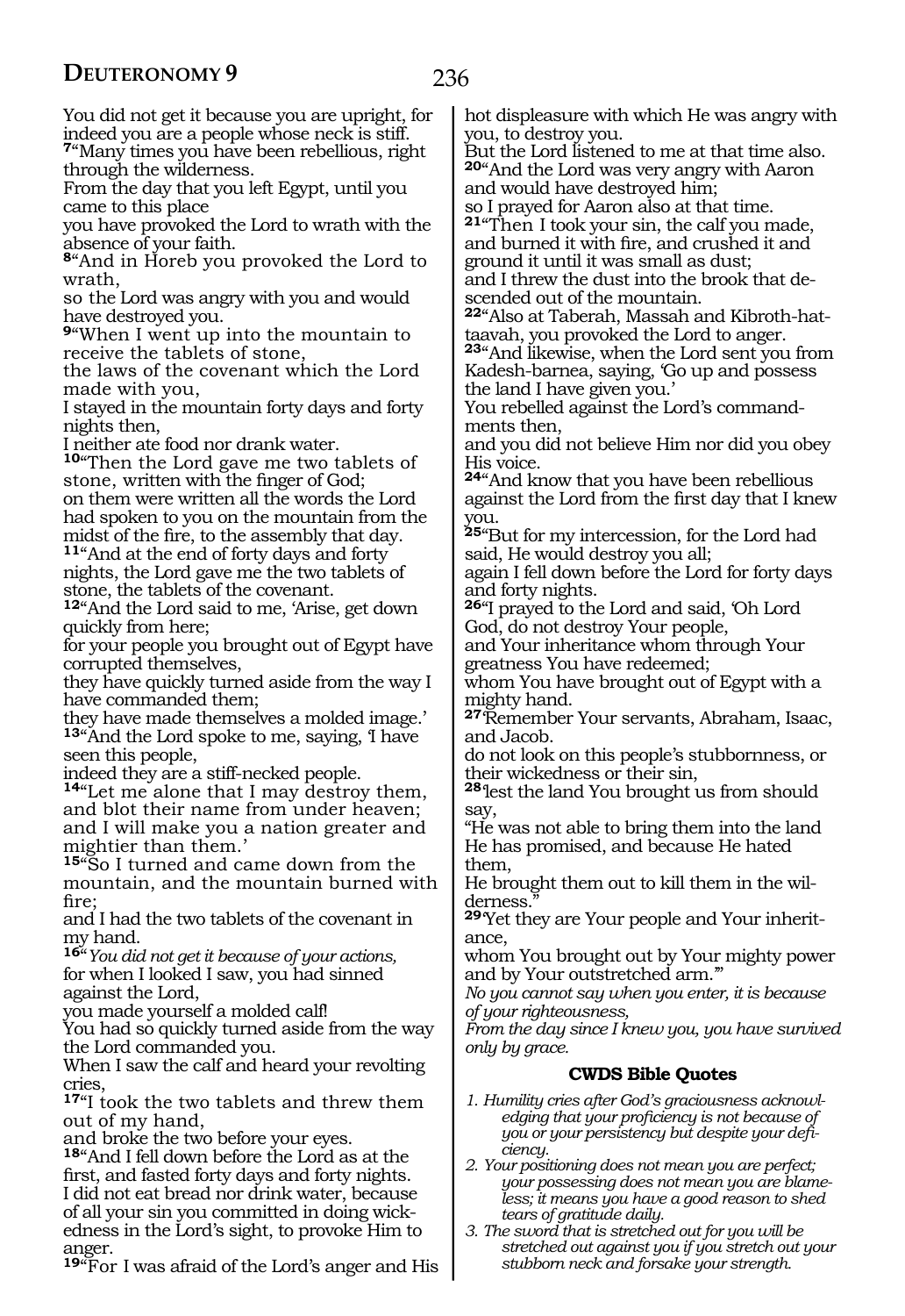- *4. Fasting and prolonging in the presence of God makes the word real to you.*
- *5. The extremities of the time demands extreme faith and extreme actions to intervene; Moses deliberately and voluntarily fasted forty days and nights for the people.*
- *6. Embrace and celebrate the grace of God; it stands between you and the destruction your stubbornness demands.*
- *7. If you could ever see how much activity you trigger in the realm of the spirit for every sin and every act of disobedience, you would be constantly giving thanks.*
- *8. You can make a difference, arm yourself with the word of God, the promises of God, the ways of God, and intercede.*
- *9. If kingdom is your life; His will be done on earth is Your prayer mandate and it makes intercession your lifestyle.*
- *10. Never underestimate the power of an advocate; celebrate life; celebrate Jesus.*
- *11. Strong legal arguments are wrapped up in one sentence, or rather, wraps up your sentence, and is conveyed by the One who was sentenced in one word: Grace.*
- *12. When you appreciate your shortcomings you will fully appreciate His coming and His death.*

#### **PRAYER POINTS**

- Good Father, I stand here enjoying all of You, knowing I do not deserve any of You. I live in constant gratitude of Your amazing grace. Amen.
- If You should count iniquity, Lord, who can stand? Cleanse me from every secret fault, in the name of Jesus.
- I stand at the foot of the cross and take my daily bath in the blood of Jesus.
- Let every act, thought and memory of sin be washed away from me by the blood of Jesus. Amen.
- Spirit of an intercessor, fall upon me now by fire, in the name of Jesus.
- Let the love of Jesus Christ within me trigger compassion for sinners and compel me to stand in the gap constantly. Amen.
- Jesus thank You for laying down Your life for my cleansing and for taking up the post of advocate for me before my Father. Amen.

# **WHAT does the Lord your God require**<br>What does He doeing for you to do?

**What does He desire for you to do? To love and serve Him with all you are; To know the heavens are the Lord's. To circumcise the foreskins of your hearts; To know He is God and Lord of lords! He is terrible and mighty; but do you know What the Lord your God requires of you?**

#### *DEUTERONOMY 10*

*Do you know what He requires?*

*It is on two tablets made of stone;*

**<sup>1</sup>**"At that time the Lord said to me,

'Hew for yourself two tablets of stone like the first,

and come to Me on the mountain and make an ark of wood.

**<sup>2</sup>**'And I will write on the tablets the words that

were on the first, which you broke; and you shall put them in the ark.

**<sup>3</sup>**"So I made an ark of acacia wood, and hewed two tablets of stone like the first,

and went up on the mountain with the two tablets I had made.

*I carried up to carry back down the tablets that came down to me freely and I broke.*

**<sup>4</sup>**"And the Lord wrote on the tablets according to the first writing, the ten commandments once again.

Which the Lord spoke to you in the mountain from the midst of the fire, in the day of the assembly; and He gave them to me.

**<sup>5</sup>**"Then I turned and came down from the mountain,

and put the tablets in the Ark that I had made;

and there they are, just as the Lord commanded me."

**<sup>6</sup>**(And the children of Israel journeyed from the wells of Bene Jaakan,

and came to Moserah where Aaron died and was buried;

and Eleazer his son ministered as priest in his place.

**7**Then from there they journeyed to Gudgodah,

and from Gudgodah to Jotbathah, a land of rivers of water.

**<sup>8</sup>**At that time the Lord separated the tribe of Levi to bear the ark of the covenant; to stand before the Lord to minister to Him

and to bless His name to this day.

**<sup>9</sup>**Therefore Levi has no portion or inheritance with his brethren;

the Lord is his inheritance, just as the Lord your God promised him.)

**<sup>10</sup>**"And I stayed in the mountain forty days and forty nights, as at the first time; and the Lord listened to me then, and chose not to destroy you.

**<sup>11</sup>**"Then the Lord said to me, 'Arise, take your journey before the people, that they may go in and possess the land I swore to their fathers to give them.'

**<sup>12</sup>**"Now Israel, what does the Lord require of you?

He requires you to fear Him, and to walk in all His ways;

to love Him and to serve Him with all your heart and with all your soul and strength,

**<sup>13</sup>**"and to keep His commandments and His statutes,

which I command you this day for your own good.

*This is what the Lord requires of you.*

**<sup>14</sup>**"Heaven, and the highest heavens belong to the Lord,

and the earth with all that is in it.

**<sup>15</sup>**"For the Lord delighted only in your fathers, to love them;

and He chose their descendants after them, you above all peoples, as it is this day.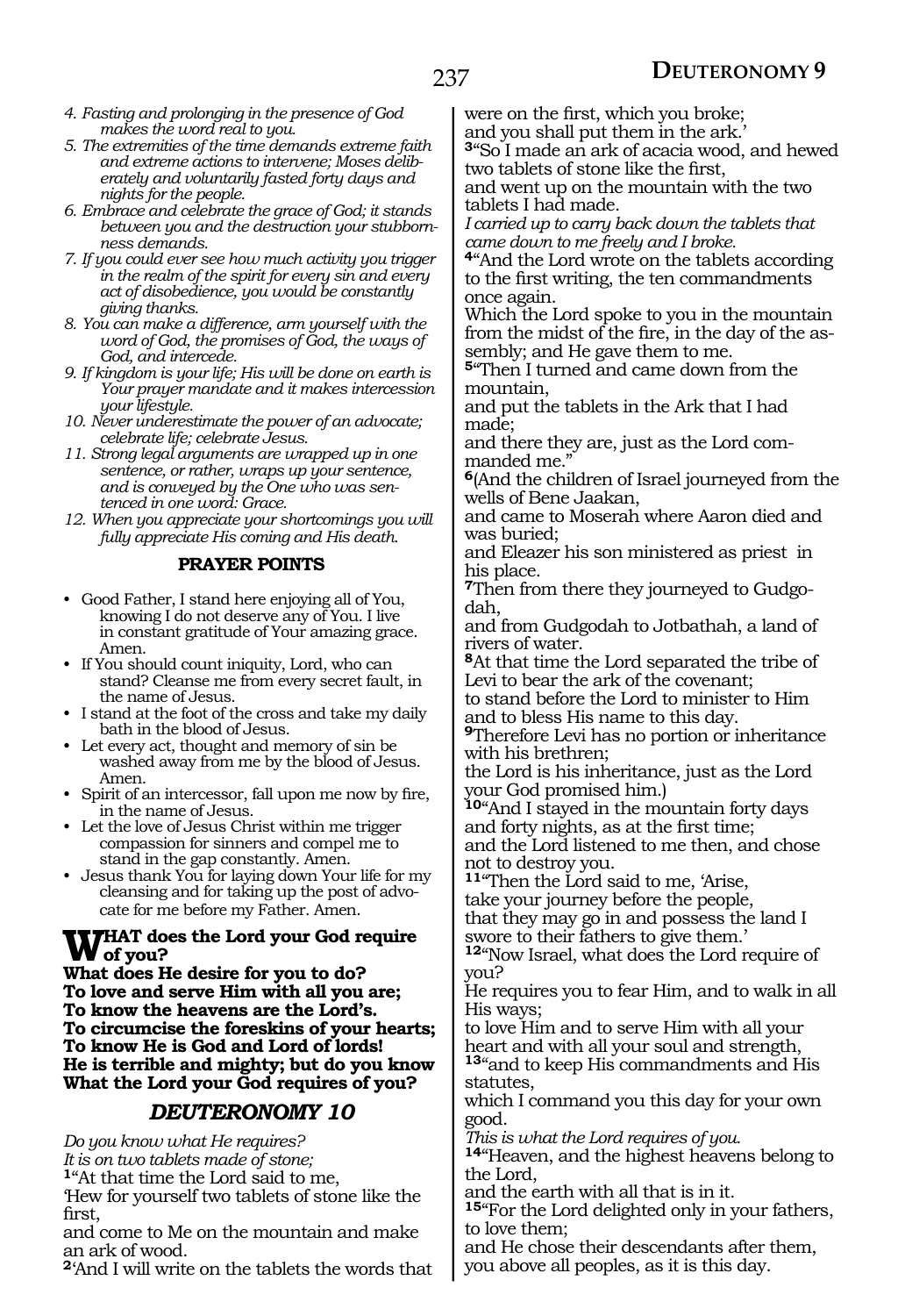# 238

**<sup>16</sup>**"Now therefore, circumcise the foreskin of your heart,

and put your stubbornness away; for he requires this.

**<sup>17</sup>**"For the Lord your God is God of gods, and the Lord your God is Lord of lords!

The great God, mighty and awesome,

who is not partial to anyone, nor does He take bribes.

**<sup>18</sup>**"He administers justice for the fatherless and the widow,

and He loves the stranger, giving them food and clothing,

He requires that you do the same;

**<sup>19</sup>**"love the stranger, therefore, for you were strangers in the land of Egypt.

**<sup>20</sup>**"You shall fear the Lord your God;

you shall serve Him, cling to Him, and swear an oath in His name.

**<sup>21</sup>**"He is your praise and your God, who has done for you great and awesome

things which your eyes have seen;

He is your God; He is your praise.

**<sup>22</sup>**"Your fathers went down to Egypt with sev- enty persons,

now the Lord your God has made you as the stars of heaven."

*@For God fulfils His promises.*

*To His covenant He is true.*

*But it helps if you would know it,*

*just what the Lord your God requires of you.*

#### **CWDS Bible Quotes**

- *1. The law is now a heart thing; Moses broke the laws of God, because the people broke the heart of God. Our heart is now His tablet; let us not break the heart of God.*
- *2. Even if everyone is falling, there is no excuse for a leader to break the laws of God; you will be held personally accountable; Moses had to prepare and carry to the mountain top and back, new tablets to replace the ones he broke.*
- *3. It is not a small thing to be chosen as the Lord's inheritance; magnify your election.*

*4. Intentional reverence cultivates the fear of God. God requires this.*

- *5. Determine and demand from yourself everything the Lord requires of you.*
- *6. Command your love towards God in your disciplined pursuit of His ways and His laws; He requires this.*
- *7. God is not just the object of your praise; He is your praise.*
- *8. Understand who He is: God of gods, Lord of lords, mighty and awesome; celebrate who He is; applaud who He is. Praise sums it up.*
- *9. Where the object of your love is the object of God's love, you become the subject of His affection. God loves the poor, the needy and sinners.*
- *10. Love is proactive; love gives. God gave His Son for sinners, and food and clothing to the poor. Give yourself and your resources for love.*
- *11. You have a reference so you can make a difference; you have been there so you can reach out to those who are there. Personal experience must trigger association-care.*

#### **PRAYER POINTS**

- By the power in the blood of Jesus Christ, I will order my ways in the fear of the living God.
- Let the fear of the living God compel me, motivate me and restrain me, in the name of Jesus.
- Father God I will seek You in Your word, and pursue You above things; I seek to love You the way You deserve. Amen.
- God of all gods, Lord of lords, mighty and awesome, I celebrate You, I applaud You, I praise You daily. Amen.
- I command my soul to bless the Lord. Circumstances shall not restrain me from fulfilling God's requirement for my life. Amen.
- Every contrary spirit operating in my environment seeking to divert and distract me from pursuing God's requirement for my life, be scattered to desolation by the blood of Jesus. Amen.
- Lord, I submit every bad experience I have been through to you; use them for Your glory. Amen.

#### **He does not speak to a people, Who have not known Him, Who at some point in their lives, His mighty acts have never seen. There is a table set before you, The choice is yours to make; There is a reward for all your actions, A blessing or a curse awaits.**

#### *DEUTERONOMY 11*

@*I do not speak to a people who have not known God,*

*or known the mighty things He can do; I do not speak to your children who have not been there,*

*ah yes! I speak to you,*

**<sup>1</sup>**"Therefore, you shall love the Lord your God always,

and keep His charge and His statutes always; and keep His judgments and His command- ments always.

**<sup>2</sup>**"Know this day that I do not speak to your children who have not known,

who have not seen the chastening of the Lord your God,

His greatness and His mighty hand and His outstretched arms;

**<sup>3</sup>**"His signs and His acts which He did in the midst of Egypt,

to Pharaoh king of Egypt and to all his land. **<sup>4</sup>**"You have seen what He did to the army of Egypt, to their horses and chariots;

how He made the waters of the Red Sea overflow them as they pursued you,

how the Lord destroyed them to this day; **<sup>5</sup>**"all He did for you in the wilderness until you came to this place.

**<sup>6</sup>**"You have seen what He did to Dathan and Abiram the sons of Eliab, the son of Reuben: how the earth opened its mouth and swallowed them up, their households, their tents, all and their possessions, in the midst of Israel.

**<sup>7</sup>**"Your eyes have seen every great act which the Lord did.

**<sup>8</sup>**"Now therefore, keep all His commandments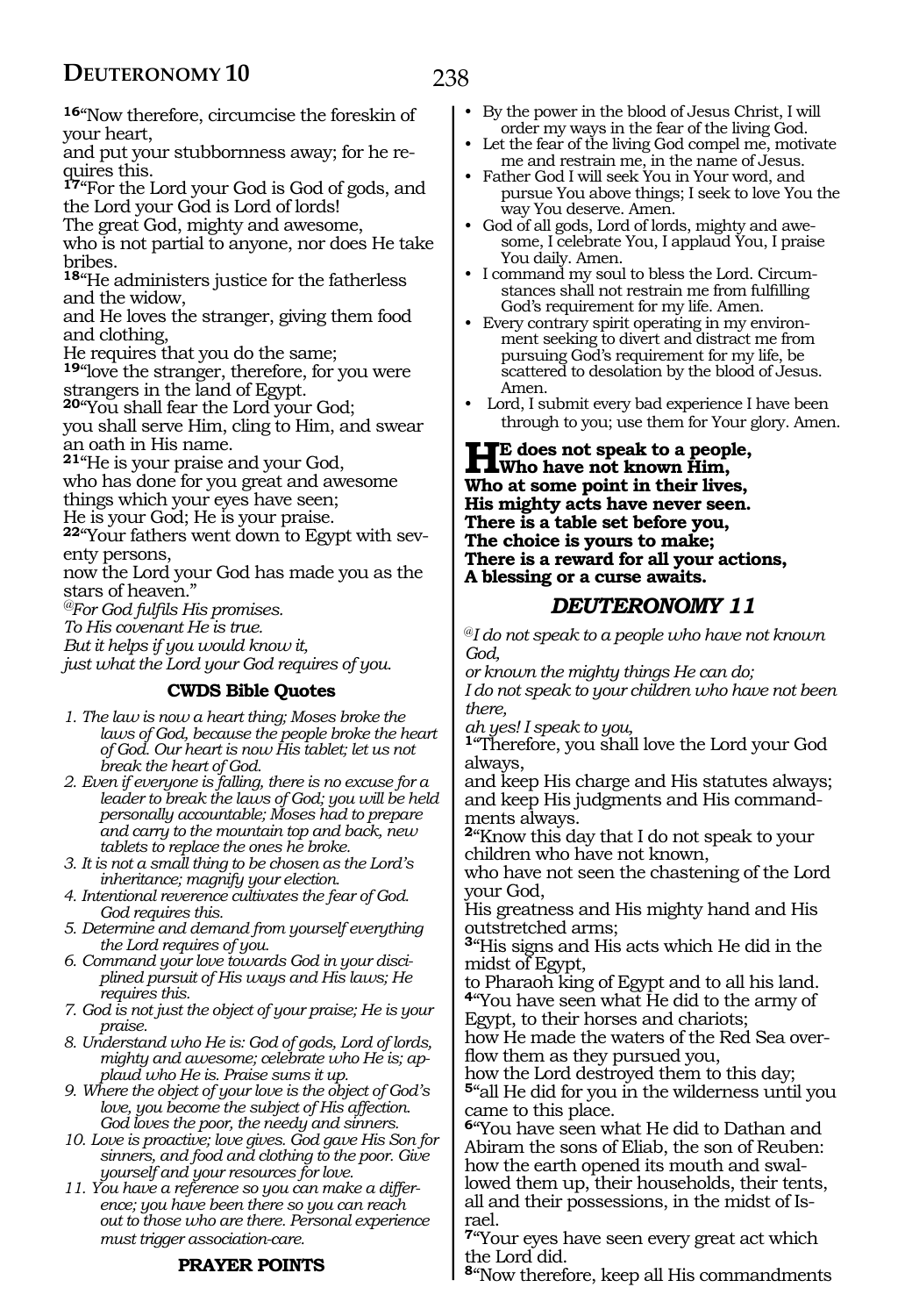which I command you this day, that you may be strong,

and go in and possess the land you cross over to possess,

**<sup>9</sup>**"that you may prolong your days in the land the Lord swore to give your fathers,

to them and their descendants, a land flowing with milk and honey.

**<sup>10</sup>**"For the land that you go to possess is not like the land of Egypt from which you have come,

where, as a vegetable garden, you watered by foot the seed you sow;

**<sup>11</sup>**"but the land you go over to possess is a land of hills and valleys, watered by heaven's rain.

**<sup>12</sup>**"It is a land for which your God cares;

His eyes are always on it, from the beginning to the end of every year.

**<sup>13</sup>**'If you diligently obey My commandments which today I command you,

to love the Lord your God and serve Him with all your heart and soul,

**<sup>14</sup>**'then I will give you rain for your land in its season,

the early and the latter rain, that you may gather in your grain, your new wine and your oil.

**15**'I will send grass in your fields for your cattle, that they may eat until they are full.'

**<sup>16</sup>**"Take heed to yourself, for a people who have known the Lord should not be deceived in heart,

to turn aside to worship and serve other gods, **<sup>17</sup>**"lest His anger be aroused and He shut up

the heavens so you have no more, and the land yields no fruit,

and you quickly perish from the good land God has given you.

**<sup>18</sup>**"Therefore lay up these words I speak in your heart and in your soul,

bind them as a sign on your hand, and let them be as frontlets between your eyes.

**<sup>19</sup>**"Teach them to your children, speak of them when you sit in your house,

and when you walk by the way, and when you lie down and when you rise up.

**<sup>20</sup>**"Write them on your doorposts and on your gates,

**21**"that your days and the days of your children may be multiplied in the land the Lord swore to give to your fathers,

as the days of the heavens above the earth. **22**"For if you diligently keep these commandments I command you to do;

to love the Lord your God, to walk in all His ways, and to hold fast to Him,

**23**"then the Lord will drive out all these nations from before you,

and you will dispossess greater and mightier nations than yourself.

**<sup>24</sup>**"He shall give you every place your foot walks upon,

from the wilderness and Lebanon, from the

River Euphrates to the Western Sea.

**<sup>25</sup>**"No man shall be able to stand against you. The Lord your God will put your fear and dread on all the land you tread as He has said to you.

**<sup>26</sup>**"Behold I set before you a blessing and a curse:

**<sup>27</sup>**"if you obey the commandments of the Lord your God I command you today, you shall have the blessing,

**<sup>28</sup>**"and you shall have the curse, if you do not obey the commandments of the Lord your God,

but turn aside from the way I command you this day, to go after other gods you have not known.

**<sup>29</sup>**"Now, when the Lord has brought you into the land you go to possess,

you shall put the blessing on Mount Gerizim and the curse on Mount Ebal.

**<sup>30</sup>**"Are they not on the other side of Jordan, towards the setting sun

in the land of the Canaanites who dwell in the plains opposite Gilgal, beside the terebinth trees of Moreh?

**<sup>31</sup>**"For you shall go over Jordan to possess and dwell in the land the Lord is giving you; **<sup>32</sup>**"but these statutes and judgments I set before you this day, you shall be careful to observe,

for you have known that God is faithful and will honor His every word."

#### **CWDS Bible Quotes**

- *1. To love the Lord is to keep His commandments; that is true worship. It is worshipping Him in truth.*
- *2. You lie if you say you love but deny and defy God.*
- *3. How does your experience of Him and with Him speak to your observance of His laws and your reverential fear of Him?*
- *4. `Why do you insist on living in lack when abundance cannot resist your observance of His laws?*
- *5. Love commands obedience; obedience commands your ways and your walk; your walk commands your success.*
- *6. The action for loving the Lord is deliberate meditation, memorization and memorializing of His word.*
- *7. Loving the Word(Jesus) is not about the saying but about the seeing; it is your persistent, visible, deliberate actions every day to ensure He lives in your heart and comes out in every action and conversation.*
- *8. Make the word your foremost and it will take you to the uttermost; into the secrets of its abundance.*
- *9. If you stand up for God no one will be able to stand against you or before you.*
- *10. The fear of God in you triggers the fear of God on you and the fear of you on your enemies.*
- *11. Wherever you place your foot must yield to the anointing on your life.*
- *12. The wisdom of your choices will determine the quality of your life and the continuity of it.*
- *13. The key to life and blessing is in your choice; death and curses are on the other side of the*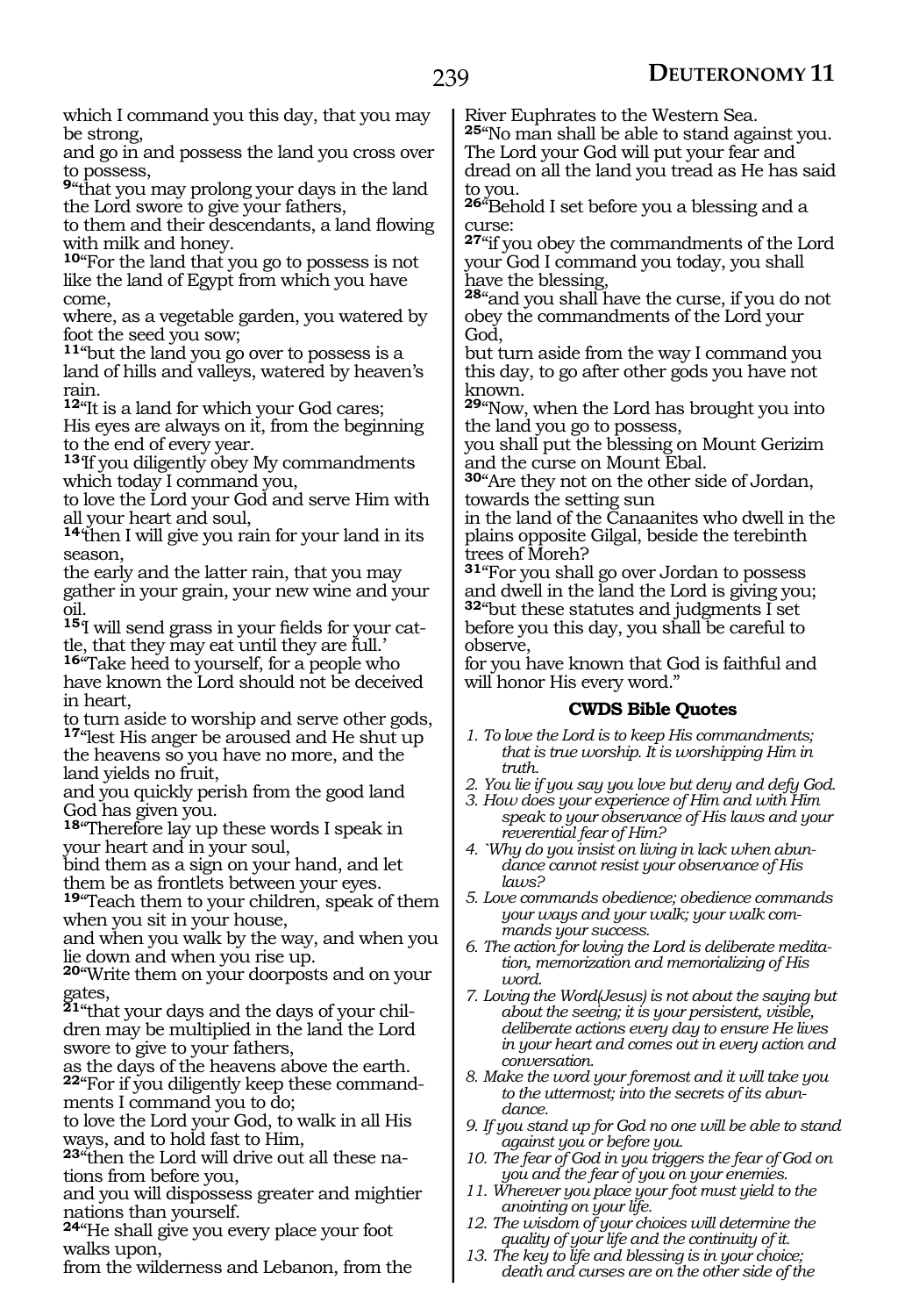#### *keyhole.*

#### **PRAYER POINTS**

- Father God, let wisdom direct the focus of my pursuit of success. Let it point me to You, and to the observance of Your laws, in the name of Jesus. Amen.
- I will demonstrate my love for You Father by my love for Your word and my observing of it. Amen.
- Let everything the Lord has given me surrender to me now, in the name of Jesus Christ.
- Power to possess the promises of God, and wisdom to manage it in the fear of God, fall upon me now, in the name of Jesus Christ.
- Let the fear of the living God inside me cause my strong enemies to quake and fall away from my God-given inheritance, in the name of Jesus.
- By the power in the blood of Jesus, I shall make wise choices, in the name of Jesus.

# **WANT** to rejoice in all you put your<br>Want your hausehold to rejoice?

**Want your household to rejoice? Destroy all other gods before you, And do not pursue things for your own delight.**

**Want all things to go well with you? Want well for your children and your descendants?**

**Do what is right in the Lord's eyes, And remember His ministers, the priests and the Levites.**

### *DEUTERONOMY 12*

**<sup>1</sup>**"These are the statutes and judgments you shall be diligent to observe,

in the land the Lord God of your fathers give you to possess, all your days on earth.

**<sup>2</sup>**"Utterly destroy all the places the nations you shall dispossess practice idolatry,

on the hills, on the high mountains, and under every green tree.

**3**"Destroy their altars, break their sacred pillars and burn their wooden images with fire; chop up the carved images of their gods and destroy their names from that place.

**<sup>4</sup>**"You must not worship the Lord Your God with these things.

**<sup>5</sup>**"But the place the Lord your God chooses out of all your tribes, to put His name for His dwelling place,

there you shall seek and there you shall go. **<sup>6</sup>**"There you shall take your burnt offerings,

your sacrifices, your tithes, your heave offering, the offering of your vows,

your freewill offerings, and the firstborn of your herds and flocks.

**<sup>7</sup>**"And there you shall eat before the Lord your God,

and you shall rejoice in all you put your hands to,

you and your household, in which the Lord has blessed you.

**<sup>8</sup>**"You shall not do what we do here this day, every man what is right in his own eyes.

**<sup>9</sup>**"You have not yet come to the rest or entered the inheritance, the Lord your God is giving you,

**<sup>10</sup>**"but when you cross over Jordan, and dwell in the land which the Lord gives you to inherit,

and you have rest from all your enemies, so that you dwell in safety,

**<sup>11</sup>**"then there will be the place the Lord your God chooses to make His name abide, you shall bring all I command you there: your burnt offering, your sacrifices, your tithes, the heave offering you offer, and all the special offering of your vows.

**<sup>12</sup>**"And you shall rejoice before the Lord: you and your sons and daughters, your male and female servants,

and the Levites with you, since he has no portion or inheritance in you.

**<sup>13</sup>**"There shall be a place to make your burnt offering,

take heed that you do not offer it just anywhere;

**<sup>14</sup>**"but in the place the Lord chooses of one of your tribes, you shall offer it there,

and you shall do what I command you there. **<sup>15</sup>**"You may kill and eat meat to your heart's desire, as you will within the gates,

even as the Lord has blessed you; the clean and the unclean may eat it, of the roebuck and the deer.

**<sup>16</sup>**"But remember, you shall not eat blood, but like water, pour it on the earth.

**<sup>17</sup>**"But you may not eat within your gates, the tithes of your grain, your new wine, your oil,

or of the firstborn of your herd or flock, or any offering you vow; your freewill offering or the heave offering of your hand.

**<sup>18</sup>**"You must eat them before the Lord your God, in His chosen place,

you, your sons and daughters, your male and female servants, and the Levites within your gates;

and you shall rejoice before the Lord in all you put your hands to.

**<sup>19</sup>**"Be careful not to forsake the Levites as long as you live in your land.

**<sup>20</sup>**"When the Lord your God enlarges your bor- ders, as He has promised He will do;

and you say, 'Let me eat meat,' because your soul longs to,

you may eat as much meat as your heart desires.

**<sup>21</sup>**"If the place the Lord chooses to put His name is too far from you,

you may slaughter from your herd and from your flock which the Lord has given you, as I command you,

and you may eat as much as your heart de- sires within your gates.

**<sup>22</sup>**"You may eat them there just as you do the roebuck and the deer,

the unclean and the clean alike may eat.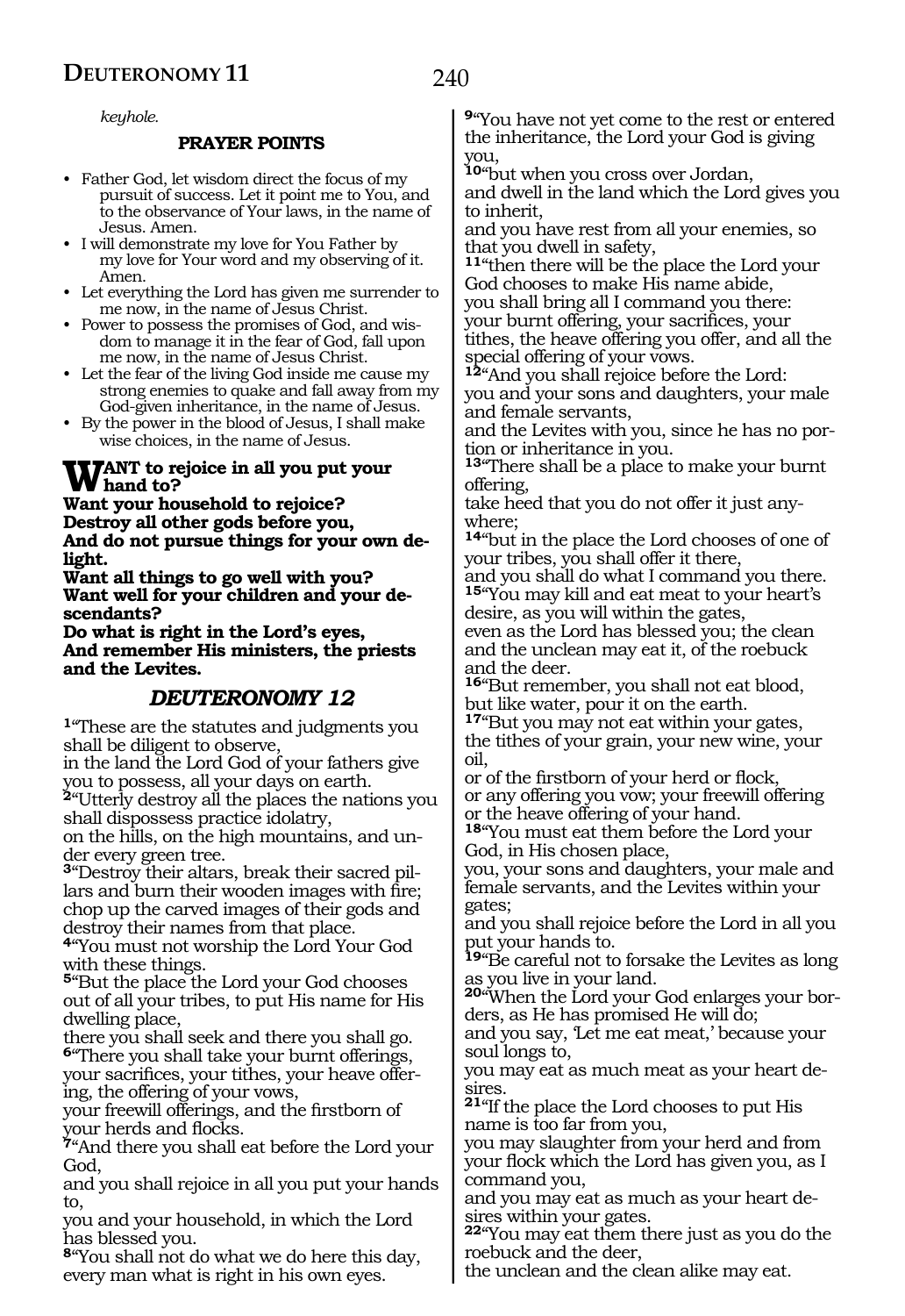**<sup>23</sup>**"But ensure that you never eat the blood, for the blood is the life;

you may not eat the life with the meat.

**<sup>24</sup>**"Pour it out on the earth like water; do not eat it.

**<sup>25</sup>**"You shall not eat blood, that with you and your children it may be well,

when you do what is right in the sight of the Lord.

**<sup>26</sup>**"However, you must take the holy things, and the offering you vow,

and you shall go to the place the Lord chooses.

**27**"And there you shall offer your burnt offering, the meat and the blood,

on the altar of the Lord your God;

and the blood of your sacrifices shall be poured on the Lord's altar, and you shall eat the meat.

**28**"Observe and obey all these words I command you,

that it may be well with you and your children after you forever;

when you do what is good and right in the sight of the Lord.

**<sup>29</sup>**"When the Lord cuts off from before you the nations you replace,

and you dwell in their land when they are displaced,

**<sup>30</sup>**"take careful heed that you are not ensnared by following them in idol worship,

or to inquire after their gods, saying, you will do just as they did.

**<sup>31</sup>**"Would you have it go well with you? You shall not worship the Lord your God in this way;

for they have done to their gods every abomination which the Lord hates;

do not desire to follow their ways.

They burn their sons and daughters in sacrifice before their gods.

**<sup>32</sup>**"But be careful to observe what I command you;

you shall not add to it nor take away from it."

#### **CWDS Bible Quotes**

- *1. The kingdom you carry into your place of possession carries and establishes its own culture and obliterates opposing cultures.*
- *2. Your safety is in His words and in His laws. Bring your offering to the place the Lord chooses.*
- *3. Never consume your tithes, or your offering; take it to the designated place.*

*4. Destroy every distraction to develop your attraction for God and cultivate your attractiveness to God.*

*5. Cannot worship the Lord in the manner of the world, follow the prescription in His word and in His commandments.*

*6. It is right in your own eyes, but it is wrong if it is unsightly to Him; keep your eyes in the word to ensure you do only what is right in His eyes.*

*7. The value of the shed blood is in pouring it out to the one who gives life, not consuming it. The value of life is in pouring it out to God.*

*8. Never neglect ministers of God in pursuit of blessings, for their ministry is necessary for you and* 

*the land to experience the true blessings. 9. You are intent on having things go well with you, but be intentional in pursuing and obeying the* 

*word of God. This is a divine secret that will miss many on its way to their reckoning.*

*10. Laws and principles dictate action and reaction; be careful to obey.*

#### **PRAYER POINTS**

- I refuse to adopt the culture of the world in pursuit of my kingdom possession, in the name of Jesus.
- Let every distraction in my life and my environment be dispelled by the blood of Jesus. Amen.
- I refuse to walk in my own wisdom, but I will acknowledge You Father in all my ways, walk in Your leading, and lean upon Your understanding.
- I declare that I will exercise care to obey the principles and dictates of the word of God so that I will obtain the promises. Amen.
- I will pay my tithes and I will live a life of generosity to God and before God, in the name of Jesus.
- I cover every person engaged in ministry in the blood of Jesus; Father God, raise up financial pillars for them. Amen.
- Let the anointing for success, and the spirit of obedience and generosity fall upon every financial pillar assigned to ministers and ministries, in the name of Jesus.

**SHOW to me your signs;<br>
Perform your wonders before my eyes,**<br>
Rut if you do not good, what God because **But if you do not speak what God has commanded,**

**What you say is altogether a lie. Walk after the Lord and fear Him. Cling to Him and serve Him. Move from your company mother, brother, son or daughter, who reject His word, and refuse to hear and heed Him.**

#### *DEUTERONOMY 13*

**<sup>1</sup>**"Mr. Prophet, Mr. Dreamer, show me your wonders and your signs. **<sup>2</sup>**"No wonder, so impressive, it comes to pass before my eyes. But wait there, Mr. Prophet, what you say is not God's word; we do not know the gods you worship. Do not tell us to bow down and serve. **<sup>3</sup>**"You shall not listen to that prophet or dreamer, for the Lord God is testing you to know, whether you will love the Lord your God,

with all your heart and with all your soul.

@*Yes, my God, I will love you with all my heart and soul;* 

*I will be steadfast, Lord, to prove it,* 

*I will tell You so You know.*

**<sup>4</sup>**"Walk after the Lord your God and fear Him. Keep his commandments and obey His voice. Serve Him and hold to Him steadfastly, all the days of your life.

**<sup>5</sup>**"But that prophet or that dreamer, shall be put to death,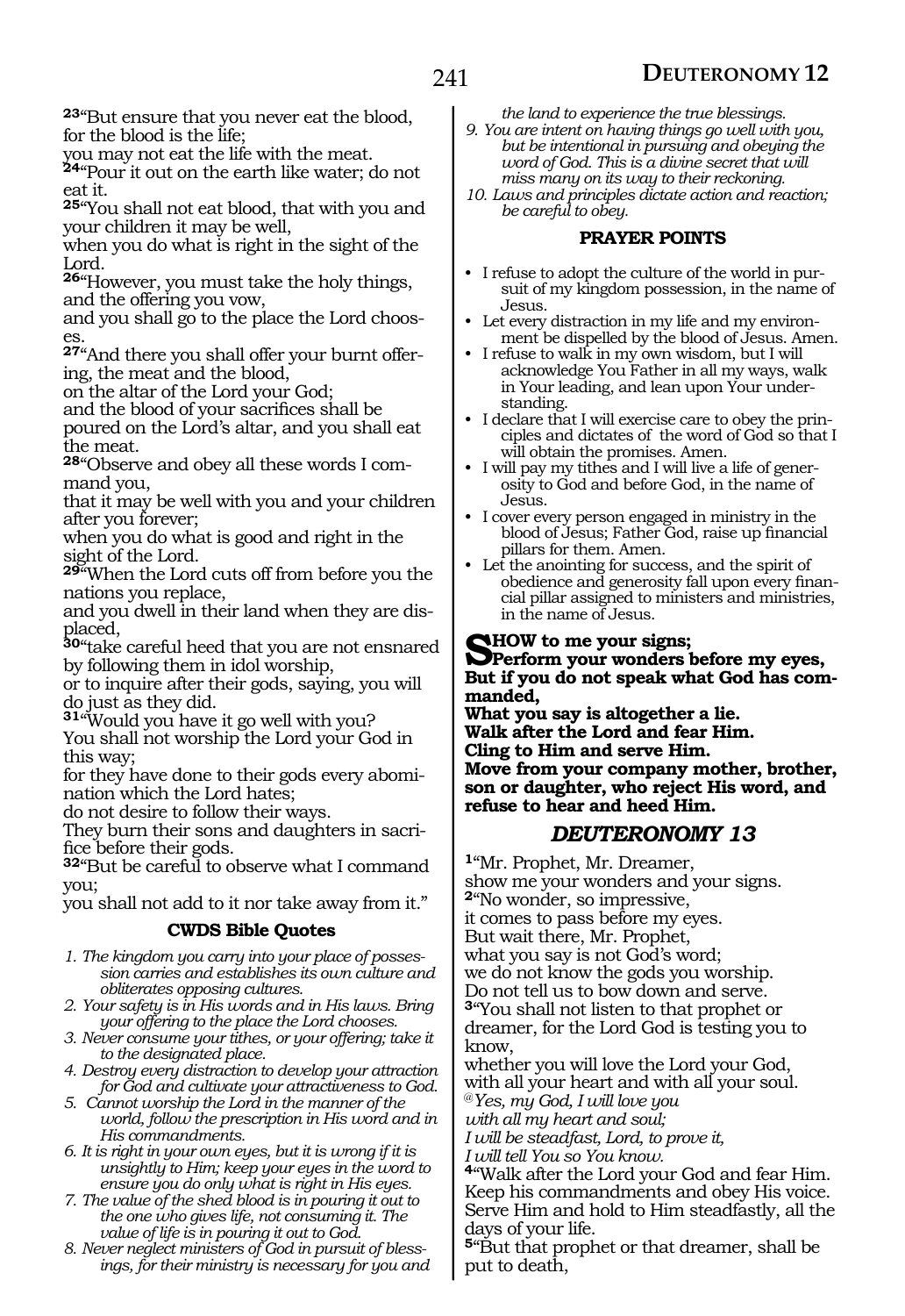for he has spoken to turn you away from following the Lord,

who brought you from Egypt and redeemed you from bondage.

His mission was to entice you from following, the way the Lord commanded you to walk.

Put that evil from your midst.

Serve the Lord with all your heart.

**<sup>6</sup>**"If your brother, your mother's son, your son, your daughter, the wife you so love,

or a friend who is very close,

secretly entices you saying, 'Let us go and serve other gods,'

which neither you nor your father have known,

**<sup>7</sup>**"gods of the people in the nations all around, whether they are near or far, from one end to the other end of the earth,

**<sup>8</sup>**"do not consent or listen to him;

nor shall your eye pity him, nor shall you spare or conceal him;

**<sup>9</sup>**"but you shall have him killed;

your hand shall be the first against him to put him to death,

and the hand of the people afterwards.

**<sup>10</sup>**"You shall stone him with stones until he is dead,

because he sought to lure you away from the Lord your God who brought you out of Egypt, out of bondage.

**<sup>11</sup>**"So Israel will hear and fear and no more do such wickedness as this among you.

**<sup>12</sup>**"And if you hear someone in any of the cities the Lord has given you to dwell, say,

**<sup>13</sup>**'Corrupt men have gone out from among you, and enticed the inhabitants of the city, saying, "Come let us serve other gods you have not known,"'

**<sup>14</sup>**"search out and seek diligently;

if it is true and proven that they have done such an abominable thing,

**<sup>15</sup>**"strike the inhabitants of the city with the sword, until it is utterly destroyed,

and all that is in it along with its livestock.

**<sup>16</sup>**"You shall gather all its spoils into the midst of the street,

and completely burn up the city and the spoils with fire for the Lord's sake.

It shall forever be a heap, never to be built again.

**<sup>17</sup>**"None of the accursed things shall remain in your hand,

that the Lord may turn from His fierce anger and show you mercy,

that He may have compassion on you and multiply you, as He swore to your fathers.

**<sup>18</sup>**"For you have listened to His voice, to keep all His commandments which I command you this day,

to do what is right in the sight of the Lord your God."

#### **CWDS Bible Quotes**

*1. The truth about lying signs and wonders is ex-*

*posed if it seeks to turn your heart from God.*

- *2. Looks good, sounds good, is good if it supports and strengthens your faith in God; it is bad if it weakens your faith.*
- *3. Turn away from anything that seeks to turn you away from God. Destroy every relationship that seeks to destroy your relationship with God.*
- *4. Loyalty to God first and to everyone else through Him. Loyalty to God only and loyalty to family because of Him.*
- *5. New birth priority states: blood ties are solidified by the Blood of Jesus or invalidated and liquidated if it opposes Jesus.*
- *6. It does not matter who they are, they must line up or be lined out.*
- *7. Your relationship is cultured by its perpetuity beyond death; take it as serious as they take your God.*
- *8. No pity for anyone who seeks to turn you away from God. No heart for the heartless cruelty that would cause a person to miss heaven.*
- *9. Corrupters in a city corrupt a city and everything in it, and present it for total destruction. Witchcraft is pervasive; act feverishly, act swiftly in fear of the living God and zeal for Him to save your city.*
- *10. Relationship eternity demands love with persistence. Act urgently; reach them before they reach the Pit.*

*11. It is right to be extremely and proactively angry against every profanity, immorality, corruption, or anything that defies God.*

#### **PRAYER POINTS**

- Let every false deceptive spirit operating in the churches be scattered to desolation by fire, in the name of Jesus.
- Let the spirit of indignation rise against every Satanic agent planted among the people of God to turn their hearts from You Father. Amen.
- Father God, let every stubborn agent of the enemy in my family, be exposed and be removed by fire, in the name of Jesus.
- Let the fire of the Lord purge witchcraft from my city; let the blood of Jesus rain down from heaven above on every evil principality over my city, in the name of Jesus.
- King of Glory, by the Holy Ghost and fire, I refuse to be distracted and diverted from my ardent love and pursuit of You, in the name if Jesus.

#### **Holy and peculiar, Chosen above all else. You are the nation God has called out; Eat His words and be blessed.**

### *DEUTERONOMY 14*

**<sup>1</sup>**"Holy and peculiar,

you are children of the Lord Himself. You shall not cut yourselves, nor shave the

front of your head for the dead. **<sup>2</sup>**"For you are a holy people to the Lord,

chosen to be His very own;

a special treasure above all peoples on the face of the earth.

**<sup>3</sup>**"You shall eat no abominable thing. **<sup>4</sup>**"You may eat these animals: the ox, the sheep, the goat,

**<sup>5</sup>**"the deer, the gazelle, the roebuck, and the antelope,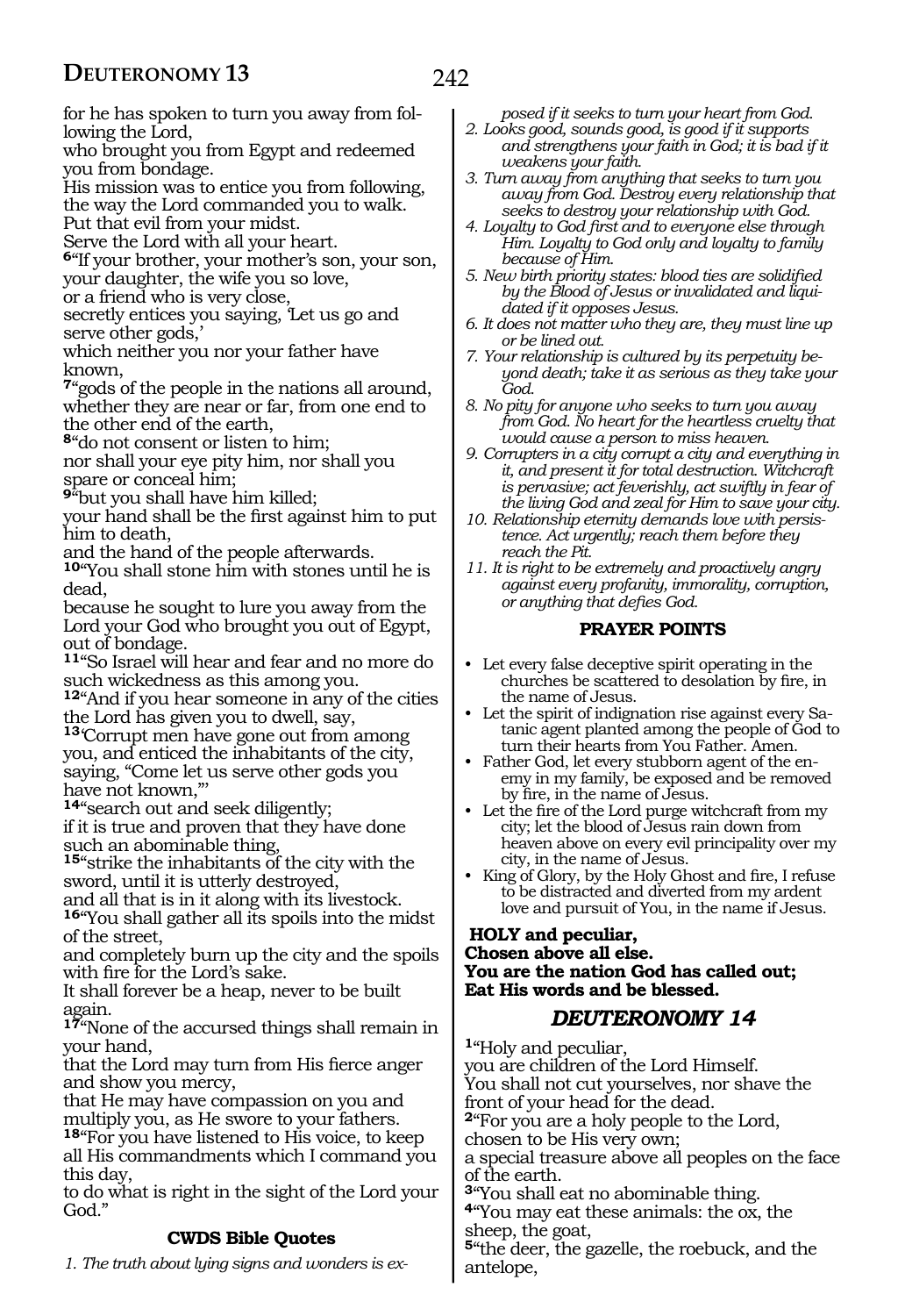**<sup>6</sup>**"and every animal with cloven hooves, having the hooves divided,

and that chew the cud among the animals is permitted.

**<sup>7</sup>**"However, you may not eat of these animals that chew the cud or have cloven hooves:

the camel, the hare, the rock hyrax;

these chew the cud but their hooves are not divided, they are unclean for you.

**<sup>8</sup>**"The swine also is unclean for you, because it has cloven hooves yet the cud it does not chew;

you shall not eat their flesh or touch their dead carcasses.

**<sup>9</sup>**"Of all that are in the waters, you may eat all that have fins and scales,

**<sup>10</sup>**"all that are without fins and scales you shall not eat, they are unclean.<br><sup>11</sup> You may eat all clean birds,

12<sup>"</sup>but you shall not eat the eagle, the vulture, or the buzzard,

**<sup>13</sup>**"the red kite, the falcon, and the kite after

their kinds;<br><sup>14</sup>"every raven after their kind;

15"the ostrich, the short-eared owl, the sea gull, and the hawk after their kinds;

**<sup>16</sup>**"the little owl, the screech owl, and the white owl,

**<sup>17</sup>**"the jackdaw, the carrion vulture, the fisher

owl,<br><sup>18</sup> the stork, the heron after its kind, the hoo-**18**"the stork, the heron after its kind, the hoo-<br>poe, and the bat.

**<sup>19</sup>**"You shall not eat any creeping thing that flies, they are unclean to you.<br><sup>20</sup> You may eat all clean birds.

**21**"You shall not eat anything that dies of it-self:

you may give it to the stranger in your gates, or sell it to the foreigner;

they may eat this, but you are a holy people to the Lord your God.

You shall not boil a young goat in its mother's milk.

**<sup>22</sup>**"You shall be sure to tithe all the increase of your gain that the land produces year after year.

**<sup>23</sup>**"And you shall eat before the Lord, in the place He chooses to put His name:

the tithe of your new wine and your oil and the tithe of your grain;

the tithe of your firstborn herds and flocks, that you may fear the Lord God always.

**<sup>24</sup>**"But if the journey is too long so you cannot bring the tithe,

or if the place the Lord chooses to put His name is too far away,

when the Lord has blessed you,

**<sup>25</sup>**"you shall sell it for money, and take the money in your hand,

then go to the place the Lord chooses.

**26**"You shall spend the money there, for whatever your heart desires;

for oxen or sheep, for wine or such drink; and you shall eat it there before the Lord, and you shall rejoice, you and your household. **<sup>27</sup>**"You shall not forsake the Levite who is within your gates,

for he has no part or inheritance with you, so he will not forsake his charge.

**<sup>28</sup>**"At the end of every three years, bring out the tithes of your produce of the year,

and gather it up within your gates **<sup>29</sup>**"so the Levite, because he has no part or

inheritance in you,

the stranger and the fatherless and the widows who are within your gates, may eat and be satisfied,

and the Lord your God will bless you in all you put your hands to.

*But you must eat His words, and all He says perform and do."*

#### **CWDS Bible Quotes**

- *1. Detestable to God must be detestable to you, so you do not take on the character of the detestable in the eyes of God.*
- *2. Allow the Holy Spirit in you to dictate your feasting and fasting habits so you can maximize your relationship with heaven in this earth.*
- *3. He made it, give Him the freedom to restrain it, restrict it, or to release it; trust His wisdom regarding the purpose of it.*
- *4. Never defile your conscience so you may protect your relationship with God.*
- *5. To believe and not to do is to intentionally defy.*
- *6. Eat every good thing the Lord has given you with one restraint; He instructs your tithes.*
- *7. You forsake the command of the Lord if you forsake the ministers of the Lord.*
- *8. If they work for Him voluntarily, you love Him by loving them. If He commands it you withhold His and violate His word if you withhold from them.*
- *9. Think giving, think tithing, think the functioning of the kingdom; and you think blessings.*

#### **PRAYER POINTS**

- Father God, I refuse to take pleasure in anything You detest. My zeal for You compels me to hate the things You hate, and to love the things You love, in Jesus' name.
- Righteous Father, I give You full control of my life. You have the power to dictate my eating habits, my restraints, and my fasting habits. Amen.
- I refuse to defile my conscience by violating my beliefs. Amen.
- Lord God, make me a financial pillar for Your kingdom, and Your ministers. Amen.
- Jesus, I declare that I will be a consistent tither. I will minister to the needs of ministry workers. I will love those who serve Your work here on earth. Amen.

#### **THERE** are some poor among you wait**ing,**

**Where debts distort their peace;** 

**Waiting for a hand extended,** 

**Waiting for the Lord's release.** 

**Waiting for him who will lend to nations, The man with God's commands before his eyes,** 

**Who will not send a brother away empty,**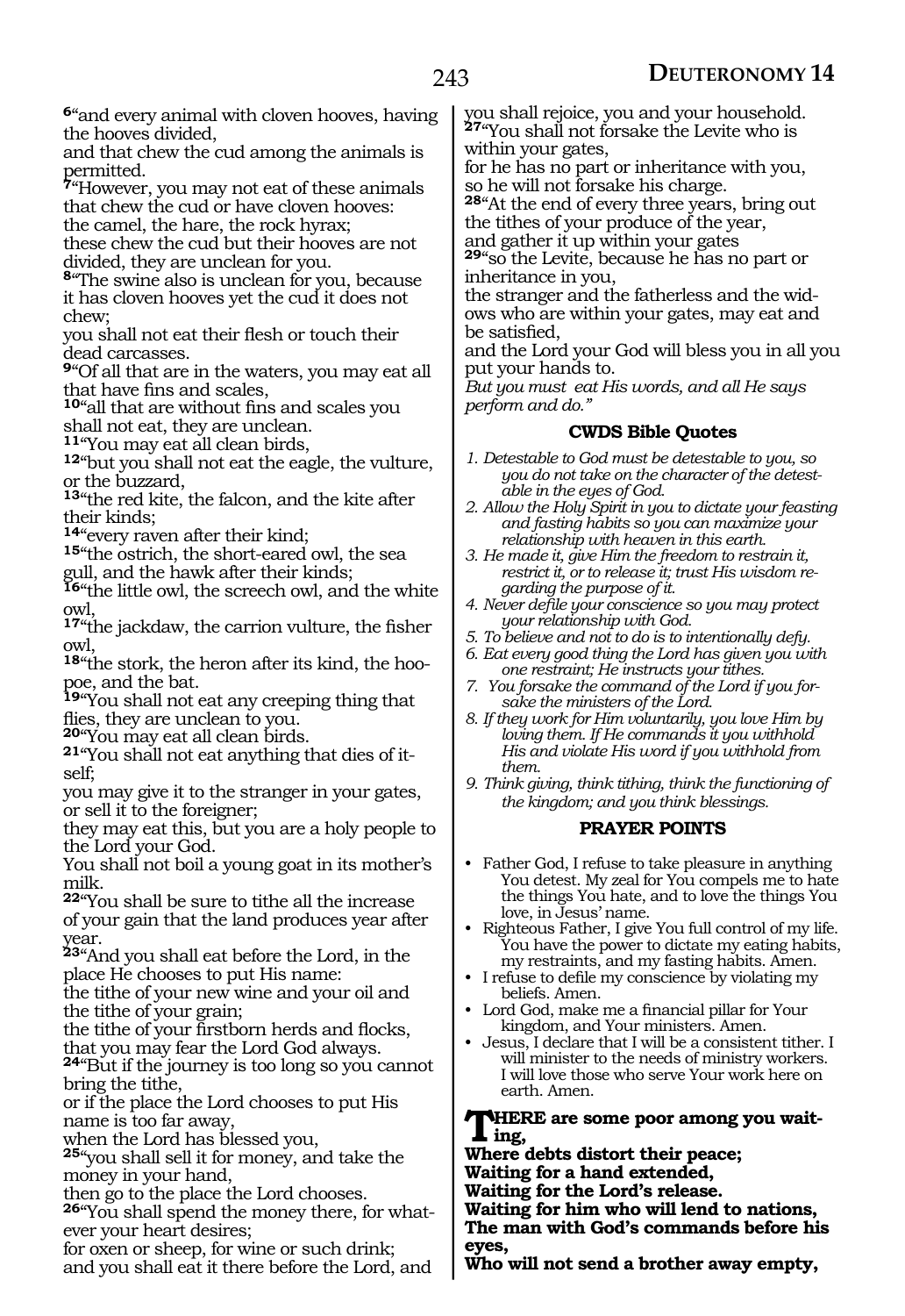# **Waiting for the hand that is open wide.**  *DEUTERONOMY 15* **<sup>1</sup>**"Seven years of waiting,

seven years no peace; at the end of every seven years you shall grant a debt release. **<sup>2</sup>**"This is how you shall release: the creditor who has lent anything to his neighbor shall release it, he shall not require it again of his neighbor or brother, for it is called the Lord's release. **<sup>3</sup>**"You may require it of the foreigner, but tell your brother he is free. *The Governor has spoken; He has granted a release.* **<sup>4</sup>**"Except when there is no poor among you; for the Lord with bless you greatly, in the land He gives you as an inheritance, **<sup>5</sup>**"only if you obey His commandments to diligently observe all the commandments I command you this day. **<sup>6</sup>**"For the Lord will bless you, just as He promised you, that you may lend to many nations, but not borrow anything; you shall reign over many nations, but none shall be your king. *@It is the blessing of the Lord, as He has promised you. The key is in obedience, observe the Lord's release, this do.*  <sup>7</sup>"If there is a poor man of your brethren, within any of the gates of the land the Lord has given you, you shall not harden your heart, or shut your hand from the poor brother, **<sup>8</sup>**"but you shall open your hand wide to him, and lend him willingly all he needs. **<sup>9</sup>**"Beware lest you entertain the evil thought in your heart, saying, 'It is soon the seventh year, the year of the Lord's release,' and your eye is evil against your poor brother, and you give nothing to him, and he cry to the Lord against you, and to you it become sin. **<sup>10</sup>**"*For it is God who commands blessing; from His commandments do not hide. The Lord commands releases;*  open your hands up wide. You shall certainly give to him without envy or grief of heart, for the Lord your God will bless you for this thing, in all your works, and in everything to which you put your hand. **<sup>11</sup>**"For the poor will always be among you; therefore I command you, saying, 'To the poor and needy in your land, open your hands up wide.' **<sup>12</sup>**"If your brother, a Hebrew man or woman,

is sold to you and serves you for six years,

let him go free in the seventh year, **<sup>13</sup>**"free but, no, not empty-handed; **14**"give liberally to him, of your flocks, your threshing-floor and your winepress. Give to him from what the Lord has blessed you with. **<sup>15</sup>**"Remember that in the land of Egypt, you were a slave, and the Lord your God redeemed you, therefore I command you this thing this day. **<sup>16</sup>**"But if your servant loves you so much he does not want to go, because he is prospering with you, **17**"you shall bore his ear with an awl, and forever he shall serve. You shall do the same to your female servant. **<sup>18</sup>**Let it not seem hard to you, releasing, when you send him away free from you; he has been worth double a servant you would have paid, in serving you for six years. And the Lord your God will bless you then in everything you do. *Open your hand, release it, and receive your blessing..*  **<sup>19</sup>**"Sanctify all the firstborn males from your herd, and flock, to the Lord your God. Do no work with the firstborn of your herd, nor shear the firstborn of your sheep. **<sup>20</sup>**"You and your household shall eat it before the Lord your God year by year; in the place He chooses, you shall eat it there. **<sup>21</sup>**"But if it has a defect, lame or blind or serious blemish, you shall not sacrifice it to the Lord your God. **<sup>22</sup>**"You may eat it within your gates; both the clean and the unclean person may eat in the same manner as with a roebuck or a deer. **<sup>23</sup>**"Only you shall not eat its blood; you shall pour it on the ground as water." *There is life in His commandments; in giving there is peace! The seventh year is coming; a brother is craving your release.* **CWDS Bible Quotes** *1. Except when there is no poor among you, release it; except that the poor with never cease from among you; there is really no exception put on a generous mindset. 2. The Lord releases you to release others even in your own time of need. 3. Your blessing frees you to lend to nations; your freedom restrains you from begging or borrow-*

- *ing. 4. When God reigns in you and His word reigns in your life, you will reign over nations and none will reign over you.*
- *5. There is no restraint nor room for half-heartedness in giving to the poor, open your hands wide to them.*
- *6. Generosity is a good attitude, which is a God attitude, and a God command.*
- *7. A wicked heart withholds from the poor. Listen, do*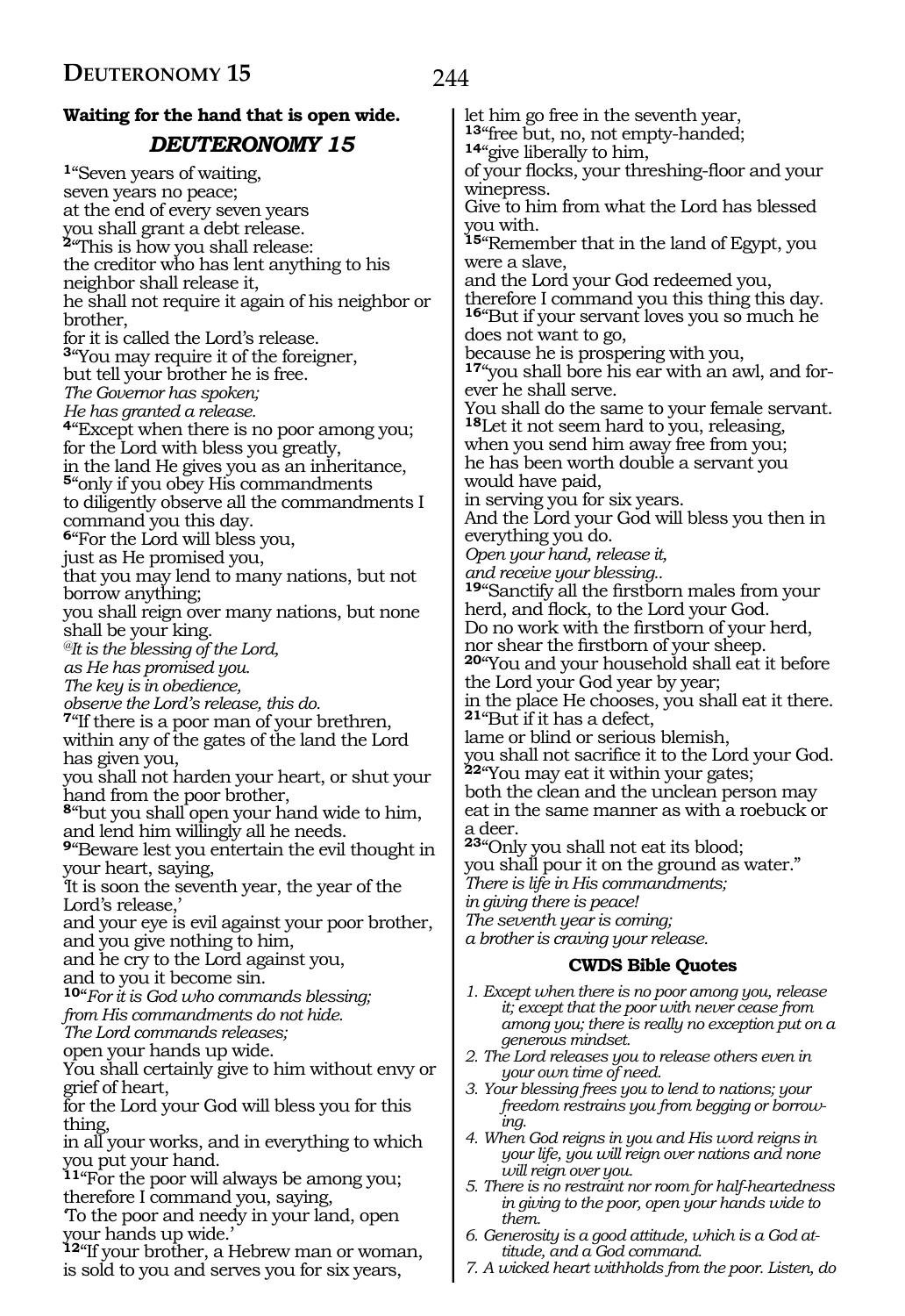*not let the poor cry against you; the Lord listens. 8. It is yours means it is His, it is His means it is* 

- *theirs; kingdom looks out for the well-being of its citizen. To withhold from God is sin.*
- *9. It will come to you if you will allow it to come from you, through you; living the blessing is in being a blessing.*
- *10. 'Wide open hands' is the language of God; let it be the posture of every man.*

#### **PRAYER POINTS**

- Lord God of Israel, give me a heart of compassion for the poor as I respond to Your command to be generous to them. Amen.
- My personal needs shall not restrain me from ministering to the needs of others; I will put the heart of my King first and accept His assurance for my own needs. Amen.
- I will lend to nations and not borrow; I will be a giver and not a beggar; I position myself as a kingdom administrator, in the name of Jesus.
- Loving Father, my hands are open wide to the poor in accordance with Your commands. Amen.
- I hereby release every debt and unforgiveness I am holding that puts any brother or sister in bondage to me, in the name of Jesus. Amen.
- Releasing is easy for me because I have my Father's heart and I appreciate His forgiveness. Amen.

# **ALTOGETHER holy, altogether just;**<br>Not to corrupt judgment or take bribes **at all.**

#### **Altogether thankful, keeping the Lord's feasts;**

**Altogether generous, giving as He has given to you and me.**

# *DEUTERONOMY 16*

**<sup>1</sup>**"Observe the month of Abib, and keep the Passover to the Lord at that time, for in the month of Abib the Lord brought you out of Egypt by night.

**<sup>2</sup>**"Therefore sacrifice the Passover to the Lord, from the flock and the herd,

in the place the Lord chooses to put His name. **<sup>3</sup>**"Eat no leavened bread with it;

for seven days you shall eat unleavened bread, that is the bread of affliction (for you departed from Egypt with haste),

that you may remember the day in which you came out of Egypt all the days of your life.

**<sup>4</sup>**"No leaven shall be seen among you in all your land for seven days,

**<sup>5</sup>**"you shall not sacrifice the Passover within any of your gates which the Lord has given you,

**<sup>6</sup>**"but at the place the Lord chooses to put His name;

you shall sacrifice the Passover there at twilight, at the going down of the sun,

at the time you came out of Egypt's land. **<sup>7</sup>**"You shall roast and eat it in the place the Lord your God chooses,

and in the morning you shall return to your tents.

**<sup>8</sup>**"For six days you shall eat unleavened bread, on the seventh day do no work,

it shall be a solemn assembly to the Lord your God.

**<sup>9</sup>**"You shall count off seven weeks for yourself, from the time you begin to reap the grain.

**<sup>10</sup>**"Then you shall keep the Feast of Weeks to the Lord your God,

offering a freewill offering from your hand, which you shall give as you are blessed by the Lord your God.

**<sup>11</sup>**"Altogether joyful, you shall rejoice before the Lord your God,

you, your son and your daughter, your male and female servant, the Levites within your gates,

the stranger, the fatherless and the widow within your gates.

**<sup>12</sup>**"You shall remember you were slaves in Egypt,

and be diligent to observe these statutes.

**<sup>13</sup>**"You shall observe the Feast of Tabernacles seven days,

when you have gathered your grain and your wine,

**<sup>14</sup>**and in your feast you shall rejoice, you, your son and your daughter, your serv-

ants, both male and female, the Levite, the stranger, the fatherless, and the widow within your gates.

**<sup>15</sup>**"For seven days you shall keep a solemn feast to the Lord your God, in the place He chooses,

because the Lord will bless you in all your pro- duce and in all your works,

therefore you shall surely rejoice.

**16**"Three times a year, all your males shall appear before the Lord your God in the place He chooses:

at the Feast of Unleavened Bread, at the Feast of Weeks, and the Feast of Tabernacles; and they shall not appear before the Lord empty-handed.

**<sup>17</sup>**"Every man shall give as He is able,

as the Lord your God has blessed you. **<sup>18</sup>**"You shall appoint officers and judges in all your gates, which the Lord gives you, accord- ing to your tribes,

and they shall judge the people with justice. **<sup>19</sup>**"You shall not pervert justice, nor show par- tiality, nor take a bribe,

for a bribe perverts the words of the righteous and blinds the eyes of the wise.

**20**"That which is altogether just you shall pursue,

that you may live and inherit the land the Lord your God has given you.

**<sup>21</sup>**"You shall not plant any tree as a wooden image near the altar you build for the Lord. **<sup>22</sup>**"You shall not set up a sacred pillar which the Lord your God hates."

#### **CWDS Bible Quotes**

*1. Memorable victories must be memorialized; choose*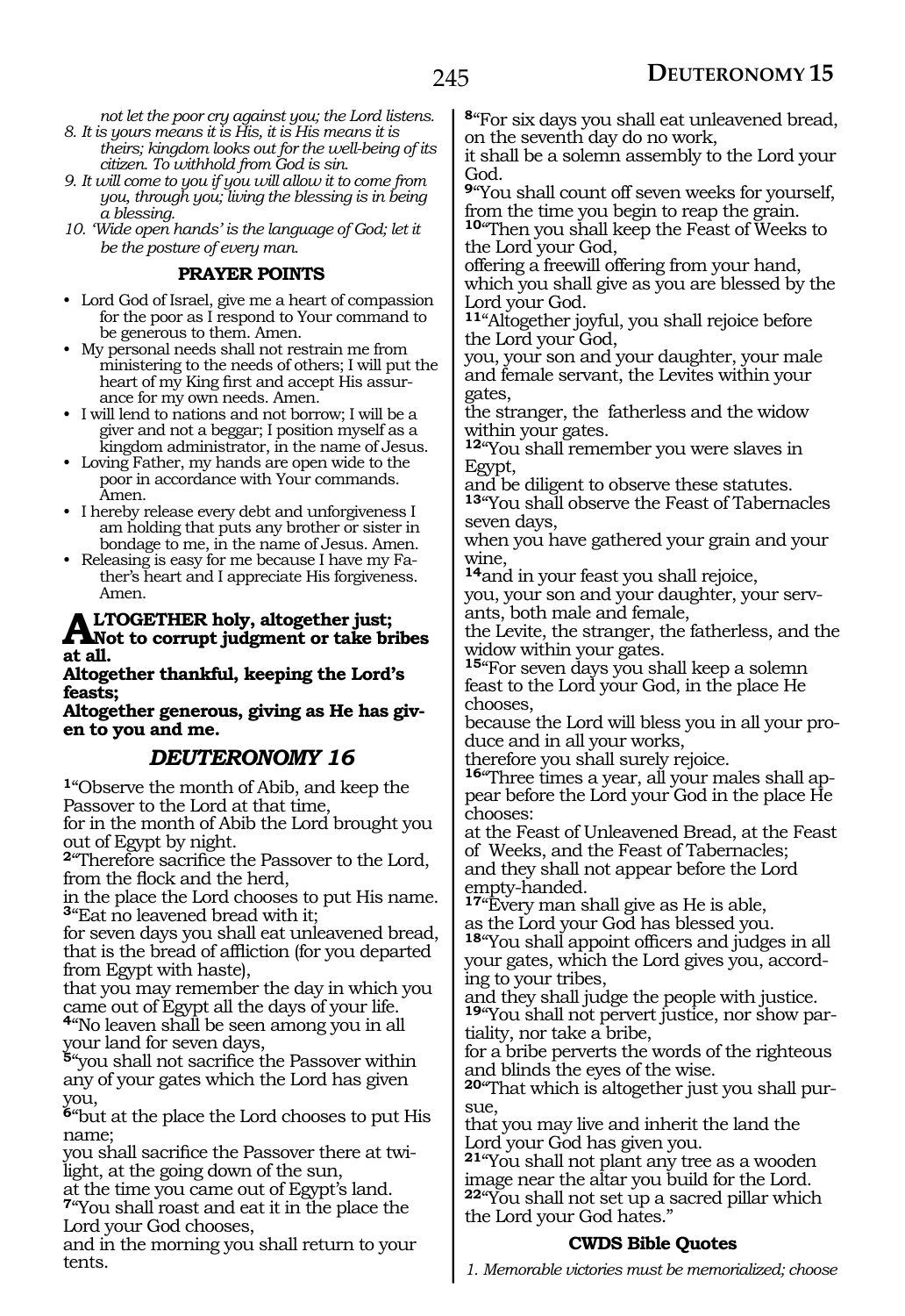*never to forget the breakthrough and the power behind it. Ritualize to prioritize and to gratefully ascribe the glory.*

- *2. The Passover is personal; the pain still lingers; our safety is in the cross, not in our own construction and sacrifice.*
- *3. The cross is the only blood spattered doorpost that can cover you; there is no other place of safety from the thief, avenger and destroyer.*
- *4. The road to heaven is packed with rituals because it is paved with the goodness of God.*
- *5. Faith is intentional; command your focus by your follow-up and follow-through.*
- *6. If you know His hand has blessed the work of your hands, extend your hands and hearts to Him in dedicated worship and service.*
- *7. You cannot offer it just anywhere, take it to the house of God.*
- *8. Celebrate Him, celebrate His work in your life, celebrate where He is taking you; celebrate His promises; the joy of the Lord is your strength; celebrate.*
- *9. Twisted minds take and give bribes since bribes twist the faith of the righteous.*
- *10. To serve the Altogether Just is to altogether reject anything unjust.*
- *11. If you know there is never an empty moment in the presence of God or an empty take-away from the presence of God, you will never appear before Him empty; bring words, bring an offering, He commands it.*

#### **PRAYER POINTS**

- Most Holy Lamb of God, I choose to remember and to magnify Your work on the cross every day of my life. Amen.
- Thank You Lord Jesus for paying the price I could not pay, for sacrificing Yourself to remove the scourge of death from my life. Amen.
- Jesus, I celebrate Your work on the cross; O that I may know You and to have fellowship with Your suffering. Amen.
- O Lord my God, I will celebrate Your goodness to me every day of my life, and I will join the fellowship of the brethren in corporate worship and communion. Amen.
- By the power in the Blood of Jesus I refuse to give or accept bribes to corrupt justice. Amen. Jesus, I shall live righteous, not detestable in Your sight. Amen.

# **GIVE** the king the law of God,<br>
So he will know what is wrong and **right,**

#### **To read and to fear the Lord of lords, every day of the king's life.**

# *DEUTERONOMY 17*

**<sup>1</sup>**"Offer to the Lord your God, no bull or sheep with a blemish or defect,

for that is an abomination to the Lord your God.

*But you must give the king the law.*

**<sup>2</sup>**"If there is found within your gates which the Lord God gives you,

a man or woman, wicked in the sight of the Lord in transgressing His covenant,

**<sup>3</sup>**"who has gone and served other gods and worshipped them,

the sun, or moon, or any of the host of heav-

en, which I have not commanded, **<sup>4</sup>**"and you are told about it; when you hear it, you shall inquire diligently,

and if it can be substantiated that such an abomination was committed in Israel,

**<sup>5</sup>**"you shall bring the man or woman who has committed this wicked thing out to your gates, and stone that man or woman to death. *And give the king the law.*

**<sup>6</sup>**"Anyone who is worthy of death, shall be put to death on the testimony of two or three witnesses;

**<sup>7</sup>**"the hands of the witnesses shall be the first against him to put him to death,

then afterwards the hands of all the people. So shall you put the evil away from among you.

**<sup>8</sup>**"If a matter arises that is too hard for you to judge,

between the level of guilt for bloodshed, or one judgment or another,

the type of punishment, whatever the controversy within your gates,

you shall arise and take it to the Lord's chosen place.

**<sup>9</sup>**"You shall take it to the priests, the Levites, and the judge there in those days and inquire of them,

and they shall show you the sentence of judgment.

**<sup>10</sup>**"You shall do according to the sentence they pronounce on you in the place the Lord chooses.

All they order you to do, be careful to do. **<sup>11</sup>**"You shall do according to the sentence of law which they instruct you,

according to the judgment they tell you, you shall do.

Do not turn aside to the right or left hand from the sentence they pronounce upon you.

**12**"But the man who behaves presumptuously,

and will not give heed to the priest who stands to minister before the Lord your God, or to the judge, that man shall surely die.

So shall you put the evil away from Israel. **<sup>13</sup>**"And all the people shall hear and fear, and no longer behave presumptuously.

**<sup>14</sup>**"And when you come to the land the Lord your God is giving you,

and you possess it and dwell in it, and say, 'I will set a king over me like all the people around me,'

**<sup>15</sup>**"you shall set a king over you whom the Lord your God chooses;

one from among your people;

you may not set a stranger over you who is not your brother.

**<sup>16</sup>**"He shall not multiply his horses,

nor cause the people to return to Egypt to multiply horses,

for the Lord has commanded you not to return that way again.

*But the king shall love the law.*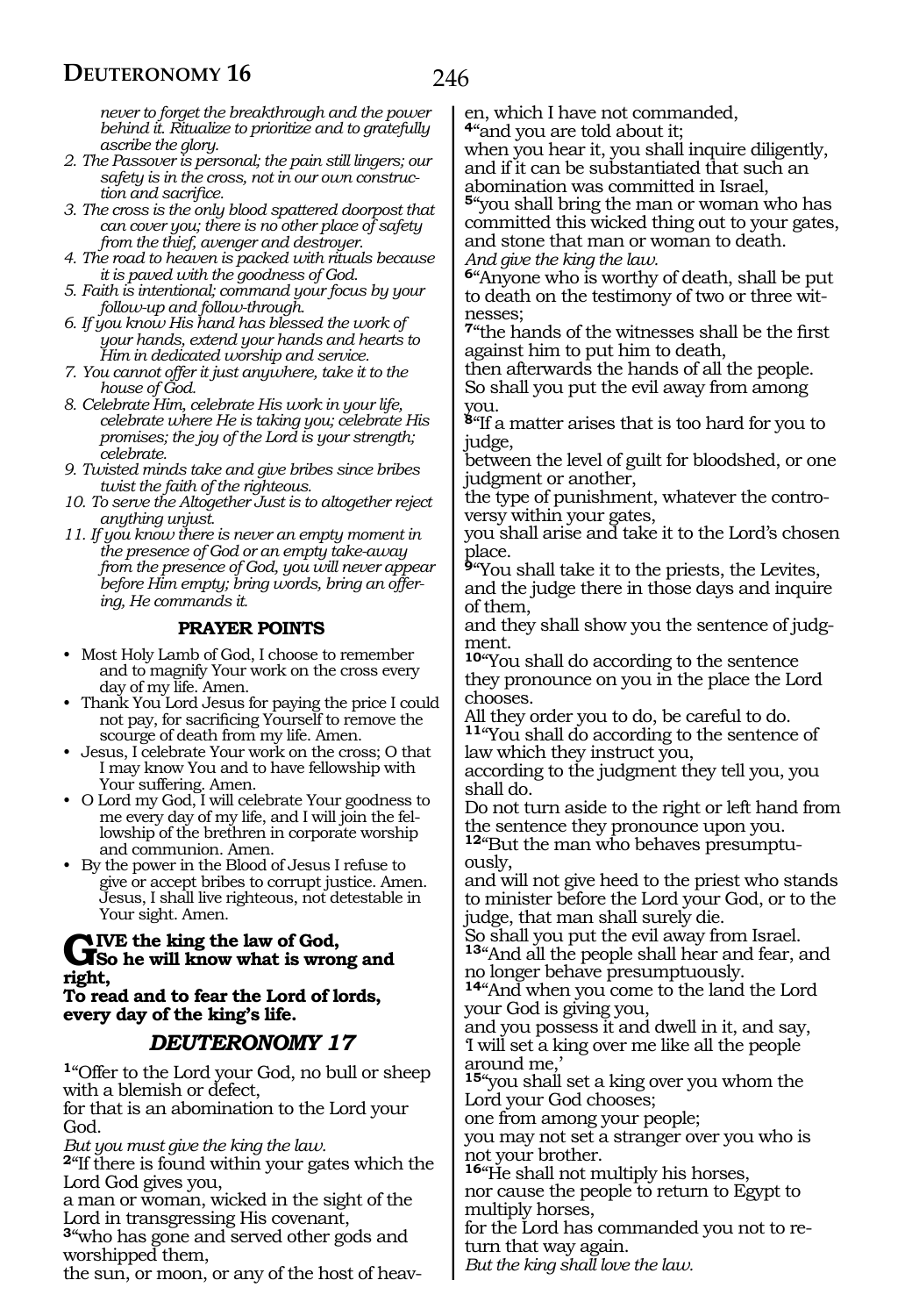**<sup>17</sup>**"He shall not multiply wives for himself, lest the wives turn his heart away;

neither shall he greatly multiply silver and gold for himself,

*but the law he shall obey.*

**<sup>18</sup>**"And it shall be, when he sits on the throne of his kingdom,

he shall write for himself a copy of the law in a book,

from the one before the priests and the Levites.

**<sup>19</sup>**"And it shall be with him, *for his own good,* and he shall read it all the days of his life, that he may learn to fear the Lord his God, all the days of the king's life,

and be careful to observe all the words of the law and these statutes,

**<sup>20</sup>**"that his heart may not be lifted up above his brethren,<br>that he does not turn aside from the com-

mandments to the right hand or to the left, that he may prolong his days in the kingdom; both he and his children in the midst of Is- rael."

*For a nation prospers when the leaders are instructed in God's law.* 

#### **CWDS Bible Quotes**

- *1. God only gives good and perfect gifts and therefore He only accepts good gifts from hearts that are perfect towards Him.*
- *2. The people of God must proactively cleanse the land to preserve the grace and favor of God on the land they dwell in.*
- *3. The priest was given divine wisdom for judgment of all matters. This anointing is in every believer; we are now a kingdom of kings and priests.*
- *4. Two or three witnesses to make a matter stand; agreement authenticates and commands execution.*
- *5. To disregard the office of a priest or leader is to disregard the source of its authority which is God.*
- *6. Leaders must order their lives by the word of God everyday of their lives; it takes wisdom to lead.*
- *7. True leadership submits to the only true source of leadership, God.*
- *8. Every successful leader must submit to the source of his authority and commit to daily reading of the Bible. In a nation where the book of the law was kept exclusively in the temple; the leader was afforded and mandated his own personal copy.*
- *9. Personal pursuit of the word keeps leaders humble and establishes their leadership. Extensive study of the word extends a leader's tenure, impacts the quality of his governance, and extends the memory of his rule.*
- *10. The wealth and riches of true leadership is in prioritizing the interest of the people, not their own selfish interest and accumulations.*
- *11. God allows the people their choice of leadership but only He can authenticate leadership.*
- *12. The church is allowed no passive approach to leadership; give the king the law.*

#### **PRAYER POINTS**

- Righteous Father, I soak the leaders of this nation in the blood of Jesus. Give them the wisdom to immerse themselves in Your word, in the name of Jesus.
- Let every leader in our nation, government, businesses and families, order their leadership in the word of God, in the name of Jesus. Amen.
- Let the prayer altars of our leaders receive fresh fire now, in the name of Jesus.
- We call forth the spirit of obedience and alignment with leadership in every sector of society. Amen.
- By the Holy Ghost and Fire, the church will not rest in its assignment to give the king the law. Amen.
- Let the blood of Jesus Christ fan away the spirit of greed from the leaders of our churches and our nation. Amen.
- I declare by the power of the Holy Ghost, that leadership in our nation and families shall be defined and distinguished by pursuit of and leadership in the word. Amen.
- Father God; make me a word magnet. Amen.

#### **THE Lord shall raise up a Prophet;**<br>
From your brethren, He shall come.<br>
You will know Him by His words **You will know Him by His words, When what He says is done. The priests are God's inheritance, By your offering they are fed; But the Lord shall raise a Prophet, By whose words you shall be led.**

### *DEUTERONOMY 18*

**<sup>1</sup>**"The priests, and all the tribe of Levi shall have no part nor inheritance with Israel, they shall eat the offerings of the Lord; the offerings made by fire, and His portion, *but the Prophet has God's word.* 

**<sup>2</sup>**"They shall have no inheritance among their brethren,

for the Lord is their inheritance as He told them He would.

**<sup>3</sup>**"When the people sacrifice, whether bull or sheep,

this shall be their due:

the priest shall get the stomach, cheeks, and shoulder of all the sacrifice,

*But the Lord shall raise a Prophet to speak the words of life.* 

**<sup>4</sup>**"The priest shall get the firstfruits of your grain and of your new wine and oil,

and the first of the fleece of your sheep shall be his.

**<sup>5</sup>**"For the Lord your God has chosen him out of all your tribes, he and his sons forever,

to stand to minister in the Lord's name. **<sup>6</sup>**"So if a Levite comes from any of your gates, from where he lives among all Israel, and with all his desire he comes to the Lord's

chosen place, **<sup>7</sup>**"then he shall minister, in the name of the

Lord his God, with all his brethren, the Levites who stand in that place before the Lord. **<sup>8</sup>**"They shall have equal portions to eat,

in addition to whatever comes from the sale of their inheritance.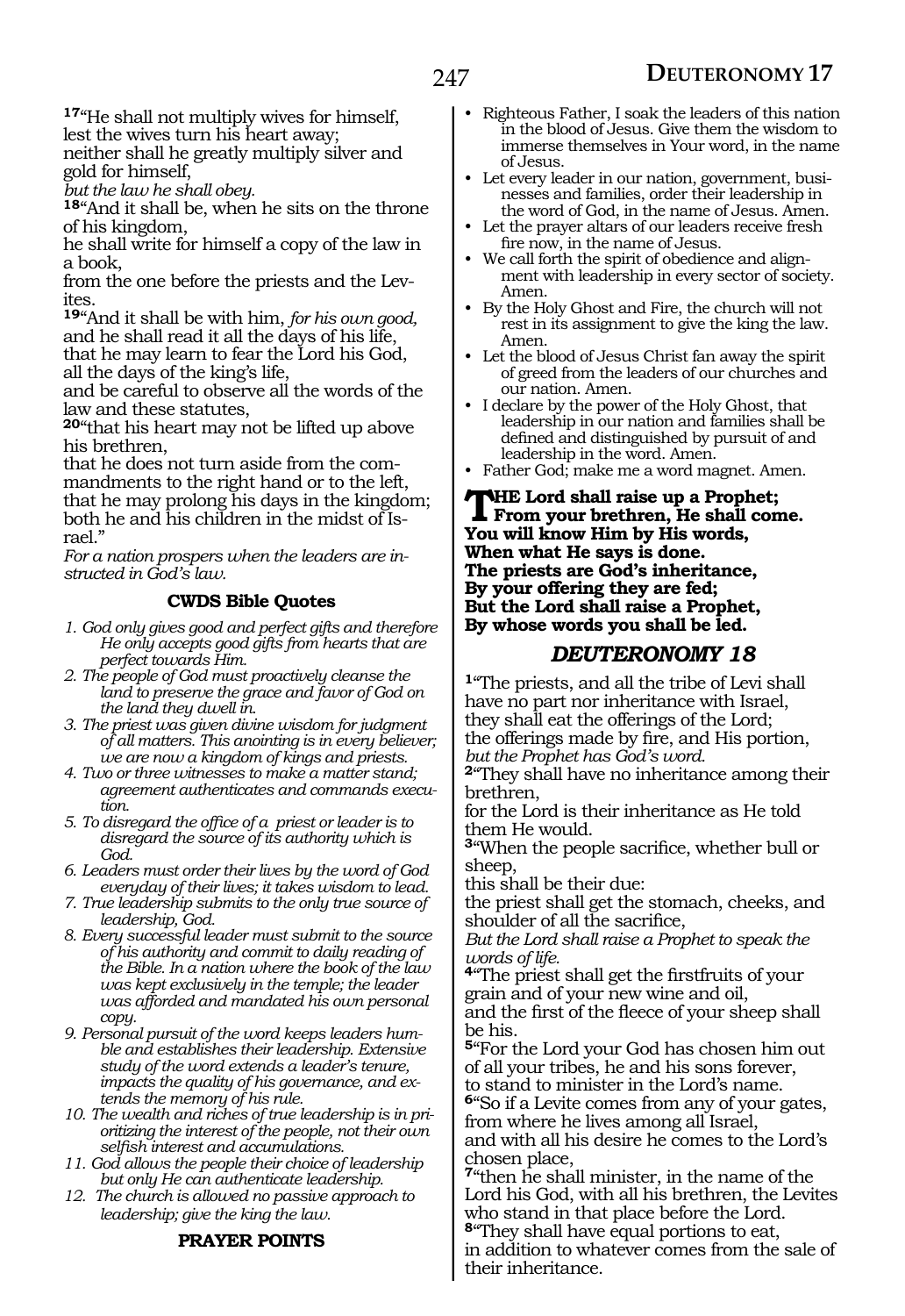**<sup>9</sup>**"When you come into the land the Lord your God is giving you,

you shall not learn the abominations of these nations.

**<sup>10</sup>**"None shall be found among you who makes his son or his daughter pass through fire,

or any who practices witchcraft or divinations, or sorcery or who observe times.

@*But the Lord shall send a Prophet who will show the way of life.* 

**<sup>11</sup>**"There shall be no enchanter, medium, or spiritist, or any who calls up the dead.

**<sup>12</sup>**"For anyone who does these things is an abomination to the Lord,

and it is because of these abominations the nations are driven out from before you.<br><sup>13</sup> Be perfect before the Lord your God.

14"For these nations you dispossess consult soothsayers and diviners;

but it is the Lord your God who has appointed such for you.

*Be perfect in the land, and do not be deceived, by charms and enchantments that you have not received.* 

**<sup>15</sup>**"When the Lord your God will raise up a Prophet like me from among you, him you shall hear.

**<sup>16</sup>**"The Lord heard your voice in Horeb as you all cried and spoke there, saying, 'Speak, Lord, through another;

let us not hear the voice of the Lord again, nor let us see His great fire any more, lest we die before its flames.'

**<sup>17</sup>**"And the Lord replied to me, 'The people have spoken well.

**<sup>18</sup>**'I will raise up for them a Prophet like you from among your brethren.

I will put My words in his mouth, and what I command him, he will speak.

**<sup>19</sup>**"Anyone who will not give heed to My words, which he speaks in My name,

I will require it of him at that time.

**<sup>20</sup>**"But the prophet who presumes to speak a word in My name,

which I have not commanded him or who speaks in the name of other gods, that prophet shall die, he shall not live.'

**<sup>21</sup>**"*The Lord shall raise you a Prophet.* 

But if you say in your heart, 'How shall we know the Lord's words?'

**<sup>22</sup>**"When a prophet speaks in the name of the Lord,

if the thing does not come to pass,

then you know it is something the Lord has not spoken;

the prophet has spoken in presumption, you shall not be afraid of that prophet."

#### **CWDS Bible Quotes**

*1. Generous spirits serve people. God orders generous provisions for generous spirits.*

*2. Kingdom provides where kingdom assigns.*

*3. It takes virtue to forgo earthly inheritance and ac-*

*cept the Lord as your inheritance.*

- *4. It takes faith to seek the kingdom's first and trust the kingdom for yours.*
- *5. Be proactively conscious to maintain a God-conscious environment.*
- *6. It may not be done by you but you are responsible for what is done among you.*
- *7. Personal sin in a nation attracts national judgment; national judgment has no personal bias. The church must be proactive to resist, to remove and to reach.*
- *8. The voice of God through the mouth of man, has the same effect as the voice of God through fire; and yet, it is easier to hear but harder to accept.*
- *9. Fear the God who speaks the word, and fear the word that is spoken, fear the fire, fear the Prophet. The word has the same effect no matter the medium of delivery.*
- *10. The authenticity is determined by its potency; the sound by its effect; you know the prophet by his accuracy.*

#### **PRAYER POINTS**

- Omnipotent Father, I want You to be my inheritance and my singular pursuit. Amen.
- King of kings and God of gods, I commit to put the interest of Your kingdom first, knowing You are more than able to take care of my personal interests. Amen.
- Most High Priest, Jesus, I am available to You. Assign me to Your people and to Your work as You see fit. Amen.
- Father I will honor Your word and observe it with fear and reverence. Amen.
- Let the church rise up as one voice to resist and wipe out every abomination in this nation. Amen.
- Let the fire of the living God drive out everything that defiles in this environment, and let the blood of sprinkling cleanse and consecrate it. Amen.

**Let them hear and fear, Those who are apt to witness false; When God answers with just judgments, Let the answer prick the hearts. There is a place to flee, For those who shed blood innocently; But let them hear and fear, Who would witness in deceit.**

#### *DEUTERONOMY 19*

**1**"When the Lord your God has cut off the nations whose land He is giving you, and you drive them out and dwell in their cities and houses also,

**<sup>2</sup>**"you shall separate three cities for yourself in the midst of the land the Lord your God gives you to possess.

**<sup>3</sup>**"Prepare roads and divide the expanse of your land into three parts,

so that any murderer of man may flee there. **<sup>4</sup>**"It shall be refuge for those who shed blood unintentionally,

if he did not hate his neighbor in his heart. **<sup>5</sup>**"When a man goes to the woods with his neighbor to cut wood,

and he swings with his axe to cut down a tree,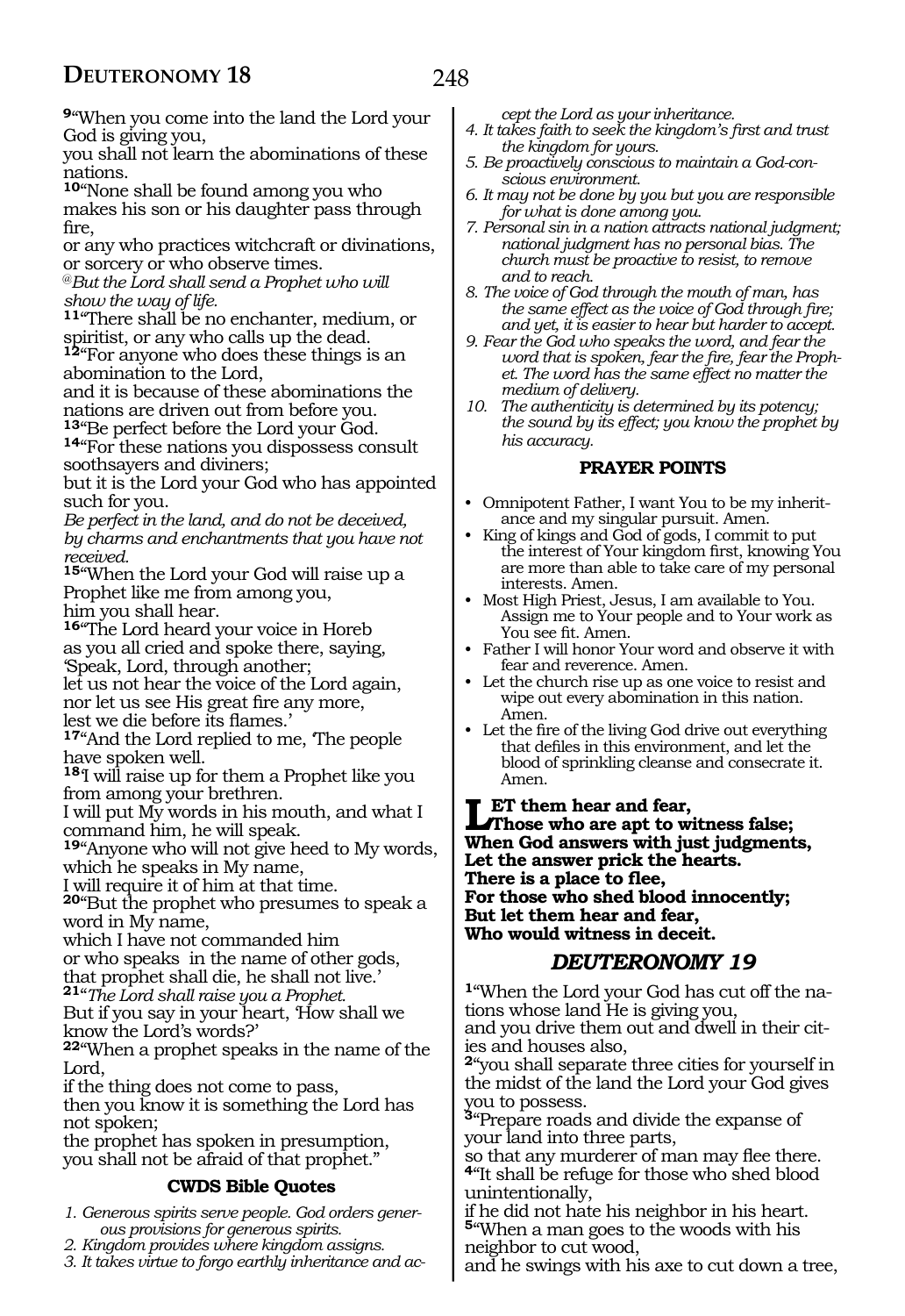and the head of the axe slips and catches his neighbor so he dies,

to one of these cities he shall flee, and he shall live;

**<sup>6</sup>**"lest the avenger of blood pursue him and overtake him, while his anger still burns, and kill him though he did not deserve to die, since he did not hate the victim in the past.

**<sup>7</sup>**"Therefore I command you to separate three cities for this cause.

**<sup>8</sup>**"If the Lord your God enlarges your borders, as to your fathers He has sworn,

and He gives you the land that to your fathers He promised to give,

**<sup>9</sup>**"and you keep all these commandments to do them and to perform;

which I command you this day,

to love the Lord your God and to walk in His ways.

Then you shall add three more cities besides these three,

**<sup>10</sup>**"so you do not have innocent bloodshed in the land,

which the Lord gives to you as an inheritance, and therefore have the guilt of bloodshed upon you.

**<sup>11</sup>**"But if a man hates his neighbor, lies in wait for him, and strikes him to death,

if he then flees to one of these cities,

**<sup>12</sup>**"then let the elders of his city send and bring him from there,

and deliver him to the hand of the avenger to be put to death.

**<sup>13</sup>**"You shall have no pity on him;

but you shall purge the blood from Israel

so that it may go well with you, when the guilt of innocent blood is put away.

**<sup>14</sup>**"You shall not remove it,

leave your neighbor's landmark alone,

which your forefathers have set,

in the land that you inherit, which the Lord gives you to possess.

**<sup>15</sup>**"One witness shall not rise to accuse a man concerning any sin he commits,

by the mouth of two or three witnesses the matter shall be established.

**<sup>16</sup>**"If a false witness should rise against a man to testify against him concerning any wrong,

**<sup>17</sup>**"both men shall stand before the Lord, before the priest and the judges who serve in those days.

**<sup>18</sup>**"The judges shall inquire diligently, and if the witness is false,

and he has testified falsely against his brother, **<sup>19</sup>**"you shall do to him, just as to his brother he would have done,

so shall you put the evil from among you. **<sup>20</sup>**"Those who remain shall hear and fear, and shall not commit such evil among you again.

**<sup>21</sup>**"Your eyes shall not pity: life for life, tooth for tooth, hand for hand, foot for foot, eye for eye."

#### **CWDS Bible Quotes**

- *1. Blood calls out for blood, but mercy cries for refuge if you are merciful or if you are not intentional.*
- *2. Blood calls out for blood, but the blood of Jesus silences the voice of judgment.*
- *3. Build refuge in your cities and mercy in your hearts and in your midst.*

*4. Love sums up the commandments; it is natural to obey when you love the Lord and you walk in His ways.*

*5. The commandment sums up the ways of God and His heart for a people; love is right alignment with the heart of God; to love the Lord and to walk in His ways sums up the law.*

*6. There is no pity for those who show no pity, no mercy for the merciless; no refuge for intentional murderers.*

*7. By divine decree the mischief you create is your mischief, your wicked intent is your righteous judgment.*

*8. Hand for hand, life for life still remains; His life for your life; His nail-pierced hand for your judgment; His love extending for all you intended.*

#### **PRAYER POINTS**

• Merciful Father, thank You for the blood of Jesus which cries for mercy on my behalf, in the name of Jesus.

• I soak myself in the blood of Jesus and receive Your cleansing from all my sins, and the blood of sprinkling for my conscience. Amen.

• Father God, give me a heart of mercy to treat every sin and transgression from the platform of restoration and not judgment, in the name of Jesus.

• Jesus, my Savior, thank You for Your tender loving-kindness towards me, perfect my ways in love, in the name of Jesus.

• I clothe myself in the love of Jesus and wear it like a cloak. Amen.

• I refuse to be a mischief-maker, or to process any thought of harm towards another person, in the name of Jesus.

**THE** priest is speaking confidence,<br> **Telling you the Lord is with you, Against a people strong and mighty, Horses and chariots that are not few. But He gives you exception if you have a new wife, a new vineyard, or a new house, And if you are fearful, return! The battle is not yours.**

### *DEUTERONOMY 20*

**<sup>1</sup>**"When you go to battle, and you see the enemy come with horses, chariots and great numbers of people,

do not be afraid of them, be strong.

For the Lord your God is with you,

who brought you out from Egypt's land.

**<sup>2</sup>**"And when you are about to enter battle, the priest shall come close and to your army he shall speak.

**<sup>3</sup>**"And he shall say, 'Hear O Israel,

today you are about to enter battle with your enemies.

Do not let your heart be faint, do not be afraid;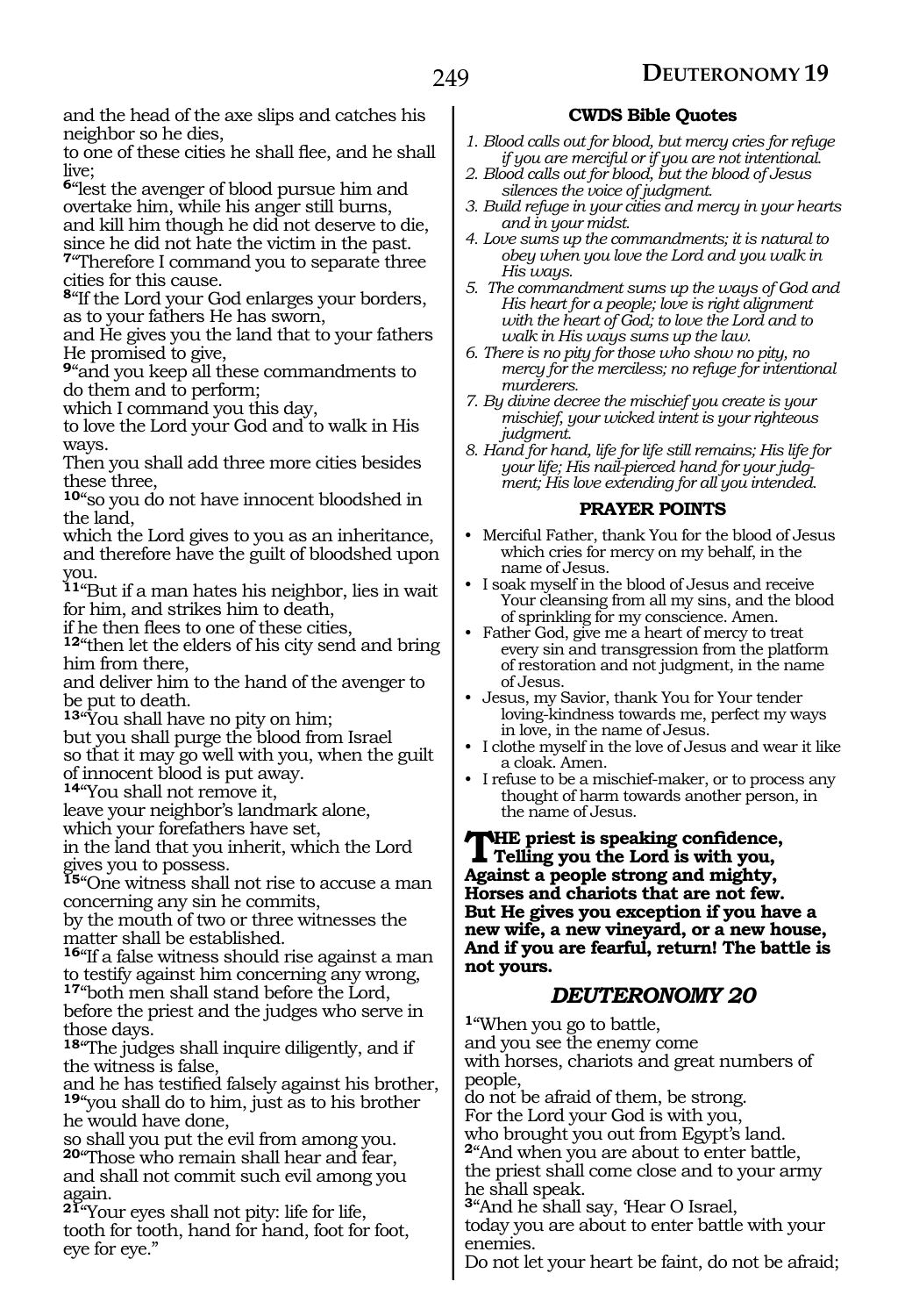250

do not tremble or be terrified of them;' **<sup>4</sup>**"for it is the Lord your God who goes with you,

to fight for you in the battle and to save you; the Lord your God is with you;

**<sup>5</sup>**"and the officers shall speak to the people then and say:

'Is there any man who has built a new house and has not dedicated it as yet?

Let him go and return and go to his house,

lest he die in battle and another man dedicate it.

**<sup>6</sup>**'Is there any who has planted a vineyard and has not eaten of it as yet?

Let him return lest he die in battle and another man eats his labor.

**<sup>7</sup>**Is there any who is betrothed to a woman but has not married her as yet?

Let him return to his house, lest he dies in battle, and another man marries her instead.'

**<sup>8</sup>**"The officers shall also speak to the people, saying,

'Is there any man who is fearful and fainthearted?

Let him return to his house, lest he causes his brethren's heart to faint just as his.'

**9**"And when the officers have finished speaking to the people,

they shall make captains of the armies to lead the people then.

**<sup>10</sup>**"And when they come near to fight against a city,

then first proclaim an invitation of peace to them.

**<sup>11</sup>**"And if they accept the peace you offer and open up to you, it shall be

that all the people found in it shall serve you, and shall be your tributaries.

**<sup>12</sup>**"But if the city will not have peace with you, but makes war instead, you shall besiege it; **<sup>13</sup>**"and when the Lord your God delivers it to

you,

strike every male in it with the edge of the sword,

**<sup>14</sup>**"but the women, the children and the cattle, and everything in the city, all its spoil you shall plunder for yourself;

and you shall eat the enemies' plunder which the Lord your God has given you.

**<sup>15</sup>**"To all the cities far from you, that are not of these nations, this you shall do.

**<sup>16</sup>**"But you shall save alive nothing that breathes, in any of the cities that are near, of the cities of these peoples the Lord gives you as an inheritance there.

**<sup>17</sup>**"The Hittites, the Amorites, the Canaanites, the Perizzites you shall utterly destroy, along with the Hivites and the Jebusites, as you are commanded by the Lord.

**18**"Lest they teach you to do their abominations,

which they have done for their gods, and you sin not against the Lord your God. **<sup>19</sup>**"When you have besieged a city for some

time, while making war against it, you shall not destroy its trees with the axe; if you can eat from them do not cut them down to use in the siege, for the tree of the field is man's food. **<sup>20</sup>**"You may only destroy and cut down the trees you know are not good for food, to employ them in the siege and use for bulwarks against the city that makes war with you, until it is subdued."

#### **CWDS Bible Quotes**

- *1. Remind yourself before every battle, every crisis, every turn, of why this challenge should not turn your faith or dent your confidence.*
- *2. Every day renewed significance that the Lord your God goes before you; every move, every moment, every battle, every decision, a personal reminder.*
- *3. Assess the mood of your team and address it; it will determine the mode of your team and ultimately their effectiveness and efficiency.*
- *4. It is best to have a small army of fearless people, than a large army with a little fear.*
- *5. Fear is contagious and self-defeating; it will seal defeat from certain victory; faith is audacious and will steal victory from defeat.*
- *6. Victory is assured for your kingdom but warriors may die on the battlefield. Fight for the kingdom, fight for others, fight on.*
- *7. The battlefield is a place of total commitment where people die, it is not a place for divided minds. Your Commander is gracious and will excuse you from the reality to enjoy the temporary things you engaged.*
- *8. Be ready to fight, be willing to die; your country (kingdom) needs you.*
- *9. Isolate the influences and prioritize them to receive your indignant hostility by their proximity and ability to destabilize you.*
- *10. Influence breathes and regenerates; allow no negative influence to breathe death on your inheritance and your generation.*
- *11. Never destroy your blessings in your fight for possessing. Never fight ignorantly not caring what you destroy. Never cut down fruit trees as battle rams; fight intelligently, not ignorantly.*

#### **PRAYER POINTS**

- Let the spirit of confidence for every battle I face fall upon me by fire, in the name of Jesus.
- Be confident O my soul, do not be afraid or terrified of failure; the Lord your God goes before you to guarantee your success. Amen.
- O Lord my God, I thank You for Your angels assigned to me; I thank You for going before me to fight my battles, in the name of Jesus. Amen.
- I will not allow negative influence to breathe death on my Godly heritage but I will destroy and isolate them, in the name of Jesus.
- Lord Jesus, I take up my cross and follow You; I am ready to lay down my life for the salvation of others. Amen.
- I refuse to destroy the good things around me in anger or in my pursuit of victory. I refuse to destroy the positive values of others in my quest for souls. Amen.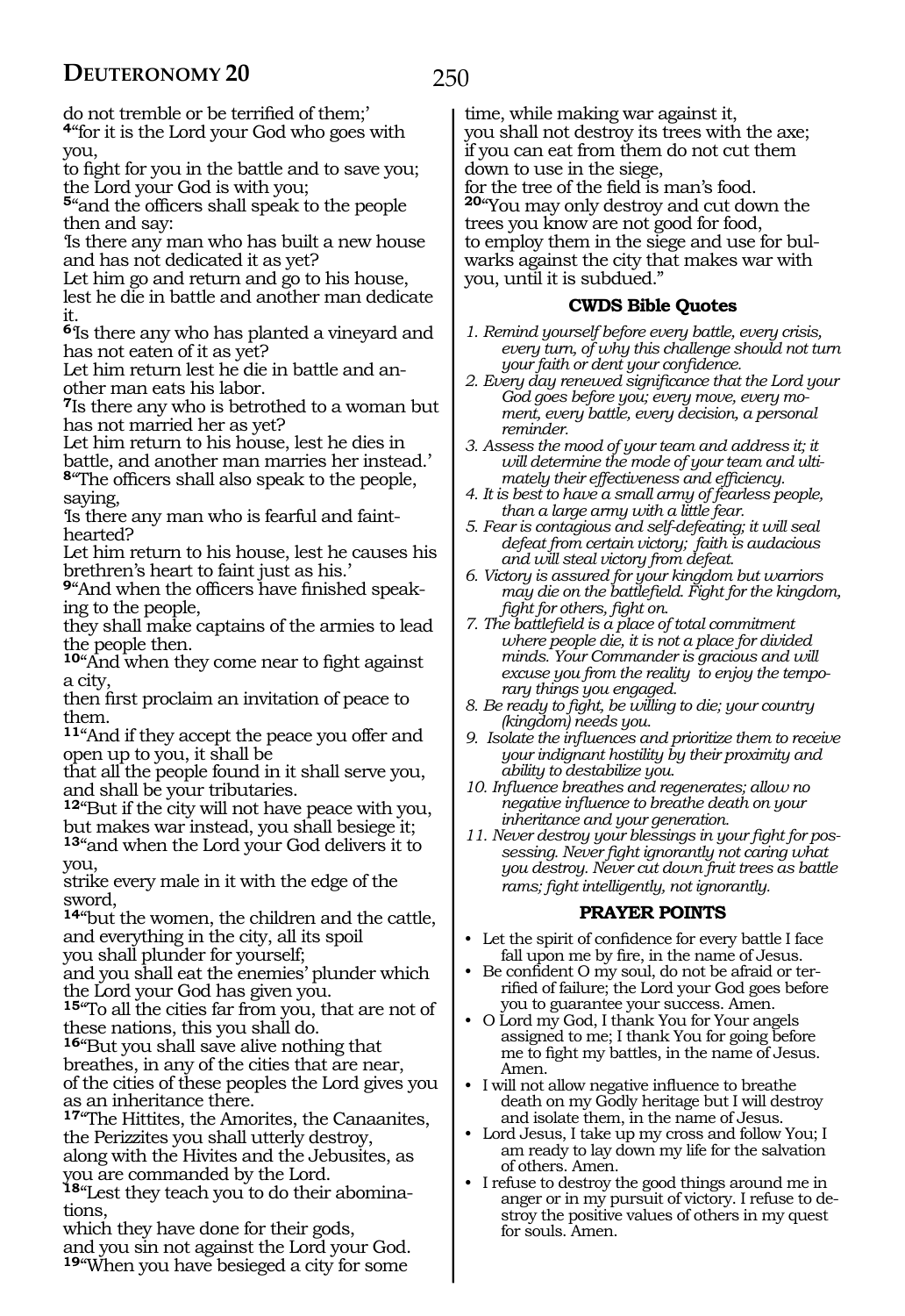**Let the elders be responsible**<br>For all things done in the land;<br>Defiling sins and murders **Defiling sins and murders, For things known and things they know not;**

**Let them seek the Lord's forgiveness And apply atonement blood, So that the land receive its cleansing, And return to God's love.**

#### *DEUTERONOMY 21*

**<sup>1</sup>**"If anyone is found dead in the field, in the land the Lord gives you to possess, and you do not know who killed him, **<sup>2</sup>**"let your elders and your judges go out, and measure the distance of the slain man to the surrounding cities.

**<sup>3</sup>**"The elders of the city closest to the slain man,

shall take a heifer which has not been worked and has not pulled a yoke,

**<sup>4</sup>**"and bring it down to a valley with flowing water which is neither plowed nor sown, and in the valley they shall break its neck. **<sup>5</sup>**"Then the priests, the sons of Levi, shall come near,

for the Lord has chosen them to minister to Him and to bless in the Lord's name; by their word every controversy and every such issue shall be settled.

**<sup>6</sup>**"All the elders of the city nearest to the slain man,

shall wash their hands over the heifer whose neck was broken in the valley.

**<sup>7</sup>**"Then they shall say, 'Our hands have not shed this blood, nor have our eyes seen it. **<sup>8</sup>**'Provide atonement, O Lord, for Your people whom You have redeemed,

and do not lay innocent blood to Israel's charge.'

And atonement shall be made on their behalf for the blood.

**<sup>9</sup>**"So shall you put away the guilt of innocent blood from among you,

when what is right in the sight of the Lord you do.

**<sup>10</sup>**"When you go out to war with your enemies, and the Lord your God delivers them into your hand, and they become your captive,

**<sup>11</sup>**"and you see a beautiful woman among the captives, and you desire her for your wife, **<sup>12</sup>**"you shall bring her home to your house; and she shall shave her head and pare her nails.

**13**"She shall take off the clothes of her captivity, and in your house she shall remain, and mourn her mother and her father a full month;

after which you may go in to her and be her husband, and she shall be your wife.

**<sup>14</sup>**"And if after this, you do not delight in her, you shall set her free to go wherever she will; you shall not sell her as merchandise, or harm her, for you have humbled her.

**<sup>15</sup>**"If a man has two wives, and one of the wives is loved and the other is not loved, and both of them have borne him children, and if the firstborn son is of the one that is not loved,

**16**"then, on the day he gives his sons their inheritance,

he cannot give the son of the loved wife the firstborn status, in preference to the other son, the true firstborn,

**<sup>17</sup>**"but he shall acknowledge the son of the unloved wife as the firstborn, by giving him a double portion of all he has,

for he is the beginning of his strength, and is entitled to the rights of the firstborn.

**<sup>18</sup>**"If a man has a stubborn and rebellious son, a drunkard and a glutton, who will not obey his father or his mother's voice, and who will not heed them when they have corrected him,

**<sup>19</sup>**"his father and his mother shall bring him out to the elders of the city at the city gate.

**<sup>20</sup>**"And they shall say to the elders of the city, 'Our son is stubborn and rebellious; our voice he will not obey;

he is a glutton and a drunkard.'

**<sup>21</sup>**"Then all the men of the city shall stone him to death with stones there;

so shall you put away the evil from among you and all Israel shall hear and fear.

**<sup>22</sup>**"If someone has committed a sin deserving of death, and he is put to death by hanging on a tree,

**<sup>23</sup>**"his body shall not remain overnight on the tree, but you shall take him down and bury him that day,

so you do not defile the land the Lord your God is giving you as an inheritance;

for he who is hanged is accursed of God." @*Let leaders be responsible to see God's word is done.*

*Let them seek the Lord's forgiveness and ask mercy for their nation,* 

*to remove drunkenness and rebellion, stubbornness and glut;*

*leaders who are responsible shall ensure the land is purged of innocent blood.*

#### **CWDS Bible Quotes**

- *1. You did not see it; you did not do it; it happened outside your borders; you cannot just wash your hands, someone must take responsibility.*
- *2. Someone died, blood cries for blood; something has to be sacrificed. Someone died, blood cries for blood; be proactive, apply the blood of Christ.*
- *3. If your hands have not done it but your eyes have seen it, you are responsible for it. The mediums are so accessible and varied, there is no innocent indifference to news or to what you view; arm yourself with prayer.*
- *4. God requires you to be just, even if it challenges your preferences, because it is just what His righteousness demands.`*
- *5. You may not love to do it but love God and do the righteousness He loves.*
- *6. Present and expose your children to the righteous-*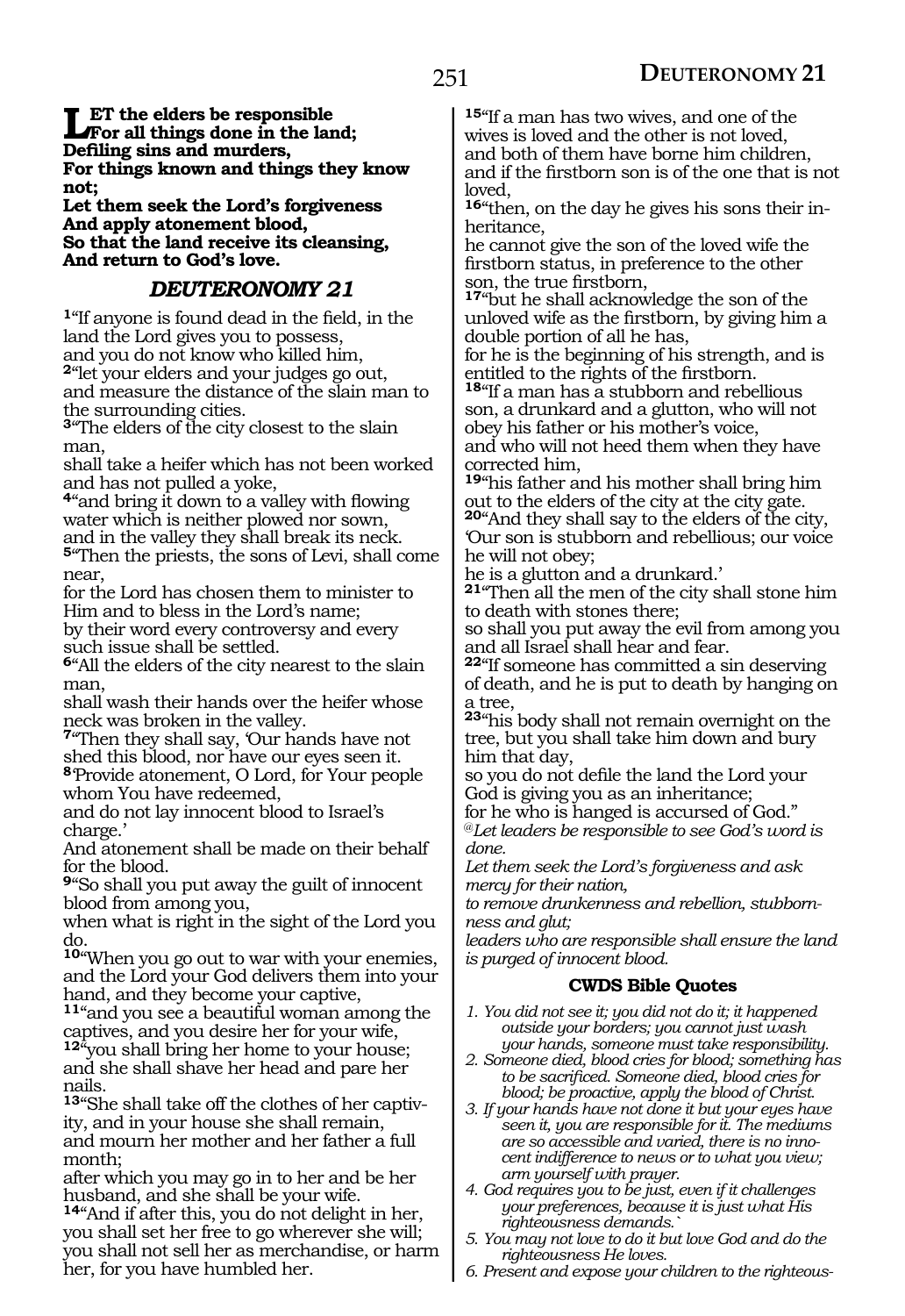*ness of God so they will not face His wrath and the judgment of the people when they transgress.*

- *7. Train your children well; help them to embrace God's love and gentle discipline or their indiscipline will embarrass you.*
- *8. Commend your children to God constantly, and commend God to your children constantly, so you will not have to condemn them before men regretfully.*

#### **PRAYER POINTS**

- Father God, we take responsibility for every blood shed in this nation, and proactively seek your cleansing every day. Amen.
- My Lord Jesus, another murder is not just another item of news for us; let it stir urgency in our spirits to run between the living and the dead with the incense of the blood of Jesus. Amen.
- Let men and women arise in this nation to repent for this nation and to cleanse this nation with the blood of Jesus, constantly. Amen.
- Let the power in the blood of Jesus cleanse my home and cleanse my nation, in the name of Jesus. Let the voice of the Blood silence every cry of judgment against this nation. Amen.
- I commit myself to be just and impartial in everything I do. I shall live and order my ways in the fear of God. Amen.
- I will take the time necessary to train my children well so they will not embarrass my King and my kingdom. Amen.

**He cares for your property, He makes it secure; He cares for all nature, He cares for the birds. He cares for purity, He cares for what is right; He cares for your daughter, He cares for your wife.**

### *DEUTERONOMY 22*

**<sup>1</sup>**"If your brother's ox is straying, you shall not see them and hide yourself; you shall surely bring the ox that strayed to your brother once again. **<sup>2</sup>**"But if your brother is not near you, or you do not know who he is, keep the ox until he comes seeking, then restore it, for the Lord cares. **<sup>3</sup>**"As you do to the ox, do the same with his donkey, and also with his garment, which he has lost and you have found; no, you shall not hide yourself. **<sup>4</sup>**"You shall not see your brother's donkey or ox fall down along the road, and hide yourself, but you shall help to lift them up. **5**"A woman shall not wear anything that pertains to a man and no woman's clothing shall any man put on, for all who do so are an abomination to the Lord, *and He cares.*

**<sup>6</sup>**"If you come upon a bird's nest in any tree or on the ground,

you shall not take the mother with the young; **<sup>7</sup>**"let the mother go and take the young for yourself,

so it shall be well with you, that your days will be prolonged;

*for God cares for the birds.*

**<sup>8</sup>**"*God cares for the safety of all who are at your house;*

*H*e cares that no one should fall and be hurt; therefore make a rail for the roof, when a new house you build,

so no one falls from it, and bloodshed on your house you do not bring.

**9**"You shall not sow your vineyard with different kinds of seed,

lest you defile the fruit of your vineyard and what the seed yields.

**10**"You shall not plough with an ox and a donkey yoked together,

*for the Lord cares for parity.*

**11**"You shall not wear a garment of mixed materials, such as wool and linen.

**<sup>12</sup>**"You shall make tassels on the four corners of the garments you cover with.

**<sup>13</sup>**"He cares for your daughter, should a man take her to wife,

if her husband goes in to her, then hate her, **<sup>14</sup>**"and would libel her with a lie, saying,

'When I went in to her she was not a virgin.'

**<sup>15</sup>**"The father and the mother shall defend her name

and shall bring out the evidence of her virgin- ity to the elders of the city at the gate,

*For God cares also about this.*

**<sup>16</sup>**"Then the father of the young woman shall say to the elders,

'I gave my daughter to this man as wife; now he hates her,

**<sup>17</sup>**'and charges her with shameful conduct, saying, "She was not a virgin."'

And before the elders they shall spread the cloth.

**<sup>18</sup>**"Then the elders shall punish the husband; **<sup>19</sup>**"and shall fine him one hundred shekels of silver, which they shall give to the young woman's father,

because he brought a bad name on a virgin in Israel,

and she shall be his wife; he may not divorce her for all his life.

*For God does not care for this evil,*

**<sup>20</sup>**"But if she was indeed not a virgin,

and the charges were true and fair, no evidence of her virginity could be found,

*she is removed from the Lord's care;*

**<sup>21</sup>**"they shall bring this young woman to the door of her father's house,

and the men of the city shall stone her to death with stones,

for she has done a foolish and disgraceful thing in Israel, to play the harlot in her father's house;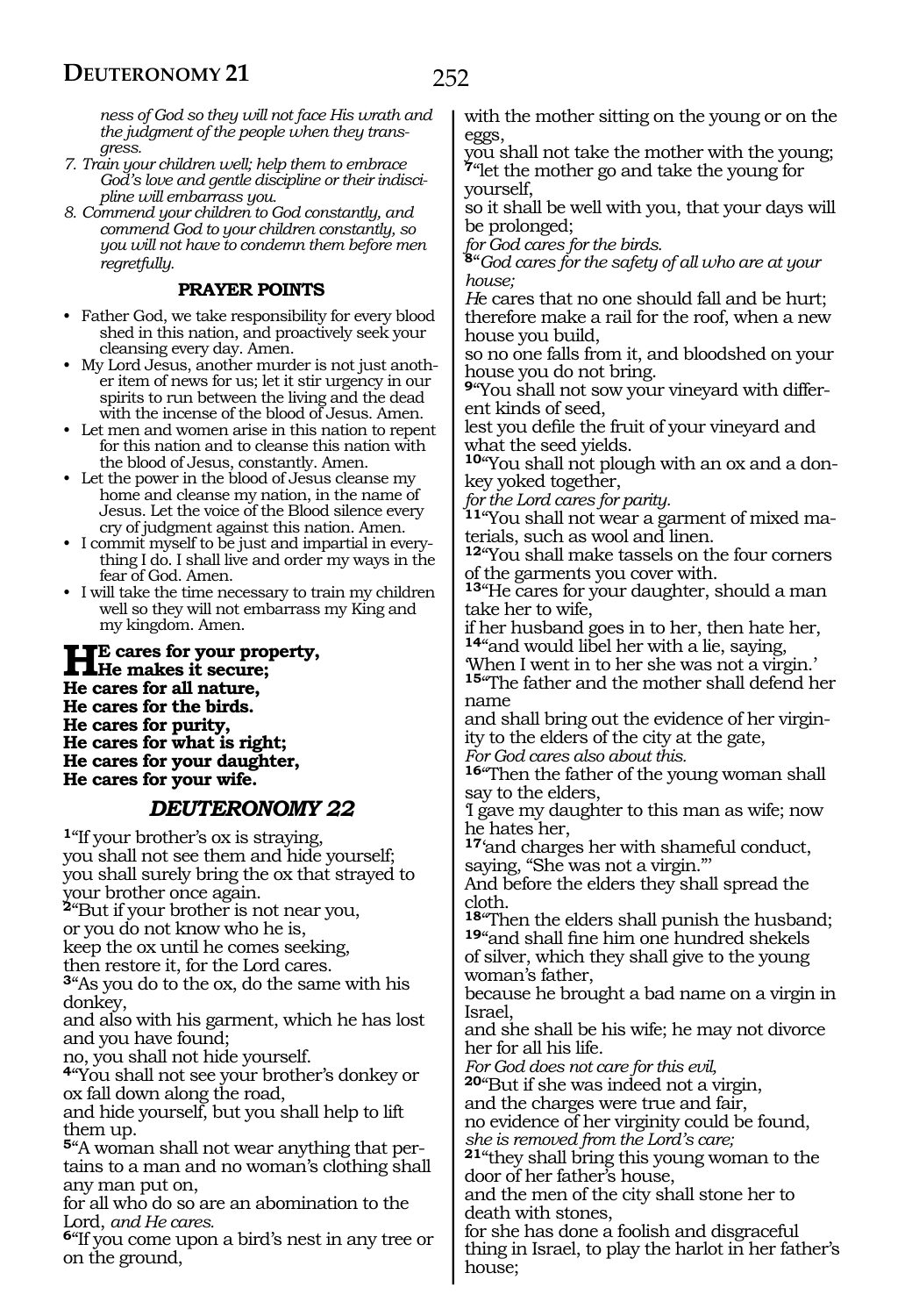so shall you put away this evil from among you.

**<sup>22</sup>**"He cares for your marriage; He cares for your wife;

if a man is found lying with a married woman, then both of them shall die;

the man who is found with the woman and the woman herself;

you shall put this evil away, out of Israel. **<sup>23</sup>**"*He cares for the virgin, engaged to be a bride; He cares that with her, no other man should lie.*

If a man finds her in the city and lies with her, **<sup>24</sup>**"bring them to the city gates, and with stones you shall stone them to death; the young woman because she did not cry out, though she was in the city;

the man, for he humbled his neighbor's wife. So shall you put from among you this evil deed.

**25**"But if a man finds a woman who is engaged in the open countryside,

and he forces her and with her he should lie, then only the man who lay with her shall die. **<sup>26</sup>**"You shall do nothing to the woman, she has no sin deserving of death,

for this matter is just as when someone rises against his neighbor and kills him.

**27**"For he found her in the field, and the engaged woman cried out,

but there was no one around to save her. **<sup>28</sup>**"If a man finds a woman who is a virgin and she is not engaged,

and he takes her and lies with her and they are discovered,

**<sup>29</sup>**"the man who lay with her shall give the young woman's father fifty shekels of silver for her;

and she shall be his wife because he has humbled her, *and God cares*;

he may not divorce her all of his days.

**<sup>30</sup>**"He cares for the father;

a man shall not take his father's wife to uncover his father's bed.

*To regard what God cares for is to be wise.*

#### **CWDS Bible Quotes**

- *1. Your brother's concerns and challenges are not your bother, it is your duty.*
- *2. Love them as you love you; do to them as you would have them do you, because you love God and He commands it of you.*
- *3. Engender self-respect; clothe yourself in the righteousness of God and you will detest clothing yourself in pretense of the opposite gender.*
- *4. Think safety, for you can safely consider yourself responsible for accidents in your building you did not safeguard against.*
- *5. Virginity in marriage is the norm and not an exception. Today's exception has marginalized yesterday's criminal expectation.*
- *6. Blood is required at marriage as the seal of the marriage covenant or to seal the fate of the woman who lost her hymen.*
- *7. Divorce is considered to be like death; adultery is divorce as it designates death for the unfaithful two.*
- *8. Betrayal of betrothal is like the murder of a neighbor; commitment preludes covenant; violation attracts death unless raped.*
- *9. You take her, you have her for life; there is no casual sex. Sex initiates marriage.*

#### **PRAYER POINTS**

- I refuse to engender hatred, in the name of Jesus. I refuse to let any disagreement or an evil heart cause me to gloat over my enemies' mishap and prevent me from rendering wholehearted assistance.
- Let the power to walk in consistent love, fall upon me now, in the name of Jesus.
- Let the Holy Ghost and fire drive out the spirit of casual sex from the youths of this nation, in the name of Jesus.
- Let every voice of the mediums that seek to promote casual sex in this nation be silenced by fire. Let them lose their effectiveness and ability to influence, in the name of Jesus.
- Father God, let this nation become a nation that loves and prioritizes the word of God. Let the spirit of zeal for the Lord rise up in every Christian and compel them to teach their children the word. Amen.

#### **God walks among His people, ensure your house is clean;**

**There are many men in Israel, but not everyone can enter in.**

**He walks and He delivers all your enemies before you;**

**Every harlot and sodomite among your children must be removed.**

#### *DEUTERONOMY 23*

**<sup>1</sup>**"*God walks among His people:*

Now he who is emasculated by crushing or cutting off shall not enter the assembly of the Lord.

**<sup>2</sup>**"Also the illegitimate child shall not enter the assembly of the Lord, even to the tenth generation.

**<sup>3</sup>**"The Moabite and Ammonite shall not enter the Lord's assembly;

unto the tenth generation, none of his descendants shall enter the Lord's assembly **<sup>4</sup>**"for they did not meet you with bread and water on the road when from Egypt you came, and because they hired Balaam the son of Beor, from Pethor of Mesopotamia to curse you for pay.

**<sup>5</sup>**"But know the Lord God loves His people, and Balaam He would not hear,

He turned the curse into a blessing from you there.

**<sup>6</sup>**"You shall not seek their peace nor their prosperity all your days.

**<sup>7</sup>**"But you shall not abhor an Edomite, for your brother he is.

You shall not abhor an Egyptian, for you lived in his land as strangers.

**<sup>8</sup>**"The children of the third generation born to them may enter the assembly of the Lord. **<sup>9</sup>**"*God walks among His people:*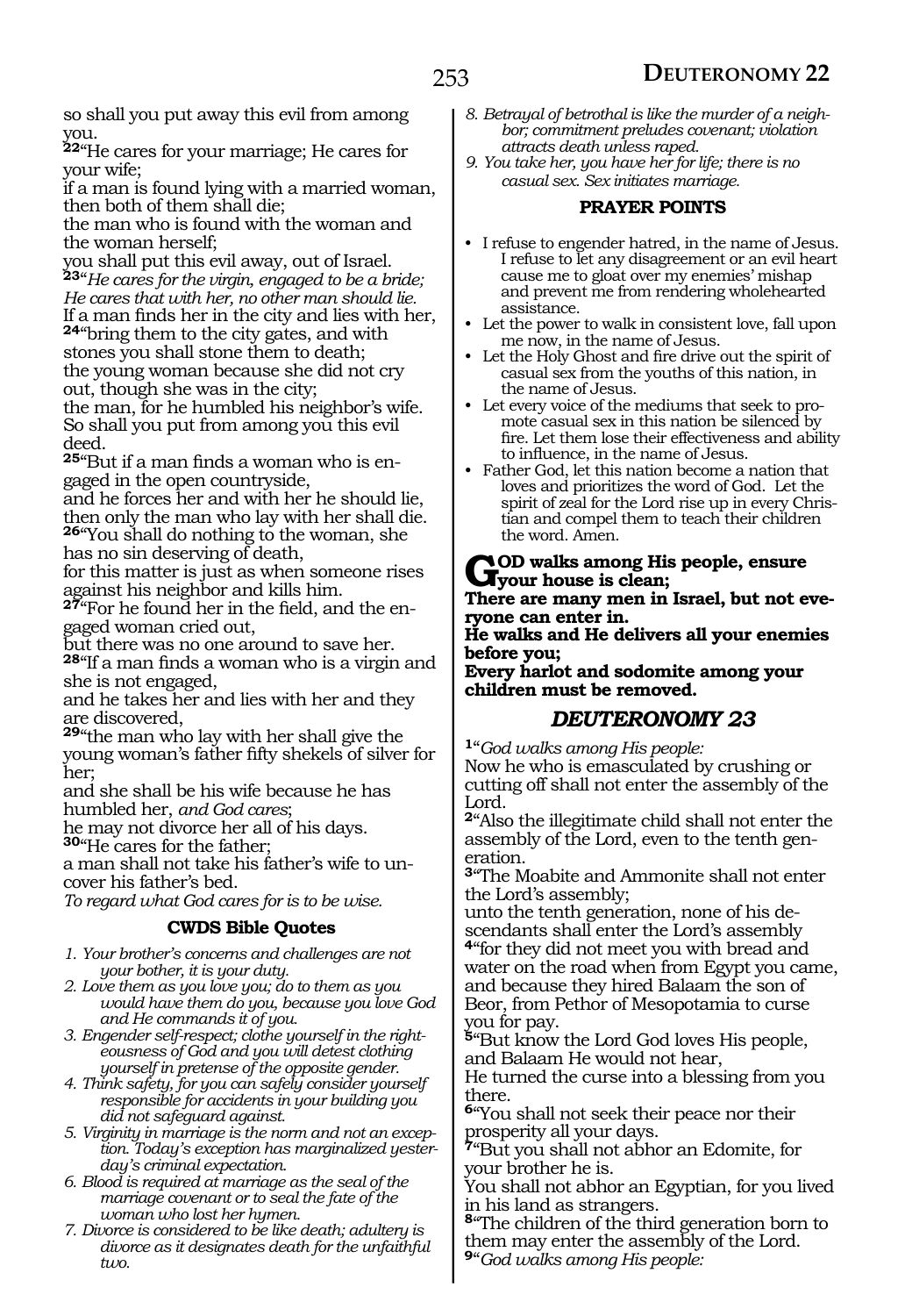When your army goes to fight with your enemies, keep yourself from every wicked thing. **<sup>10</sup>**"If any man among you becomes unclean by any uncleanness, outside the camp he shall remain;

**<sup>11</sup>**"but when evening comes, he shall wash himself with water and at sunset, he may enter the camp again.

**<sup>12</sup>**"You shall also have a place outside the camp where you go,

**<sup>13</sup>**"and you shall have an implement with which to dig; so when you ease yourself, you turn and cover your refuse.

**<sup>14</sup>**"The Lord your God walks in your midst to deliver you and to give to you your enemies; therefore your camp shall be holy,

so He sees no unclean thing, and from you turn away.

**<sup>15</sup>**"Do not return to the master, a slave who has escaped from his master to you.

**16**"He shall dwell among you where he chooses, within one of your gates,

you shall not oppress him, ensure he is safe.

**<sup>17</sup>**"Let there be no harlot of your daughters, or sodomite of your sons.

*For the Lord walks among you; this should not be done.*

**<sup>18</sup>**"You shall not bring the wages of a harlot or the price of a dog,

to pay your vow into the house of the Lord; both of these are an abomination to the Lord your God.

**<sup>19</sup>**"Do not lend anything to your brother with interest;

whether money or food or anything that is lent with interest.

**<sup>20</sup>**"You may charge interest to a foreigner, to your brother charge no interest,

that the Lord may bless you in all the works of your hand, in the land you enter to possess.

**<sup>21</sup>**"When you make a vow, do not delay to pay it, for the Lord your God will require it of you, and to you it will be sin.

**<sup>22</sup>**"But if you abstain from making a vow, it shall not be sin to you.

**<sup>23</sup>**"For if you should speak it, then you shall keep and perform it,

for you made the vow you spoke to the Lord your God voluntarily.

**<sup>24</sup>**"When you enter your neighbor's vineyard, eat your fill of grapes to your pleasure, but you shall not put any in a vessel at all. **25**"And when you enter the field of your neighbor's standing grain,

pluck the head with your hand, but use no sickle on your neighbor's standing grain." *Let your heart dictate reason, for among His people the Lord walks.*

#### **CWDS Bible Quotes**

*1. The many things that invalidate us from entering the assembly; Jesus is the one sacrifice that validates us. I was glad when they said unto me, let us go into the house of the Lord.*

*2. You are commanded to love those who hate to* 

*love, and to bless those you would love to curse, because they hated you and cursed you first; but for the love of God to you, in you, and through you.*

- *3. God walks among the ordinary but not among the defiled; keep your hearts clean and pure to receive and accommodate Him.*
- *4. The conditions you live in and the abuse you suffer do not override your need to honor the authority you live under and the sustenance you receive; Israel could not despise an Egyptian.*
- *5. God delivers you from slavery but not to enslave you with hatred. Never minister bondage or minister from your bondage experience by refusal to accommodate or to be a blessing.*
- *6. The wages of a harlot could not be brought into the temple as an offering but was poured on Jesus to prepare Him as an offering and His body for burial so the offering of sinners may be received.*
- *7. We cannot minister slavery or return the free to bondage but we are called to accommodate and assist freedom.*
- *8. Whatever it takes to lead, educate and direct your children from prostitution, casual sex and sodomy is required of you.*
- *9. His freedom and generosity removes the burden of interest you would levy.*
- *10. Hold your tongue and refrain rather than vow and not pay, because your vow will commit you to the obligation that requires fulfilment.*
- *11. Your vow is your law from heaven; break it and heaven holds you accountable. It is best to hold your tongue than for your tongue to hold you bound.*

#### **PRAYER POINTS**

- Omnipotent, Omnipresent God, we regard Your presence among us, and order our ways with conscious fear and reverence daily. Amen.
- Lord Jesus, perfect Your love in me. Amen.
- I command the blessings of the living God over all my enemies; let them excel in every area of their lives and abound in the word and ways of God. Amen.
- I celebrate the work of the cross and the Blood which is my only hope. Amen. Thank You Jesus for the blood-washing that regenerates me.
- By the power in the blood of Jesus, I declare that I am a person of integrity; I will keep all my vows before mankind and God, in the name of Jesus.
- Your vows are upon me, O God. I will keep all my commitment to You that I made in words, in songs, or in fear and anxiety. Amen.

GOD'S law is good for the hired servant,<br>
Good if a pledge you take;<br>
Good for many wife **Good for your wife, Should you put your wife away. His statutes are all just. They are all perfect and true. Go tell the fatherless child, 'The law of God is also good for you.'**

#### *DEUTERONOMY 24*

*@"Good for the married woman, who has found a new life. If her husband should divorce her, and her new husband should die it is an abomination,*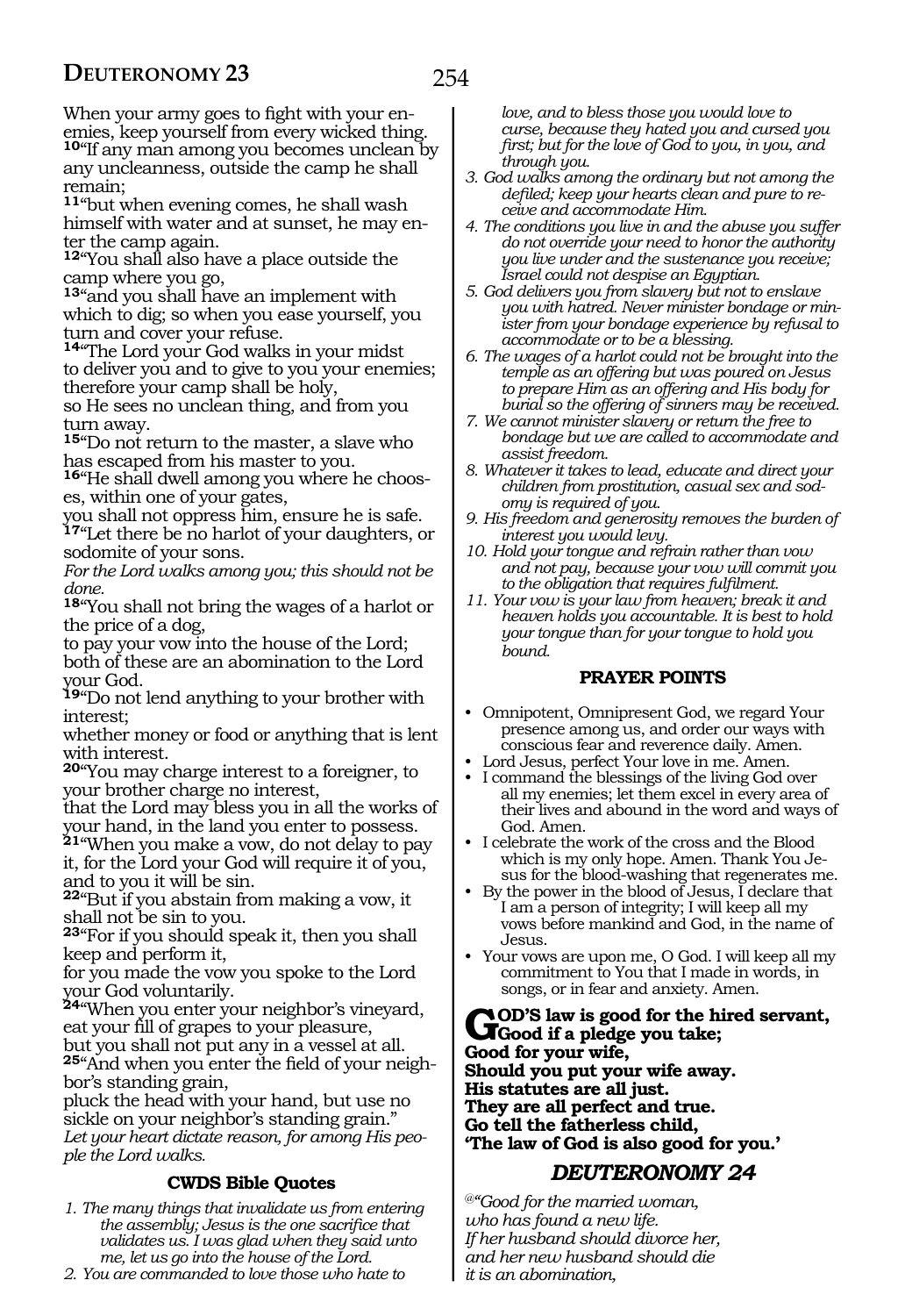*not good, for it is sin,*

*for the man who once divorced her to seek to marry her again.*

**<sup>1</sup>**"When a man marries a wife but no longer favors her, because he has found some un- cleanness in her,

and he writes her a bill of divorce, gives it to her and sends her away,

**<sup>2</sup>**"when she leaves his house, and becomes another man's wife,

**<sup>3</sup>**"if her new husband dislikes her and writes a bill of divorce likewise,

**<sup>4</sup>**"her former husband who divorced her must not take her back to be his wife for she has been defiled;

that is an abomination to the Lord, and you shall not bring sin on the land the Lord is giv- ing you to possess.

**<sup>5</sup>**"God's law is good for the man who has taken a new wife;

he shall not go to war or be charged with any business for a time,

he shall be free at home with her for one year, to bring happiness to the wife he has married, and in her life put cheer.

**<sup>6</sup>**"*It is good for the worker:*

No man shall take the upper or lower mill- stone as a pledge,

for he takes one's living, by which his house- hold is fed.

**<sup>7</sup>**"*Good for all the people, you have the right to be free:*

If a man kidnaps any of his brethren of Israel, and mistreats or sells him, that kidnapper must die;

so shall you put the evil away from among you.

**<sup>8</sup>**"In the case of an outbreak of leprosy,

be careful to observe and do all that the priest, the Levites, teaches you;

just as I commanded them, you shall be care- ful to do.

**<sup>9</sup>**"Remember what the Lord did to Miriam on the way when from Egypt you came.

**<sup>10</sup>**"*Good for the brother:*

When you lend anything to him, you shall not go into his house to get his pledge.

**<sup>11</sup>**"You shall stand outside and wait,

and the man you lend shall take the pledge out to you then.

**<sup>12</sup>**"And if the man is poor, you shall not retain his pledge overnight.

**<sup>13</sup>**"In any case, return his pledge when the sun goes down,

that he may sleep in his pledge and bless you, and it shall be accounted righteousness to you before the Lord.

**<sup>14</sup>**"You shall not oppress a hired servant who is needy and is poor.

Whether one of your brethren or the stranger within the gates of yours,

**<sup>15</sup>**"pay him his wages every day, and do not let the sun go down on it,

*for to him God's law is good;*

he is poor and has fixed his hopes on it; lest he cry out against you to the Lord, and it becomes your sin.

**<sup>16</sup>**"Fathers are not to be put to death for their children, nor the children for their father; each person shall die for his own sin.

**<sup>17</sup>**"God's law is good for the stranger, and for the fatherless too;

do not pervert justice that to them is due, nor shall you take a widow's clothing for a pledge.

**<sup>18</sup>**"But remember that in Egypt you were slaves yourself,

and the Lord your God redeemed you from there,

therefore I command you to do this thing, **<sup>19</sup>**"when you reap your harvest in your field, if you should forget a sheaf in the field,

do not go back again to get it;

it is for the stranger, the fatherless, and the widow,

that the Lord your God may bless you in all the work of your hands.

**<sup>20</sup>**"When you beat your olive trees, do not go over the boughs again;

it shall be for the strangers, the fatherless, and the widow.

**<sup>21</sup>**"You shall not glean your vineyard when you gather the grapes,

it shall be for the strangers, the fatherless, and the widow.

**<sup>22</sup>**"Remember that in the land of Egypt you were slaves,

therefore I command you to do this thing." *Indeed God's law is good.*

#### **CWDS Bible Quotes**

- *1. Broken by divorce, reconciliation is possible; decimated by sexual contact, reconciliation is detestable to heaven. Sex is heaven's divorce.*
- *2. Sex intervenes with marriage the way no other conflict or personal crisis can. Remarriage after sexual intervention is an abomination to God that defiles a nation. But for His grace.*
- *3. Casual sex on earth is casualty in heaven.*
- *4. Miriam's example is our strong lesson to fear God and honor authority.*
- *5. The heart of release never pursues obligation but lets obligation and grace pursue them. Never bring a person's debt to them, instead let them bring it to you.*
- *6. Cultivate honesty in each other as standard expectation, never force it.*
- *7. Prompt payment of salary so you do not prompt God to wrath and provoke curses.*
- *8. The God-experience of your past should command the good experience of others exposed to your own generosity.*
- *9. The heart of your experience should translate to a heart for others with similar experiences. The heart of a slave should translate to a heart for slaves.*
- *10. Be deliberate with your increase; reap (earn) with the poor and needy in mind.*

#### **PRAYER POINTS**

• Righteous God, let honor be upheld in marriages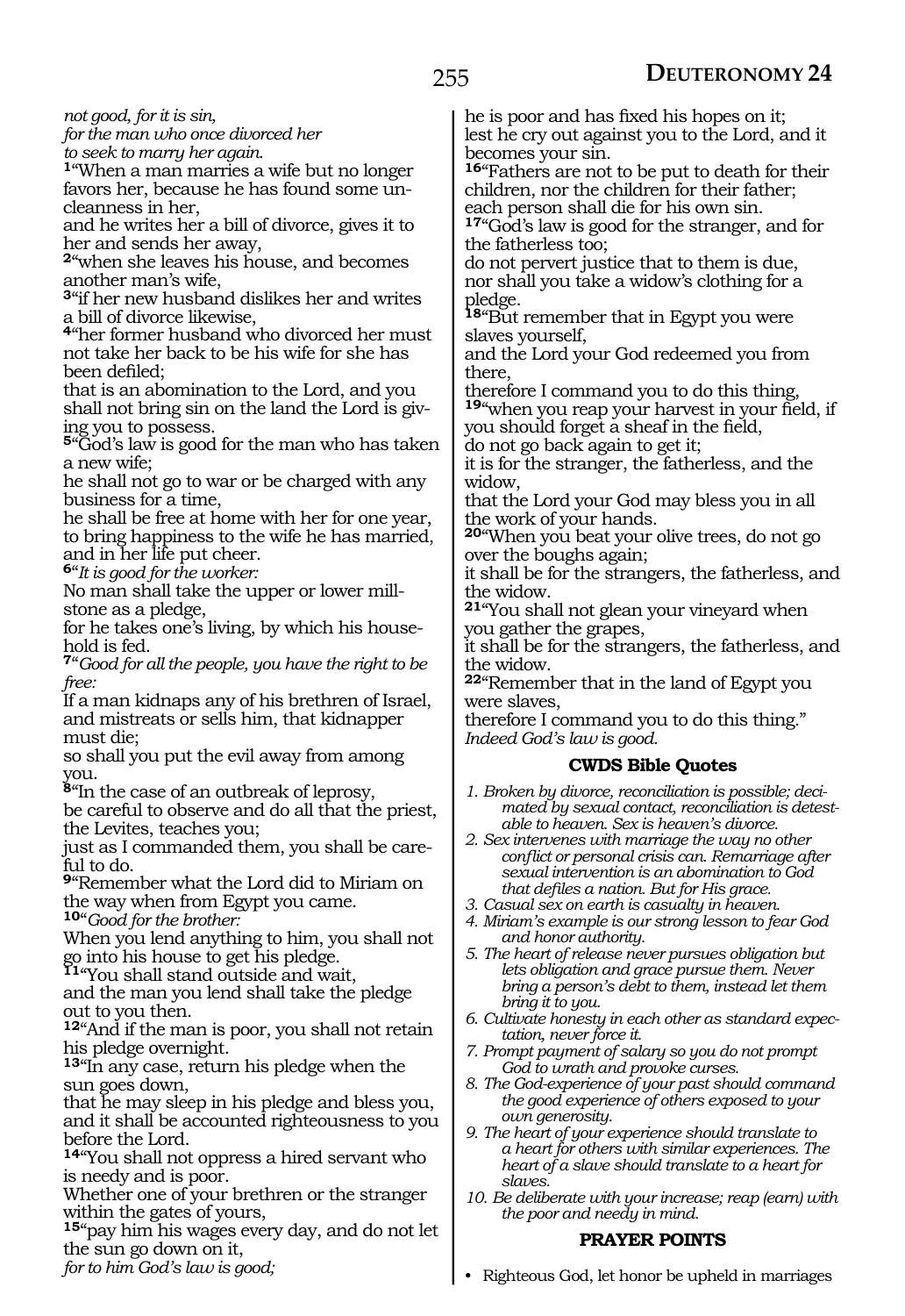with uncompromised fidelity and undefiled beds. Amen.

- Let the blood of Jesus Christ fan away from this nation the spirit of casual sex, in the name of Jesus Christ.
- King of Glory, give me a heart to honor authority so that I may completely honor You, in the name of Jesus.
- I clothe myself with the spirit of generosity and a heart of grace towards the needy, in the name of Jesus. Amen.
- Father, translate my experiences into shelters for others with similar experiences; thank You that my suffering has positioned me with a heart to help those who are suffering. Amen.
- I will labor with my hands so that I will have enough to be a blessing to others. I will include the poor and needy in my budget and planning. Amen.

#### **Just weights and just measures, Just what the Lord commands; Just treatment for the ox who treads out the grain.**

**Justify the righteous; let the wicked get just stripes;**

**Just treatment for Amalek Who struck the feeble from behind.**

# *DEUTERONOMY 25*

**<sup>1</sup>**"If there is controversy between men and they come to the judges,

they shall justify the righteous and condemn the wicked,

**<sup>2</sup>**"it shall be, if the wicked deserves stripes, in the presence of the judge cause him to lie, and be beaten according to his wrong with a certain number of stripes.

**<sup>3</sup>**"He shall give him no more than forty stripes, lest he should exceed this and beat him exces- sively,

and to you your brother should appear vile. **<sup>4</sup>***"Just treatment for the ox:* 

You shall not muzzle an ox while it treads out the grain.

**5**"If brothers dwell together and one dies without a son,

the widow of the dead man shall not be married outside the family;

her husband's brother shall take the woman for a wife,

and go in to her and perform the duty of a husband's brother to her.

**<sup>6</sup>**"And the firstborn son she bears will be for his dead brother, so that his name may not be blotted out in Israel.

**<sup>7</sup>**"But if the man refuses to take his brother's wife, then let her go up to the elders to the gate, and say,

'My husband's brother refuses to raise up a name to his brother in Israel;

he will not perform the duty of my husband's brother.'

**<sup>8</sup>**"The elders of his city shall call him and to him they shall speak.

But if he resolves not to take her steadfastly,

**<sup>9</sup>**"his brother's wife shall then come to him in the elders' presence,

loose his shoe from his foot, spit in his face, and respond saying,

'So it shall be done to the man who will not build up his brother's house.'

**<sup>10</sup>**"And his name shall be called in Israel, 'The house of him who has his sandals removed.'

**<sup>11</sup>**"If two men fight with each other, and the wife of one draws near to save her husband who is being attacked,

and she puts out her hand and seizes his genitals,

**<sup>12</sup>**"you shall show the woman no pity; you shall cut off her hand.

**<sup>13</sup>**"You shall not use dishonest weights, for it is wrong.

**<sup>14</sup>**"You shall not have dishonest measures in your house.

**<sup>15</sup>**"Your weights and measures shall be perfect and just,

that your days may be long, in the land the Lord is giving you.

**16**"All who do such things, and behave unrighteously, are an abomination to the Lord.

**<sup>17</sup>**"Remember what Amalek did to you on the way, as from Egypt you came,

**<sup>18</sup>**how he met you and attacked the feeble at your rear,

when you were faint and weary, and how God he did not fear;

**<sup>19</sup>**"therefore it shall be,

when the Lord has given you rest from your enemies all around,

in the land He is giving you to possess as an inheritance,

you shall blot out the memory of Amalek from under heaven. You shall not forget this."

#### **CWDS Bible Quotes**

*1. Just correction teaches hard but positive love, but when you correct to humiliate it teaches hatred.*

*2. The rights of the laborer speak to heaven for itself, it does not need a human advocate. Even the ox is represented.*

*3. Oil the wheel to keep it turning on your behalf, regard the interest of your laborers and it will preserve your interest; care for them and your cares are included.*

*4. Your duty to your brother's legacy is duly recorded; failure to preserve his name is your own shame.*

- *5. A woman getting hands on in her husband's fight should keep her hands off to keep them. Keep the balls out of your hand to keep the ball in your court.*
- *6. Keep it pure, keep it balanced, conduct it with integrity to keep blessed; God detests unrighteous transactions.*
- *7. Integrity in business is the most important principle of business for it is the only business that engages God favorably.*
- *8. It is not worth the business without integrity since it enrages God and engages wrath and curses.*
- *9. It may take a long time in coming but it is coming and will endure for a long time; fear God and honor His people.*
- *10. Not because it is easy picking means it will bring*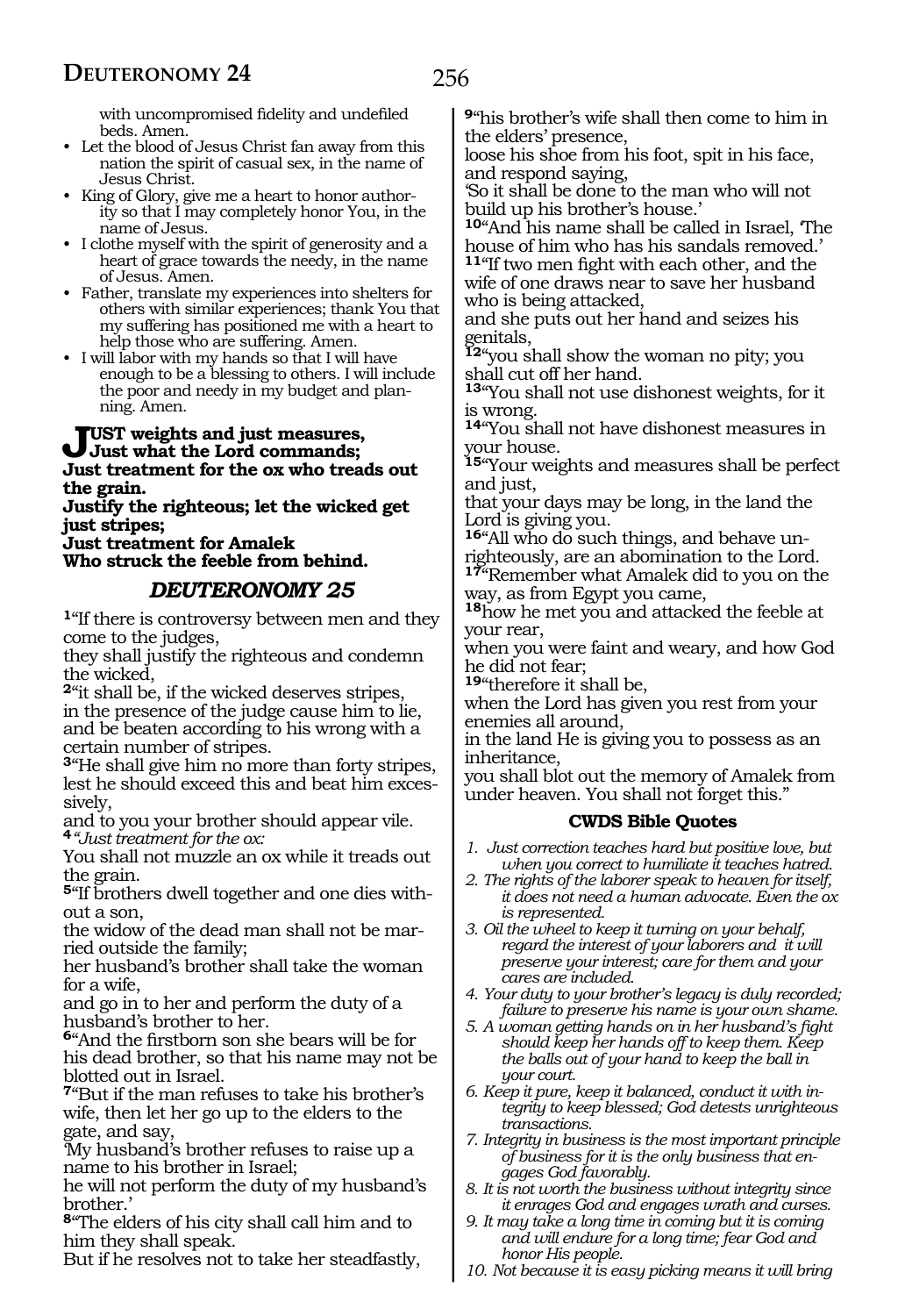*you ease; fear God and be very uneasy about harming His people or His work.*

#### **PRAYER POINTS**

- Gentle Father, give me a heart to teach and to develop rather than to be penal. Amen.
- I declare that I will treat people well, including those I have an obligation to. Amen.
- Let the spirit of integrity in everything I do fall upon me, in the name of Jesus. I clothe myself with Your righteousness Father. Amen.
- By the Holy Ghost and fire, I am a person of integrity; I only act in integrity, in the name of Jesus. Amen.
- Father, let the fear of God and of the people God loves, fall upon every agent of darkness seeking to destroy or debase them. Amen.
- By the power in the blood of Jesus, and in accordance with the blessing of Abraham, let every tongue that blesses me be blessed, and every tongue that is lifted to curse me be cursed. Amen.

#### **BROUGHT into His promises,<br>
We give back to Him all the firstfruits; And you shall be rejoicing, For the Lord your God has been good to you.**

# *DEUTERONOMY 26*

**<sup>1</sup>**"When you come into the land the Lord is giving you as an inheritance, and

you possess and dwell in it,

**<sup>2</sup>**"you shall take some of the fruit of all the produce,

which you shall bring from the land the Lord is giving you,

put it in a basket and go to the place the Lord chooses to put His name.

**<sup>3</sup>**"And you shall go to the person who is the priest in those days, and to him you shall say, 'I declare today to the Lord your God that I have come into the country the Lord swore to our fathers to give us.'

**<sup>4</sup>**"The priest shall then take the basket and place it before the altar of the Lord.

**<sup>5</sup>**"And you shall answer and say before the Lord your God,

'My father was a Syrian ready to perish, and he went down to Egypt to dwell.

We were few in number then, but there he became a nation, mighty, populous and great, **<sup>6</sup>**'but the Egyptians afflicted us with evil, and laid hard bondage on us.

**<sup>7</sup>**'Then we cried out to the Lord God of our fathers;

and the Lord looked, He heard, He saw: He heard our voice and looked on our affliction, and on our labor, and on our oppression. **8'**So the Lord brought us out of Egypt with a mighty hand and an outstretched arm, with great terrors and with signs and wonders. **<sup>9</sup>**'He brought us to this place and has given us this land, a land where milk and honey flows, **<sup>10</sup>**"and now, I have brought the firstfruits of the land, which You, O Lord have given me.'

Then you shall place it before the Lord your God, and worship before Him.

**<sup>11</sup>**"So you shall rejoice in every good thing the Lord God has given to you and your house, you and the Levite and the stranger among you.

**<sup>12</sup>**"And when you have finished bringing in all your tithes of your increase in the third year, for this is the year of tithing,

and you have given it to the Levite, the stranger, the fatherless, and the widow, so they may eat in their gates and be filled.

**<sup>13</sup>**"Then you shall say before the Lord your God, 'I have brought the holy tithe from my house,

and have given them to the Levite, the stranger, the fatherless, and the widow, according to all Your commandments You have commanded me,

I have not transgressed Your commandments, nor have I forgotten them.

**14**'I have not eaten any of it when in mourning,

I have not given any for the dead, or used any for any purpose that is unclean.

I have obeyed the voice of the Lord my God, and have done according to all You have commanded me.

**<sup>15</sup>**'Look down from Your holy habitation, from heaven,

and bless Your people Israel, and the land which You gave to us,

just as to our fathers You swore,

a land where milk and honey flows.'" **<sup>16</sup>**"This day the Lord your God commands you

to do these statutes and judgments;

therefore, with all your heart and soul, you shall keep and do them.

**<sup>17</sup>**"Today you have proclaimed the Lord to be your God,

that you will walk in His statutes, His com- mandments, His judgments, and that His voice You obey.

**<sup>18</sup>**"Also today the Lord has proclaimed you to be His peculiar people,

just as He promised you, that you should keep all His commandments.

**<sup>19</sup>**"And that he will elevate you, high above all nations He has made,

not in name only but also in honor and in praise.

That you may be a holy people to the Lord your God, just as He has spoken."

#### **CWDS Bible Quotes**

- *1. You have arrived because He has delivered. When you enter into God's promises, bring fruits of your successes and words to acknowledge you have arrived and you know who has carried and conveyed you.*
- *2. The best of you is seated in the 'blessed by Him'; acknowledge His goodness and faithfulness every day.*
- *3. Another good and perfect gift is another good opportunity to worship, do not let it be another*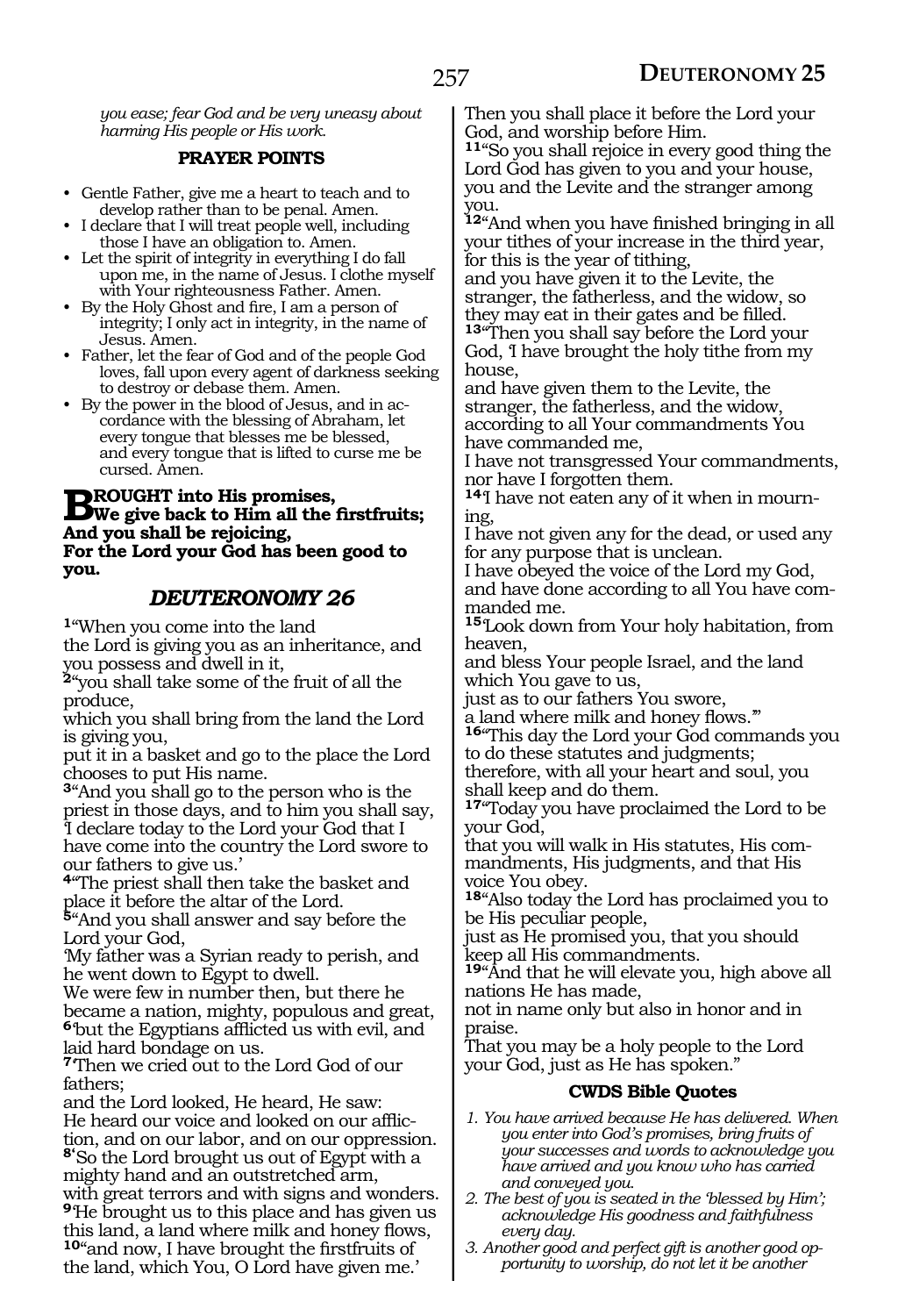*missed opportunity.*

- *4. One great reason to rejoice in every good thing the Lord has given you is that He commands it.*
- *5. Never deliberate your firstfruits, be deliberate with it; you do not want God to be hesitant with your blessing.*
- *6. Holy is blessed if rightly appropriated; holy brings curses if misappropriated or mishandled; understand the rules that govern holy things.*
- *7. Strive to declare with a free conscience before God: "I have done all You have commanded me; I have not transgressed or forgotten Your word and commandments."*
- *8. The house of God and the needy is the designation of your tithes; to appropriate it to your own house is the transgression of your tithes.*
- *9. You can command the blessing of the Lord if you do all the Lord commands.*
- *10. To be a special people to God is positioning; for Him to set you high above all nations is placement; a name and honor is promise; to keep all the Lord has commanded you is your part; you are positioned for promise and good placement if you observe and play your part.*

#### **PRAYER POINTS**

- My Father, my God, I thank You for every good thing You have brought me into; I bring fruits of my success to You to acknowledge I could not do it without You. Amen.
- Father God I am because You are; I have because You have blessed me; I give because You gave; thank You for being so good to me. Amen.
- I refuse to keep the holy tithes in my house; I refuse to place the holy tithes in my business and in my service; by the power in the blood of Jesus I appropriate my tithes with immediacy to Your house, to Your business, and to Your service. Amen.
- Righteous God, I will pursue You with all my heart, and follow Your commandments, in the name of Jesus.
- Omnipotent God, thank You for calling me special and for treating me with distinction, in the name of Jesus. I am distinguished and special by the blood of Jesus my Lord. Amen.

# **SETTING up some stones to bear the**<br> **Setting up an altan of projects the Lard**

**Setting up an altar of praise to the Lord, Setting up a blessing for those who will obey His words,**

**And for those who will disobey, setting up a curse.**

#### *DEUTERONOMY 27*

**<sup>1</sup>**Moses and the elders of Israel, commanded the people, saying,

"Keep all the commandments I command you this day.

**<sup>2</sup>**"And it shall be, on the day you cross Jordan to the land the Lord your God is giving you, you shall set up for yourselves large stones, and cover them with whitewash.

**<sup>3</sup>**"You shall write on them the words of this law,

when you have crossed over to enter the land the Lord God has given you,

'a land flowing with milk and honey,' as the

Lord God of your fathers promised you. **<sup>4</sup>**"Therefore when you cross over Jordan, you shall set up these stones on Mount Ebal, which I command you today, and you shall cover them with whitewash.

**<sup>5</sup>**"And you shall build an altar there to the Lord your God; an altar of stones on which you use no iron tools.

**<sup>6</sup>**"You shall build with uncut stones on the altar of the Lord,

and offer burnt offerings on it to the Lord your God.

**<sup>7</sup>**"You shall offer peace offerings, and eat there and rejoice before the Lord.

**<sup>8</sup>**"And you shall write plainly on the stones all the words of this law.

**<sup>9</sup>**Then Moses and the priests, the Levites, spoke to all Israel, and said,

"Give heed and hear, O Israel, today you have become the people of the Lord your God.

**<sup>10</sup>**"Therefore the voice of the Lord your God you shall obey,

and observe His commandments and His statutes which I command you this day."

**<sup>11</sup>**And Moses commanded the people on the same day, saying,

**<sup>12</sup>**"Set up a blessing, on Mount Gerizim these shall stand,

and they shall bless the people, when you have crossed over Jordan:

Simeon and Levi, Judah and Issachar, all shall bless,

along with Joseph and Benjamin, these are the tribes that have been selected.

**<sup>13</sup>**"*Setting up the curse*, from Mount Ebal it shall be heard,

these tribes shall stand there to curse: Reuben and Gad, Asher and Zebulun, Dan and Naphtali.

**<sup>14</sup>**"Then shall the Levites speak, their voice resounding loud, saying to all Israel:

**<sup>15</sup>**'Cursed is the man who makes a molded image; it is an abomination to the Lord, the work of the hand of a craftsman, and sets

it up in a secret place.'

And all the people shall answer and say, 'Amen!'

**<sup>16</sup>**'Cursed is anyone who treats his father or mother with contempt.'

"And all the people shall answer and say, 'Amen!'

**<sup>17</sup>**'Cursed is anyone who moves his neighbor's landmark.'

"And all the people shall answer and say, 'Amen!'

**18**'Cursed is he who makes the blind to wander astray.'

"And all the people shall answer and say, 'Amen!'

**<sup>19</sup>**'Cursed is anyone who perverts the justice due to a stranger, the fatherless and widow.' "And all the people shall answer and say, 'Amen!'"

**<sup>20</sup>**'Cursed is he who lies with his father's wife,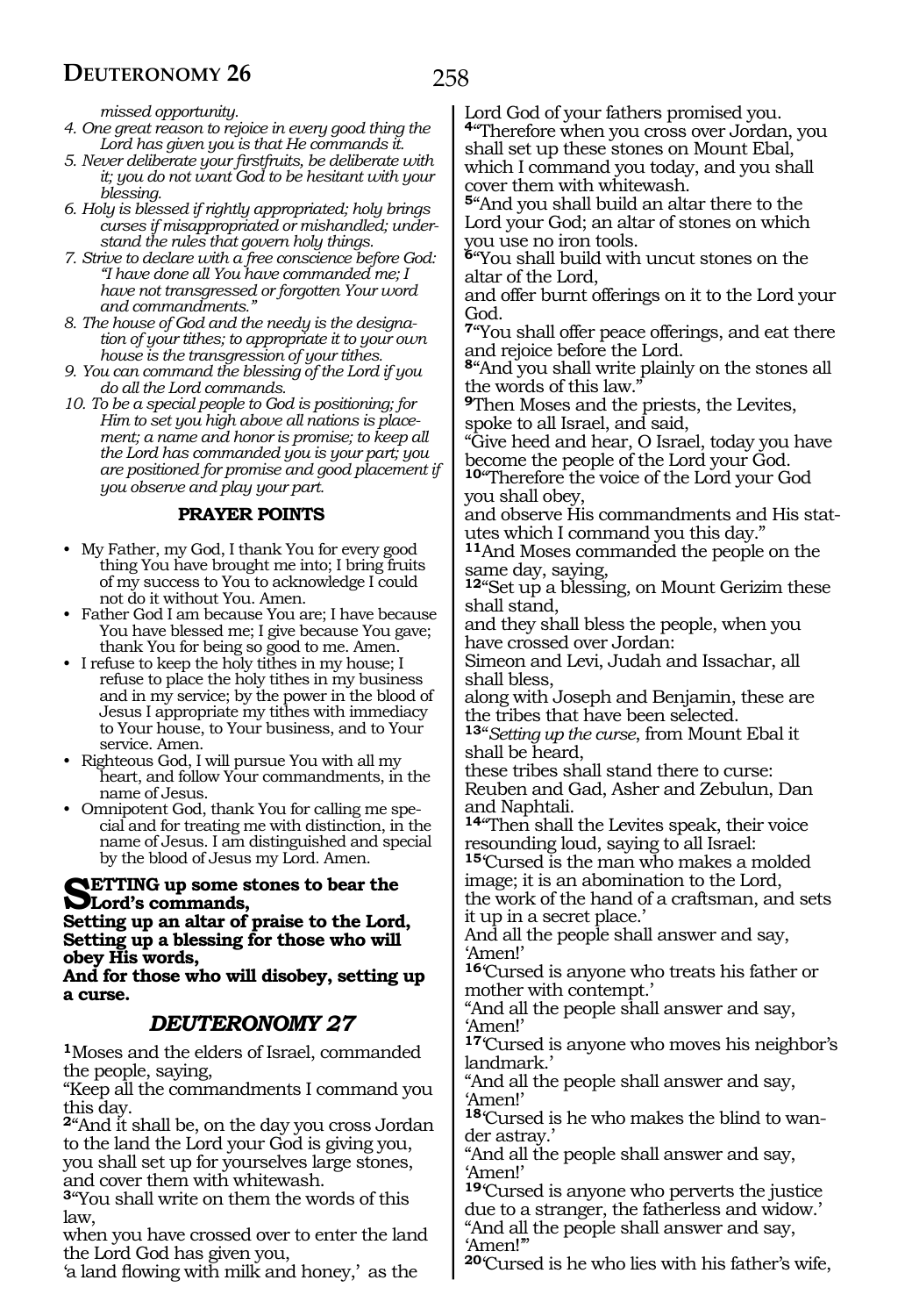for he has uncovered his father's bed.'

"And all the people shall answer and say, 'Amen!'

**<sup>21</sup>**'Cursed is the person who lies with any manner of animal.'

"And all the people shall answer and say, 'Amen!'

**<sup>22</sup>**'Cursed is he who lies with his sister, his father or mother's child.'

'Amen!', all the people shall reply.

**23**'Cursed is he who lies with his mother-inlaw.'

"And all the people shall answer and say, 'Amen!'

**<sup>24</sup>**'Cursed is the person who attacks his neigh- bor secretly.'

"And all the people shall answer and say, 'Amen!'

**<sup>25</sup>**'Cursed is the person who takes a reward to slay an innocent person.'

"And all the people shall answer and say, 'Amen!'

**<sup>26</sup>**'Cursed is anyone who does not confirm all the words of this law by observing them.' "And all the people shall answer and say, 'Amen!'"

#### **CWDS Bible Quotes**

*1. Set up your stones as a memorial, set up His laws for memorization, motivation and performance.*

*2. His goodness will take you where only His laws can keep you.*

*3. To become the people of the Lord is a privilege; to remain the people of the Lord is deliberate.*

- *4. The voice crying curses is as vocal as the voice crying blessings; you silence one by how you regard and relate to the other and word of God.*
- *5. The mountain ready to curse you is as tall as the mountain of your blessing; you remove the curses from your life if you are immovable in the word of life.*
- *6. You court curses when you are discourteous to the word of God.*
- *7. Ever wonder what happens when you leave the blind to wander? Ever consider what is due you if you pervert the justice due? Have you considered the penal designation of sexual perversion? Curse your neighbor; murder for hire, or simply fail to observe the words of life; let the word keep you from having to wander because of curses so you do not become a wonder.*
- *8. You confirm the word of God by observing it; you fail to observe it and you confirm the enemy's curse.*

#### **PRAYER POINTS**

- Father God, I choose to intentionally remember every good thing You have given to me and every deliverance You have worked in my life. Amen.
- Faithful Master, thank You for Your goodness and grace which has brought me into Your promises; I will observe Your laws to perform and do them so I can retain the good gifts You have given me, in the name of Jesus. Amen.
- I silence the voice assigned to curse me, and embrace all Your blessings appropriated to me through Your laws. Amen.
- By the Holy Ghost and fire, I will be kind to the blind and needy; I will not give or take bribes, I will not pervert myself sexually; I will not curse my neighbor; I will not murder in my heart, but I will observe the Word of God. Amen.
- I will confirm the words of God by observing them. I will confirm with my life what I say with my mouth; I am a doer and not just a talker. Amen.

**To be blessed in the city, To be blessed in the field, To have the ground and cattle, sheep and cows yield their increase, To be set above only, To be blessed in your storehouses, Is to follow all that He has commanded, And to fear those many curses.**

#### *DEUTERONOMY 28*

**<sup>1</sup>**"To diligently obey His voice, to observe and do all He commands, is to be set high above all the nations of all the earth in every land; **<sup>2</sup>**"*not to follow after blessings,* but to have the blessings come, follow you and overtake you, is what happens when all His words are done. **<sup>3</sup>**"To be blessed in the city to be blessed in the field; **<sup>4</sup>**"to have your children blessed, and the ground yield her increase; also the increase of your cattle, of your flocks of sheep; **<sup>5</sup>**"to have your basket blessed, and all your storehouses. **<sup>6</sup>**"To be blessed when you go out, and when you come back in; **<sup>7</sup>**"to see your enemies defeated before you; they shall come one way but flee seven. **<sup>8</sup>**"To be blessed in all you put your hands to in the land the Lord gives to you, **<sup>9</sup>**"to have the Lord establish you a holy people to Himself as He swore to do, is to keep and do all His commandments, and to walk in all His ways. **<sup>10</sup>**"So all peoples of the earth shall see you are called by the Lord's name, and of you they shall be afraid. **<sup>11</sup>**"To have the Lord grant you plenty of goods, in children, in livestock and in your ground produce; in the land the Lord swore to your fathers to give you. **<sup>12</sup>**"To have God open to you His good treasure, the heavens to give your land rain when rain is due, and to bless all the work of your hand. You shall lend to many nations, but to never

be in debt, for you shall not borrow in return. **<sup>13</sup>**"To be the head and not the tail,

to be above only and there remain;

to never be beneath,

is to obey the commandments of the Lord your God, which I command you today;

**<sup>14</sup>**"to be careful to observe and to do them,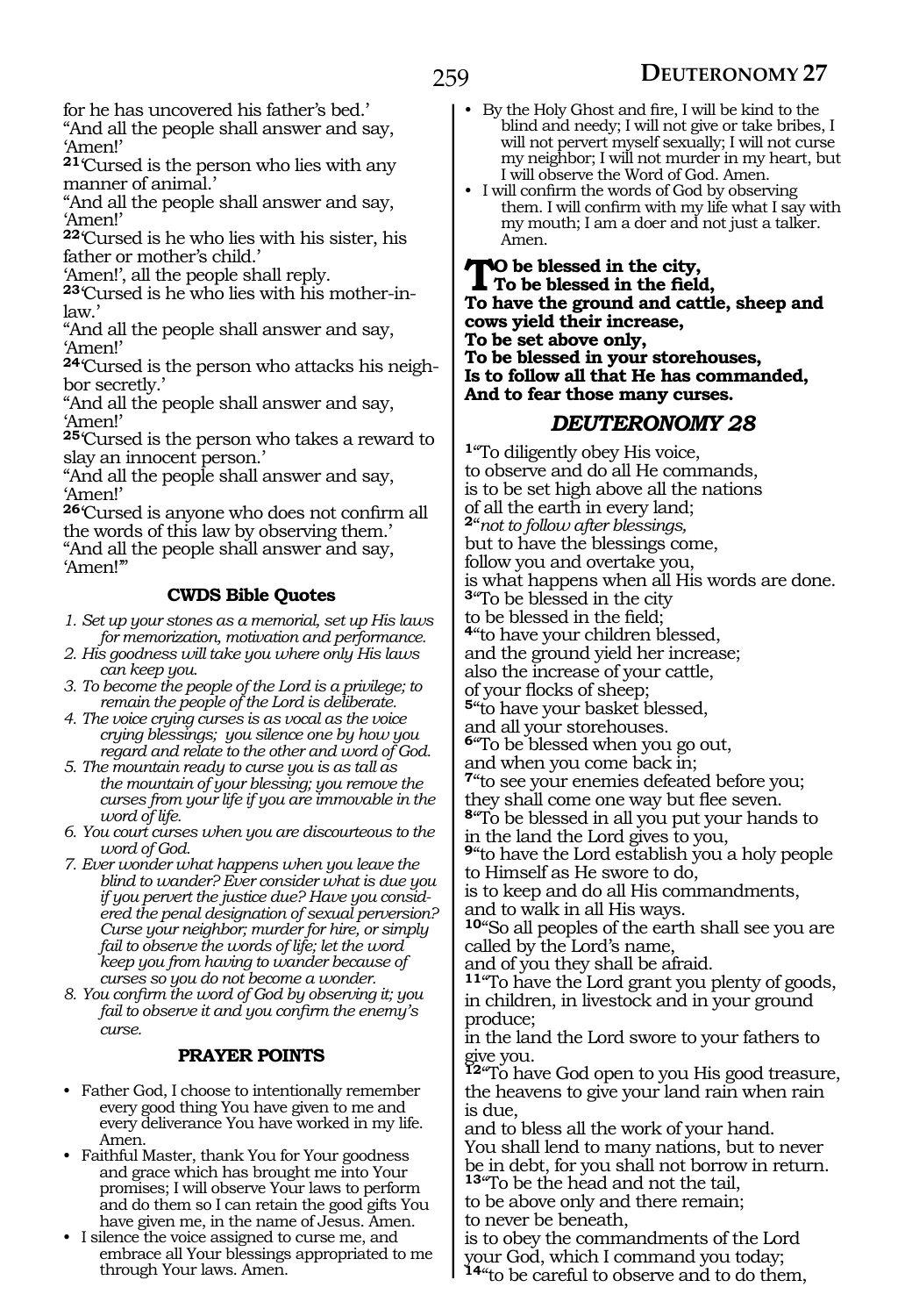# 260

and to never turn aside from them,

to the right hand or to the left, to go after other gods to serve them,

is to make these blessings yours.

**<sup>15</sup>**"But if you do not obey the voice of the Lord your God,

to carefully observe all His commandments and statutes I command you this day, all these many curses will follow you and over-

take you.

*And they are many!*

*Yes, to not obey the Lord, is to have these many curses:*

**<sup>16</sup>**"To be cursed in the city, to be cursed in the fields,

**<sup>17</sup>**"to have your baskets cursed, and your storehouses empty.

**<sup>18</sup>**"To have your children cursed and your crops,

also the increase of your cattle and your flocks.

**<sup>19</sup>**"To be cursed when you go out,

and cursed when you come in;

**20**"to have the Lord send on you cursing, confusion and rebuke in all that you seek to do with your hands,

until you are destroyed and you perish quickly from the land,

because of your acts of wickedness in which you have forsaken the Lord.

**<sup>21</sup>**"Is to have the Lord make the consuming plague cling to you until you are destroyed, from the land you are going to possess.

**22**"To have the Lord strike you with consumption,

with fever, with severe burning and with inflammation,

with the sword, with a scorching blast, and with mildew,

and to have them pursue you until you perish. **<sup>23</sup>**"To have the heavens over your head bronze,

and the earth under your feet iron tough; **<sup>24</sup>**"and to have the Lord change the rain over

your land to powder and dust,

it shall come down from the heavens on you until you are destroyed.

**<sup>25</sup>**"To have the Lord cause you to be defeated before your enemies.

*Tell me do you want to run?*

You shall flee from them seven ways, although you came by only one;

and to find yourself removed to every kingdom of the earth.

**<sup>26</sup>**"Your corpses shall be food for the birds to eat, and also for the beast of the field,

and no man shall run them away.

**<sup>27</sup>**"To have the Lord strike you with the boils of Egypt,

with the tumors, the itch and the scabs also; to seek around for healing, and to hear there's none for you.

**<sup>28</sup>**"To have the Lord strike you with madness, blindness and astonishment of heart.

**<sup>29</sup>**"To grope around at noonday, as the blind grope in the dark;

to know you cannot prosper in any of your ways, every day you are oppressed;

you will be robbed always, with no one to save you or give you rest.

**<sup>30</sup>**"To have the wife you are engaged to, lie with another man;

to build a house but you are troubled, for you cannot live in it at all;

to know that of the vineyard you have planted, you cannot gather the grapes;

**<sup>31</sup>**"to see your ox being slaughtered, and your donkey violently taken away;

no, they shall never be restored again. To have your sheep given to your enemies,

with none to rescue them. **<sup>32</sup>**"To long for your sons and daughters, but have them given to another people, and then, you look for them daily with hopeful desire,

and in your hand there shall be no strength. **<sup>33</sup>**"To see your fruits and all the produce of your labor eaten by a nation you do not know; to be oppressed and crushed at all times.

**<sup>34</sup>**"To have all this make your nerves go. Yes, you shall go mad because of the sight your eyes see.

**<sup>35</sup>**"To have the Lord strike you on your legs and on your knees,

and from the sole of your foot to the top of your head, with boils which cannot be healed. **<sup>36</sup>**"To have the Lord bring you, and the king you set over you,

to a nation neither you nor your fathers have known,

and there you shall serve gods made of wood and stone.

**<sup>37</sup>**"To become an astonishment, a proverb, and a byword, among all nations the Lord will drive you.

**<sup>38</sup>**"To plant much seed but gather little, for the locust consumes your crops.

**<sup>39</sup>**"To plant and tend vineyards but you shall not reap,

and never drink the wine or gather grapes, because the worms will eat them up.

**<sup>40</sup>**"To have your olive drop off the trees,

so you cannot anoint yourself with the oil. **<sup>41</sup>**"To beget sons and daughters, but they shall not be yours,

for they are gone into captivity.

**42**"To have the locust consume all your produce and your trees.

**<sup>43</sup>**"To have strangers among you rise high above you,

and you brought down very low;

**<sup>44</sup>**"to have him lend to you, but you shall not lend to him.

He shall be the head and you shall be the tail. **<sup>45</sup>**"To have all these curses pursuing, come upon you and overtake you, until you are destroyed,

is what happens when you do not obey the voice of the Lord your God, to keep His com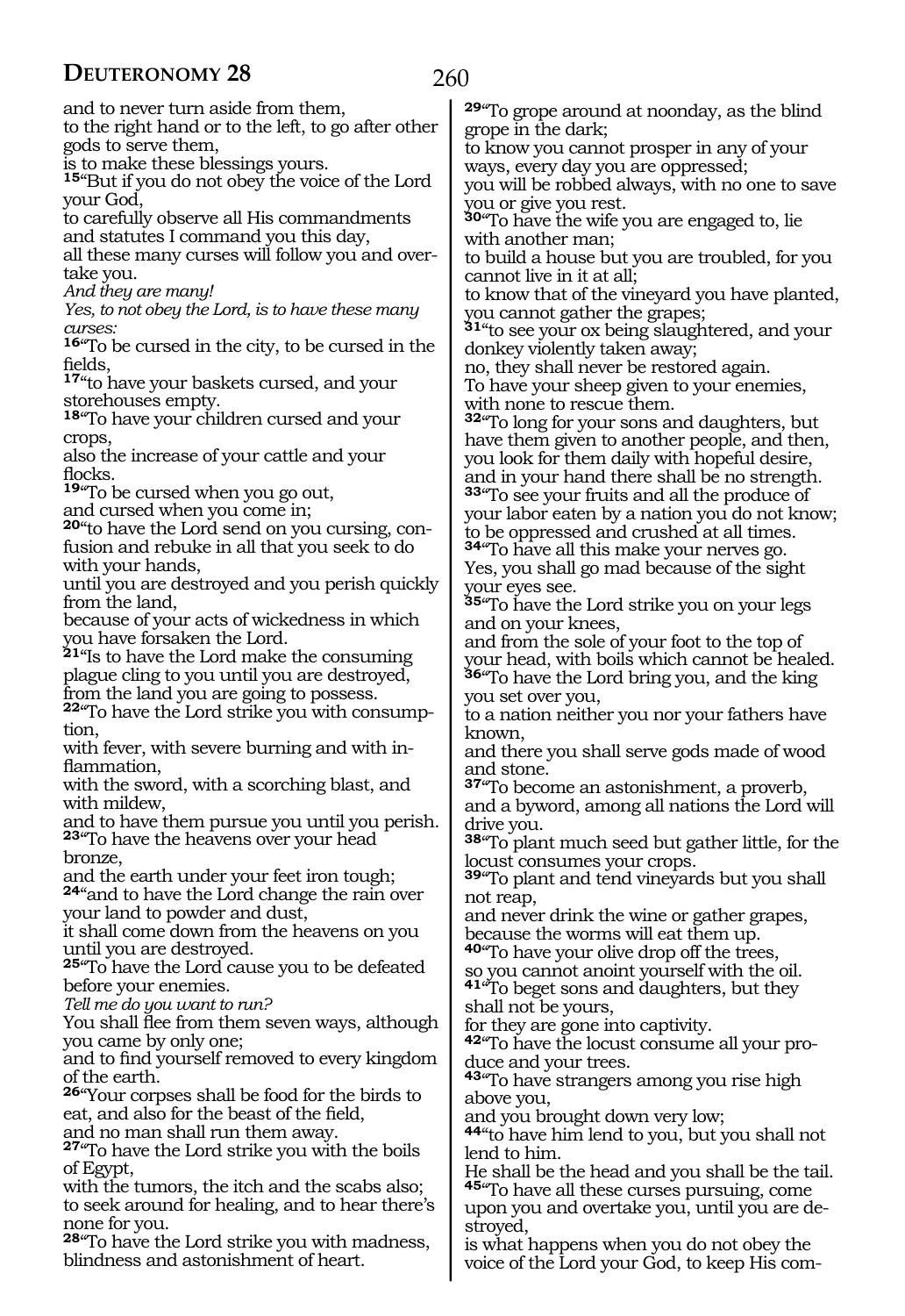mandments and statutes.

**<sup>46</sup>**"They shall be on you and on your descend- ants forever, for a wonder and a sign.

**<sup>47</sup>**"Because you did not serve the Lord your God with gladness of heart and with joy, because of the abundance of everything He has given.

**<sup>48</sup>**"For not to serve the Lord with joy, is to serve your enemies whom the Lord will send, in hunger, in thirst, in nakedness, and in need of everything;

and to have Him put a yoke of iron on your neck, until He has destroyed you.

Y*es, it is to have God curse what He had blessed.* **<sup>49</sup>**"To have the Lord bring a nation against you from afar, from the end of the earth,

who is as swift as an eagle,

and whose language you do not understand; **<sup>50</sup>**"a nation looking very fierce,

who has no respect for the elderly and no regard for the young.

**51**"To have them eat the increase of your livestock and your produce of goods until you are destroyed;

to have them leave nothing remaining for you: neither grain, nor wine, nor oil, nor the increase of cattle, nor of flocks, until they have destroyed you.

**<sup>52</sup>**"They shall besiege you at all your gates until the high and fortified walls you trust in come down throughout the land God has given you.

**<sup>53</sup>**"To eat your own children,

the flesh of your sons and your daughters, in the siege and desperation in which your enemies distress you.

**<sup>54</sup>**"To have the refined and tender man among you be hostile and evil towards his brother, towards his wife,

and towards the rest of his children whom he leaves behind;

**<sup>55</sup>**"he will refuse to share with any of them the flesh of their children whom he will eat,

for he has nothing left in the siege and the desperate straits brought on by your enemies.

**<sup>56</sup>**"To have the tender and refined woman among you

who will barely venture to touch her feet to the ground because of how delicate she is,

refuse to give her husband, her son, and her daughter,

**<sup>57</sup>**"any of the placenta coming from between her feet,

and the children she bears whom she will secretly eat,

because of the lack of everything in the siege and the desperate straits,

with which your enemy shall besiege you at your gates.

**<sup>58</sup>**"For if you do not diligently observe all the law written in this book,

that you may fear the glorious and awesome name, THE LORD YOUR GOD,

**<sup>59</sup>**"then the Lord with bring upon you and on

your descendants terrible plagues, that will be great and continuous for a long

time, with extreme sicknesses that seem to never go.

**<sup>60</sup>**"He will bring back on you all the diseases of Egypt, of which you were afraid,

that will cling to you there.

**61**"Also every sickness and every plague, written in this Book of Law.

The Lord will bring them on you until you are destroyed.

**<sup>62</sup>**"You shall be left few in numbers,

whereas you were numerous as heaven's stars;

because you would not obey the voice of the Lord your God.

**<sup>63</sup>**"And just as the Lord rejoiced over you to do you good and to multiply you,

so shall the Lord rejoice over you to destroy you and to bring you to nothing;

and you shall be plucked from the land you now go to possess.

**<sup>64</sup>**"The Lord will scatter you among all peoples, from one end of all the earth to the other, there you shall serve other gods not known to you or to your fathers\_\_ gods of wood and stone.

**<sup>65</sup>**"You shall find no ease or rest among these nations,

the soles of your feet shall have no resting place;

but the Lord will give you a trembling heart, failing eyes and bitter sorrow of the mind there.

**66**"You shall have your life hang in doubt before you,

and you shall live in fear both day and night without any assurance of your life.

**<sup>67</sup>**"In the morning to desire evening, and in the evening to desire morning likewise,

because of your great fear which terrifies your heart,

and because of the sight your eyes shall see. **<sup>68</sup>**"The Lord will send you back to Egypt in ships,

by the way I told you, you shall no more see, there you shall be on sale as male and female slaves to your enemies—

*@It is best to do all God has commanded, and to fear these many curses,*

for when they sell you no one will buy you." *Can your state be any worse?*

#### **CWDS Bible Quotes**

- *1. Diligent obedience and careful observance are phrases worthy to be memorized, for if you forsake them the curses observing you will deliberately and carefully destroy you.*
- *2. The blessings are few but comprehensive; the curses are many and very reprehensive.*
- *3. You cannot outrun, out-use, or run out of blessings, if you live out your life in obedience to the voice of God.*
- *4. Your regard for the word of God is a reflection of your regard for your life and your well-being.*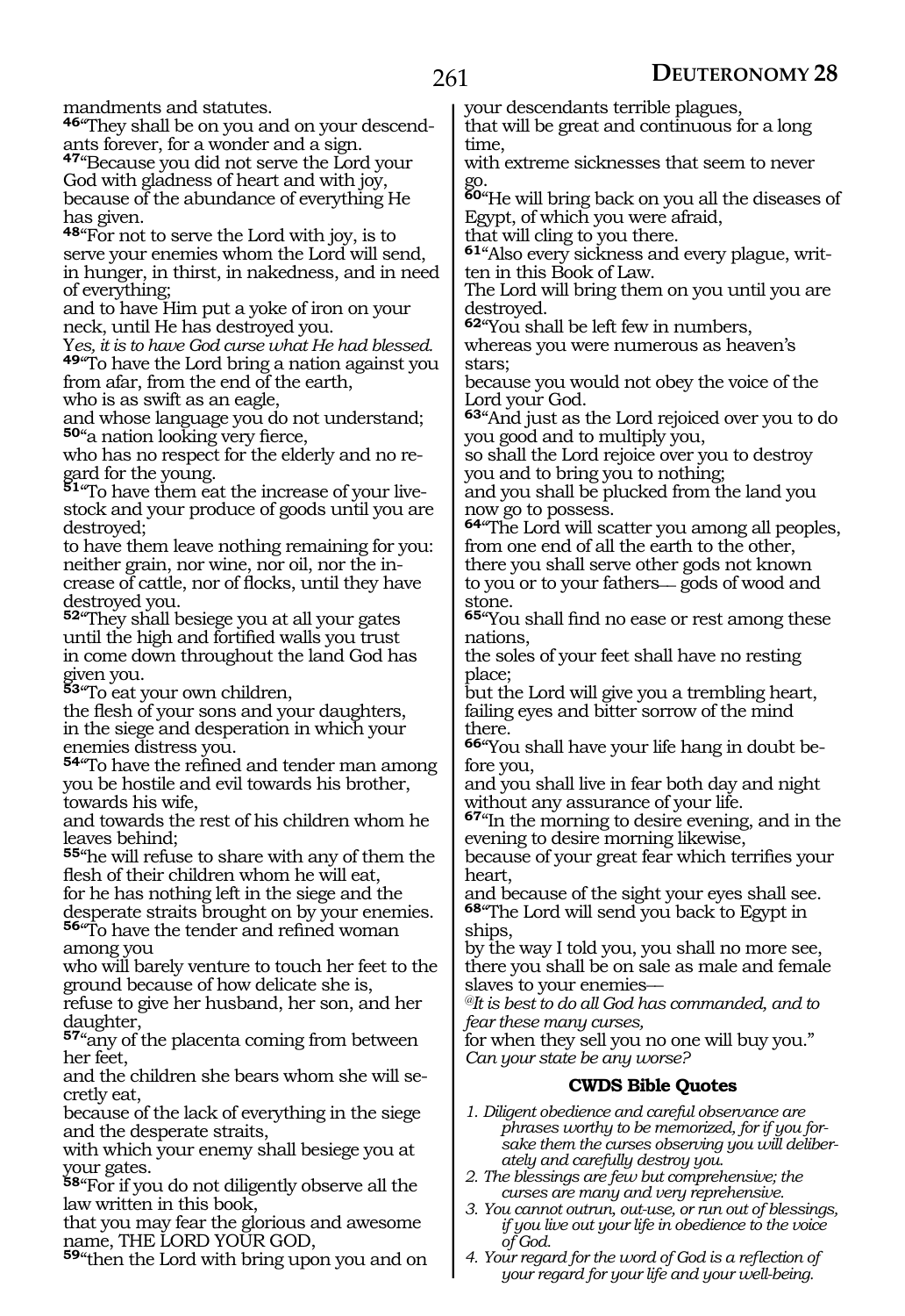*Fools marginalize the significant and trivialize the momentous.* 

- *5. The word of the Lord is worth your pressing for it works your blessing, your possessing and your progressing.*
- *6. You were created to soar, to live above every circumstance of life and above the weather and currents, not by automation, but by meditation and careful observance of the word.*
- *7. Your 'down and below' life, is because you have put aside the word which propels you to living above life and all its circumstances.*
- *8. Marginalize the word and your life becomes less than marginal; it becomes an absolute mess; memorize the word and meditate in it to do it and your life becomes memorable.*
- *9. Blessings in every area of life is automated on the engine of the word; it is a law of life just as gravity; unfortunately many set out to prove it wrong and are pulled down to earth, or rather below.*
- *10. Your victory was never meant to be in your ability to fight enemies but in your ability to fear, revere and follow the word; it is not in exertion but in assertion; wisdom secures your win without a fight.*
- *11. Until grace is fully removed, you will never exhaust the depth of your curses if you forsake, forget or rebel against the word of God.*
- *12. So you think it is bad now in your bondage; when the devil finishes with you, not even demons will have use of you.*
- *13. Only the word can deliver you from Satan's diabolical and detailed plan for your life which he is deliberately and diligently working; the word releases your angels to fight for you.*
- *14. It is good to know that God rejoices over you; let it be for blessings and not for curses.*
- *15. Understand and appreciate that you are a spirit living in a body; the word is your spiritual tool for success; engage the spiritual because it envelopes and engages you.*

#### **PRAYER POINTS**

- By the power in the blood of Jesus, I will obey the voice of God and carefully observe to perform all He has commanded me, in the name of Jesus.
- I will run after the word of God so that the blessings of the Lord will run after me. I thank You Lord that I can never outrun Your blessings. Amen.
- I am blessed everywhere I go, in everything that I do; my business is blessed, my children are blessed; I am blessed when I come in and go out; my enemies shall be afraid of me; I am a candidate for the good treasures of heaven, in the name of Jesus.
- I will tremble and fear daily before the word of the Lord and before the name of the Lord my God; I refuse to be a candidate of the curses written in this book, in the name of Jesus. Amen.
- Thank You Jesus for becoming a curse for me; thank You for becoming sin so I could become the righteousness of God; thank You for becoming poor so I can appreciate, attract and appropriate the riches of God's blessings.
- Jesus, my Savior, when I think of the many curses You have shielded me from, I appreciate the cross with an open heart and with amorous love every day and engage it through Your word. Amen.

#### *DEUTERONOMY 29*

**<sup>1</sup>**The words of the covenant, which the Lord commanded Moses to make with Israel in the land of Moab,

beside the covenant He made with them in Horeb.

**<sup>2</sup>**And Moses called all Israel to him, and to them he spoke,

*The secret things of God,*

*revealed by the things they had known.*

"You have seen all the Lord has done in Egypt, which He did before your eyes,

to Pharaoh and to all his servants and to all his land,

**<sup>3</sup>**"the great trials, the mighty wonders, indeed, your eyes have seen the signs.

**<sup>4</sup>**"Yet, a heart to perceive it, ears to hear and eyes to see it,

to this day the Lord has not given to you, *It still remains a secret, you never understood.* **<sup>5</sup>**"I led you forty years in the wilderness,

yet your clothes have not worn; can you perceive how the sandals on your feet

have never worn out? **<sup>6</sup>**"You have had no bread to eat, nor wine or strong drink to drink,

so that you may know that I am the Lord your God.

*If you perceive these secret things, they will reveal Me to you.*

**<sup>7</sup>**"When you came to this place, you smote Sihon king of Heshbon, and Og king of Bashan, who came out to you to fight;

**8**"we took their land and gave it as an inheritance to the Reubenites, the Gadites, and Manasseh's half tribe.

**<sup>9</sup>**"Therefore keep this word of the covenant, to perform and to do,

and so shall you prosper in everything you do. **<sup>10</sup>**"Now stand before the Lord your God, all of you,

your leaders, your tribes, your elders, your officers; all the men of Israel,

**<sup>11</sup>**"your children, your wives and the strangers in your camp,

from the one who cuts your wood to the person who draws your water—

**<sup>12</sup>**"that you may enter into covenant with the Lord,

and into His oath, which the Lord your God makes with you this day,

**<sup>13</sup>**"that He may establish you today to be a people for Himself, and that He may be your God,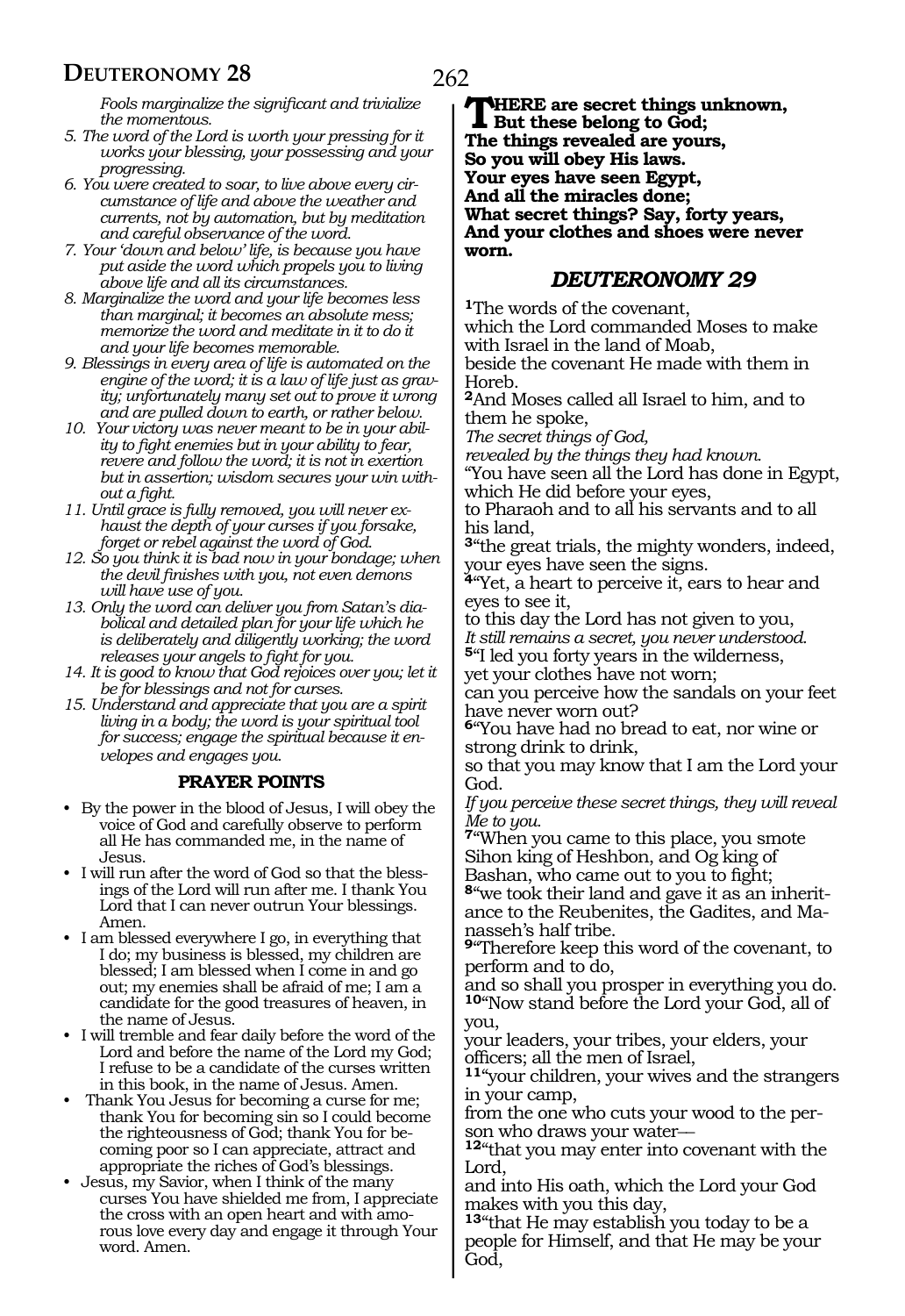as He told you, and as He has sworn to your fathers,

to Abraham, Isaac and Jacob.<br><sup>14</sup> do not make this covenant with you alone, 15<sup>"</sup>but with the strangers who stand here with us today before the Lord our God,

and with him who is not here with us today, **<sup>16</sup>**(for you know how we dwelt in the land of Egypt,

and how through the nations you passed by we have come,

**<sup>17</sup>**(and you saw their abominations and their idols which they had\_\_wood, stone, silver and gold);

**<sup>18</sup>**"so that there may not be among you, man or woman or family or tribe,

whose heart turns away from the Lord our God, to go and do likewise;

to serve the gods of these nations,

and that there may not be among you a root that bears bitterness or wormwood;

**<sup>19</sup>**"and so it shall not be, that when he hears this curse, he blesses himself in his heart, saying, I shall have peace,

even though I walk in the stubbornness of my heart'\_\_as though you can group the drunk with the sober.

**<sup>20</sup>**"The Lord shall not spare him for this; the anger of the Lord and His jealousy will burn against that man,

and every curse written in this book would settle on him,

and the Lord would blot his name out from under heaven.

**<sup>21</sup>**"The Lord would separate him from all the tribes of Israel for evil,

according to all the curses of the covenant that are written in this Book of the Law, **<sup>22</sup>**"so that the next generation of your children

who rises after you, and the stranger who comes from a distant

land, shall say, when they see the plagues of the land and sicknesses the Lord has laid on it: **23**'The whole land is brimstone, salt and burning;

it is not sown, nor does it bear, nor does it have any grass,

like the overthrow of Sodom and Gomorrah, Admah and Zeboiim,

which the Lord overthrew in His anger and wrath.'

**<sup>24</sup>**"And all nations shall say, 'Why has the Lord done so to this place?

What does the heat of this great anger mean?' **<sup>25</sup>**"Then men shall say, 'It is because they

have forsaken the covenant of the Lord God of their fathers

which He made with them when He brought them out of the land of Egypt;

**<sup>26</sup>**'for they went and served other gods and worshipped them,

gods they did not know and that He had not given to them.

**<sup>27</sup>**'And the anger of the Lord was kindled against this land,

to bring on them all the curses of this book. **<sup>28</sup>**"And the Lord rooted them out of their land in anger, in wrath and in great indignation, and cast them in another land as in this day it is.'

*When the secrets of this book shall surely be re-*

*vealed.* **<sup>29</sup>**"There are secret things unknown, but these belong to the Lord our God;

but those things which are revealed belong to us and to our children forever;

that we may do all the words of this law."

#### **CWDS Bible Quotes**

- *1. Divine mysteries are everyday occurrences that will miss you if you are not tuned in spiritually; divine currencies are every day opportunities that only the spiritual eyes will engage.*
- *2. It appears normal but it is deliberate and sustained; this is true from the breath you breathe to the sun that shines.*
- *3. It is working but not on its own, it is being worked; God's handiwork.*
- *4. Never let His goodness be wasted on you. (You live in it but you do not know it). Stop and acknowledge! Know He is.*
- *5. Your past success is a fore-taste of your future glory; understand the setup and press on.*
- *6. Maintain your confidence in God to confidently enjoy the good things of God.*
- *7. Find sin unsettling or the curses of the defiled will settle on you.*
- *8. Grace stands between you and wrath when nothing stands between you and sin.*
- *9. The secret things belong to God; His thoughts are unsearchable; if you sit at His feet He feeds you with revelations.*
- *10. Appreciate the secret things (spiritual realities) behind everything that is revealed to you and you engage and enjoy in life; let it be the boast of you and your children and let it boost you to obey God's word.*

#### **PRAYER POINTS**

- Good Father, I will not take it for granted, but I will appreciate that it is granted, and I will appreciate You daily for granting every provision I need for life and for godliness. Amen.
- Omnipotent God, I drink in Your goodness with an attitude of gratitude. Thank You for all the divine mysteries and angelic assignment that result in the manifested things I enjoyed today. Amen.
- Awesome God, make me a candidate for revelations of divine mysteries today, in the name of Jesus.
- Gracious Father, help me to learn from the things You have revealed to me, Your ways, Your word, Your Son, the miracle of life, and every good thing, and help me to fearfully appreciate the awesomeness of Your thoughts, and the expansiveness of Your ways. Amen.
- Jesus, thank You for Your grace that shields me from the wrath my sins deserve. I will be obedient to the cross and to Your word Lord Jesus. I declare that I will not crucify You a second time. Amen.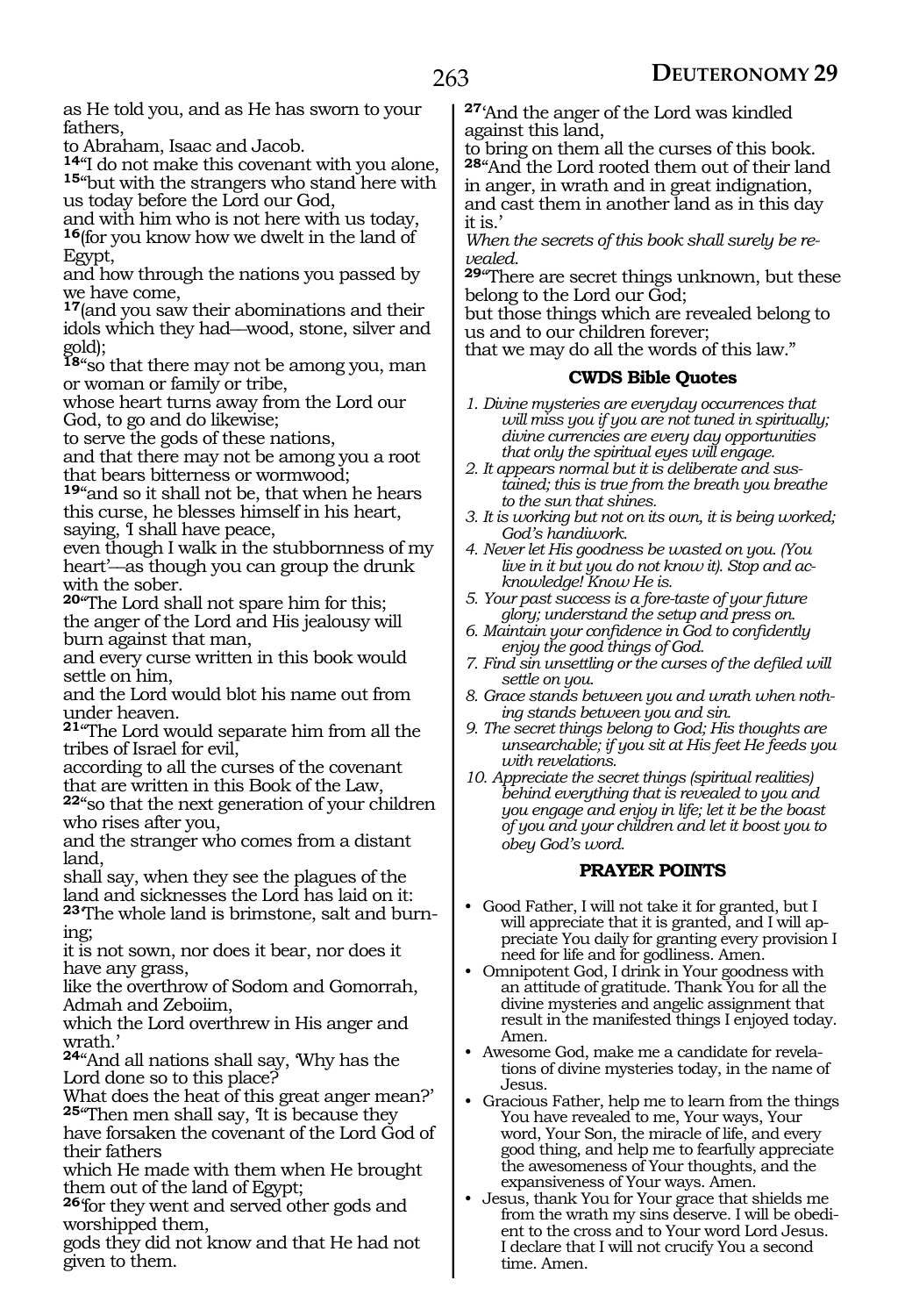**TELL me what? Now lift your voice;**<br>Tell me what will be your choice? **Will you have death or rather life? Over you, will the Lord rejoice? For the word is near, In your mouth and in your ear; Should the heaven and earth record a blessing or a curse? The table is prepared for you; So then what will you choose? What will be your choice?**

# *DEUTERONOMY 30*

**<sup>1</sup>**"It shall come to pass, when these things come on you,

the blessing and the curse which before you I have set,

and you shall call them to mind among all the nations where the Lord your God drives you, **<sup>2</sup>**"and you return to the Lord your God and His voice you obey,

according to all I command you this day, you and your children, with all your heart and all your soul,

**3**"then the Lord your God will turn your captivity,

and on you He will have compassion, and will return and gather you from all nations where He has scattered you.

**<sup>4</sup>**"If any of you are driven to the farthest parts under heaven,

from there the Lord your God will gather you, and from there He will bring you again.

**<sup>5</sup>**"Then the Lord will bring you to the land your fathers possessed and you shall possess it. He will prosper you and multiply you more than your fathers, and do you good.

*You have the choice, what will you choose?*

**<sup>6</sup>**"And the Lord will circumcise your heart and the hearts of your descendants,

so that you will love the Lord your God with all your heart and with all your soul, that you live.

*Choose life.*

**<sup>7</sup>**"And the Lord your God will put all these curses on your enemies,

and on those who hate you, who have persecuted you.

**<sup>8</sup>**"And you will return, His voice to obey, and to do all His commandments which I command you this day.

**<sup>9</sup>**"The Lord your God will make you abound in all the work of your hands,

in children, in the increase of your livestock, in all the produce of your land.

For the Lord will once more rejoice over you for good as over your fathers He rejoiced.

*This is all by your choice.*

**<sup>10</sup>**"Only if you will obey the voice of the Lord your God,

to keep His commandments and His statutes which are written in this Book of Law,

and you turn to the Lord with all your soul and with all your heart.

**<sup>11</sup>**"For this commandment which I command you today is not hidden from you, nor is it far off.

**<sup>12</sup>**"It is not in heaven, that you shall say, 'Who shall ascend into heaven for us and bring it down to us, that we may hear it and do it?' **<sup>13</sup>**"Nor is it beyond the sea that you may say, 'Who will go over the sea for us, and bring it for us, that we may hear and do it?' **<sup>14</sup>**"But the word is close to you;

it is in your heart and in your mouth,

that you may do it and carry it out.

**<sup>15</sup>**"See I have set before you this day life and death, good and evil,

**<sup>16</sup>**"in that I command you this day to love the Lord your God and to walk in His ways;

to keep His commandments, His statutes and His judgments,

that you may live and multiply and so you shall be blessed,

for then the Lord your God will bless you in the land you go to possess.

**<sup>17</sup>**"But if you choose to turn your heart away so you will not hear,

and you worship other gods to serve them there,

**<sup>18</sup>**"I announce to you today that you will surely perish,

you shall not prolong your days in the land the Lord gives you over Jordan to possess.

**19**"Against you I call heaven and earth to witness,

that I have set before you life and death, blessings and cursing;

therefore choose life, that both you and your descendants may live;

**<sup>20</sup>**"*Let the Lord your God be your choice* that you may love the Lord your God, that you may obey His voice,

and that you may cling to Him, for He is the length of your days and He is your life; so that you may dwell in the land the Lord swore to your fathers,

to Abraham, Isaac, and Jacob, to give them. *Now tell me, what do you choose?"*

#### **CWDS Bible Quotes**

- *1. The grace of God leaves you an open gate of return to the goodness of God you turned away from.*
- *2. It does not matter how far you are gone; repentance will return you to His promises.*
- *3. Only a circumcised heart can love the Lord in the way He commands; with everything, and in everything, and every way. God commands circumcision of the heart for He desires singleness of the heart.*
- *4. The law of attraction gains traction when God rejoices over you for good.*
- *5. God rejoices over His laws and statutes; position yourself in them; perform them and you will abound and increase in them and in everything else.*
- *6. The Word is near to you; make Him dear to you; confess Him; proclaim Him; perform His word.*
- *7. If it is so easy, so accessible, why is it so difficult to follow? If it is in your heart and in your mouth,*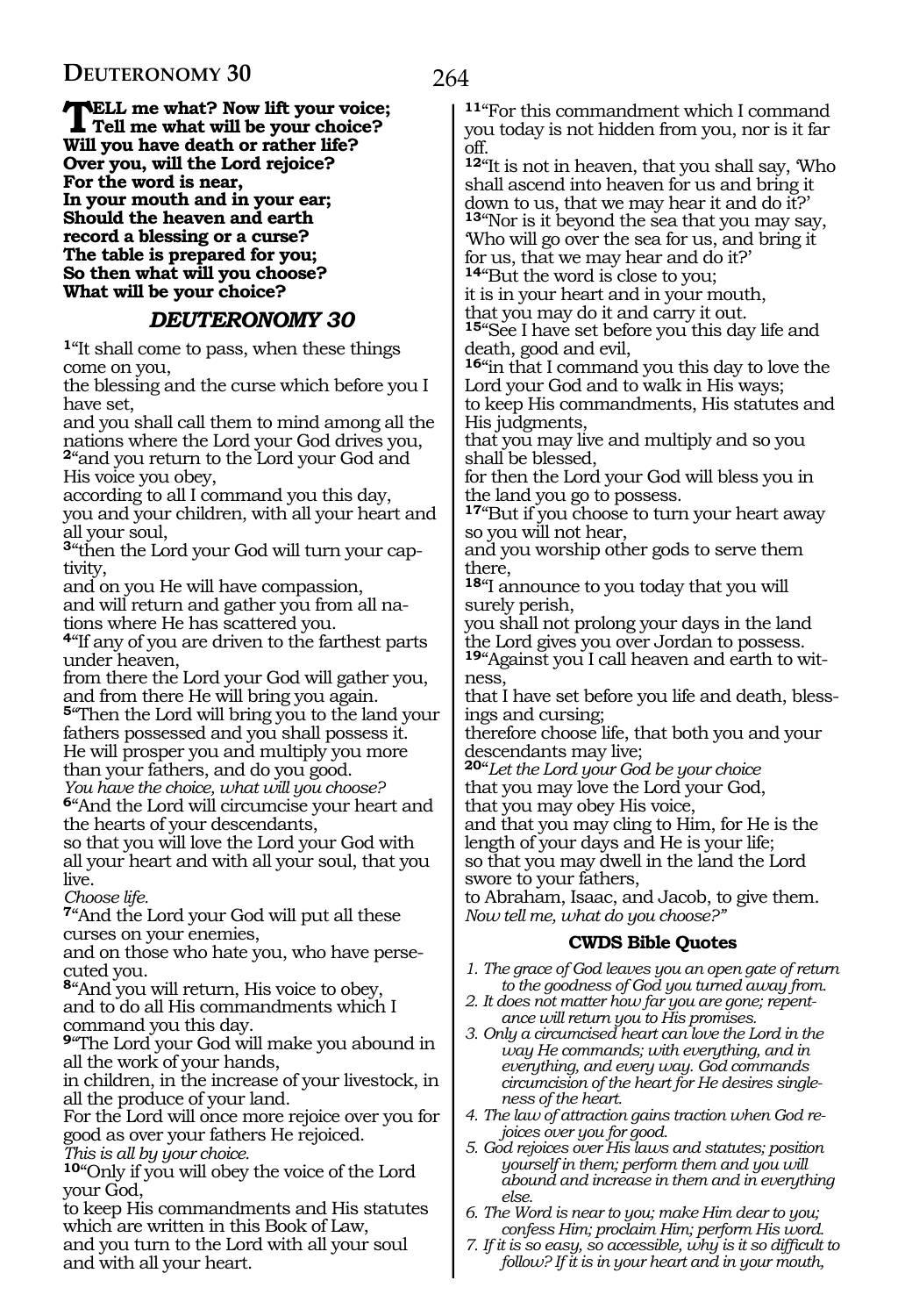*why is it so far from your ways?*

- *8. Your table is set with a choice of life and death; to forsake life is to consciously choose death, there are no alternatives.*
- *9. Life and death is reaching out to either keep you or grab you; the power is in your choice.*

*10. He is your life; love Him. He is the length of your days, cling to Him. He is the heritage of your descendants, obey Him.*

#### **PRAYER POINTS**

- I humble myself before You Father, and wash myself in the blood shed by my Lord Jesus Christ. Let all my sins be purged away, in the name of Jesus Christ. Amen.
- Let the spirit of humility that leads to repentance fall upon this nation and upon every backslider, in the name of Jesus.
- Father, circumcise my heart to love You, without reservation, without restrictions, without restraint, in the name of Jesus. Amen.
- I refuse to push wisdom away from me and to embrace the curses of folly. I will fear the living God and obey the Holy Spirit. Amen.
- By the power in the blood of Jesus Christ, I choose life. Let the tentacles of death be removed from my life by fire, in the name of Jesus. Amen.
- Father God, thank You for making Your word so near and accessible; I commit myself to speak it, meditate on it, apply it, and live it. Amen.

**I know! Unto the people of Canaan, I know the evil that I will do. I know! I know Joshua. I will give him charge; he shall lead instead of you. I know! I know Israel, And Moses you know them very well too, After your death they will provoke the wrath of God.**

#### **And I know. Moses write a song, For I know!**

### *DEUTERONOMY 31*

**<sup>1</sup>**Then Moses went and spoke these words to all Israel.

**<sup>2</sup>**And he said to them: "I am one hundred and twenty years old on this day;

I can no longer go out and come in.

The Lord has also said to me, 'You shall not cross over this Jordan.'

**3**"The Lord your God Himself crosses over before you to destroy all these nations; you shall dispossess them.

Joshua will cross over before you, as was spoken by the Lord."

*@Moses gathered all the people and he spoke to Israel;*

*no other man before him knew the things of God so well.*

*He knew he would go no farther,*

*he would not pass over Jordan's banks;*

*someone God knew by name would lead them, and Joshua was the one.*

**<sup>4</sup>**"The Lord will do to the nations, as He did to Og and Sihon,

the kings of the Amorites when He destroyed

them, and also to their land.

**<sup>5</sup>**"The Lord will give them over to you, that you may do to them all He has commanded you. **<sup>6</sup>**"Be strong and of good courage, do not fear

nor be afraid of them,

for the Lord your God is the One who goes with you.

He will not leave you nor forsake you." **<sup>7</sup>**Then Moses called Joshua and in the sight of all Israel he said to him,

"Be strong and of good courage,

for you must go with this people to the land the Lord has sworn to their fathers to give them, and you shall cause them to inherit it. **<sup>8</sup>**"The Lord is the One who goes before you. He will be with you.

He will not leave you nor forsake you. Do not fear nor be dismayed."

**<sup>9</sup>**So Moses wrote this law and delivered it to the priest, the Levites, who bore the ark of the covenant of the Lord,

and to all the elders of Israel.

**<sup>10</sup>**And Moses commanded them, saying: "At the end of every seven years,

at the appointed time is the year of release, at the Feast of Tabernacles,

**<sup>11</sup>**"when all Israel comes to appear before the Lord your God in the place He chooses, you shall read this law before all Israel so they hear.

**<sup>12</sup>**"Gather the people together, men, women and children,

and the stranger within your gates,

that they may hear and learn to fear the Lord, and carefully observe all the words of this law, **<sup>13</sup>**"and that their children, who have not known it,

may hear and learn to fear the Lord your God as long as you live in the land you cross Jor- dan to possess."

**<sup>14</sup>**Then the Lord spoke to Moses,

"The days approach that you must die; call Joshua and present yourselves in the tabernacle of congregation,

that I may charge him; it is his time." So Moses and Joshua went and presented themselves in the tabernacle.

**<sup>15</sup>**And the Lord appeared at the tabernacle in a pillar of cloud that stood above the tabernacle door hanging low,

the Lord appeared to them both.

**<sup>16</sup>**And the Lord said to Moses, "*Moses I know:* you sleep with your fathers, and this people will rise up in the land

and go prostituting after the gods of the strangers of the land, where they go to live,

and they will forsake Me and break My covenant which I made with them.

**<sup>17</sup>**"Then My anger will be kindled against them in that day,

and I will forsake them and from them I will hide My face;

then they shall be devoured.

**<sup>18</sup>**"And many evils and troubles will come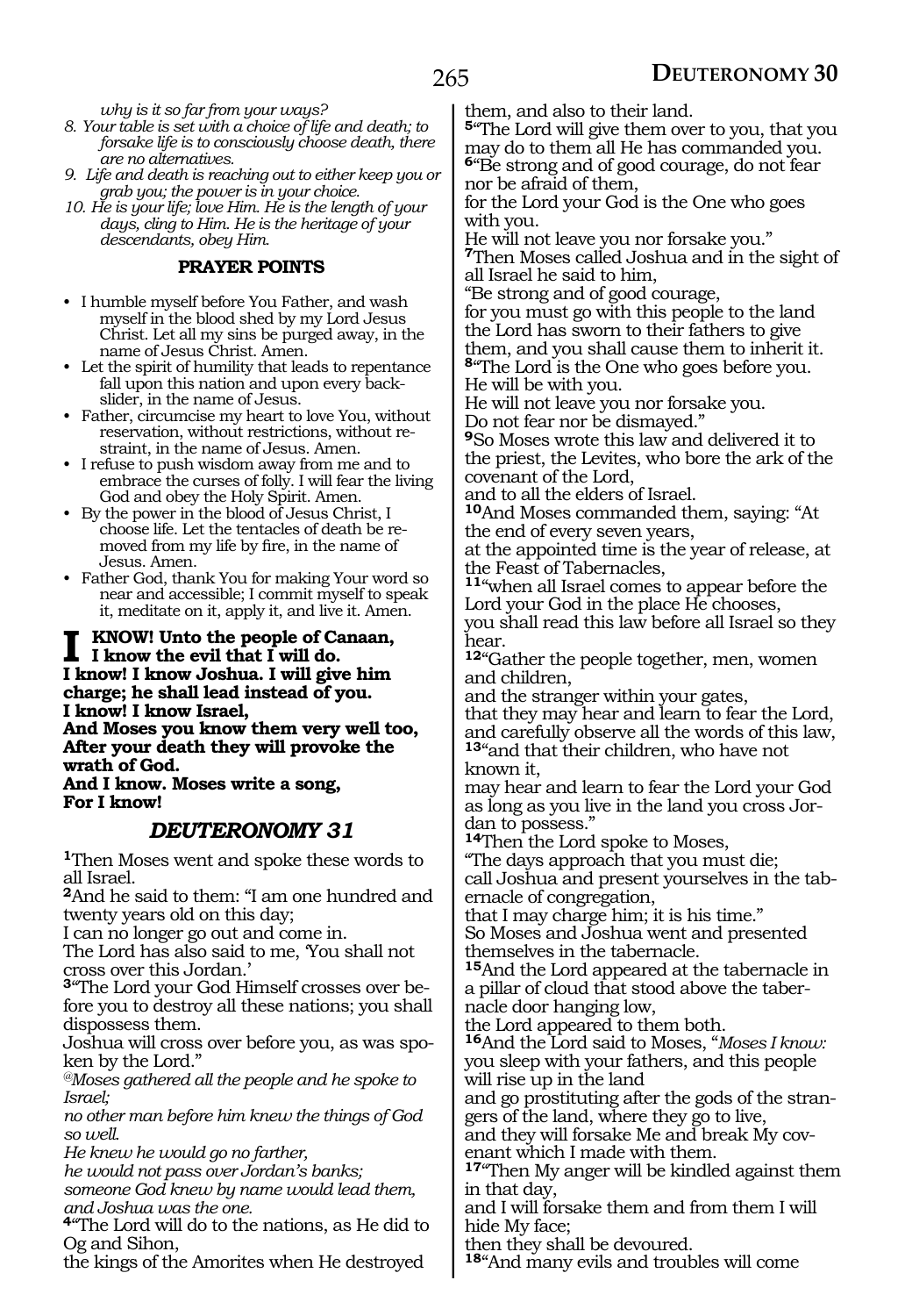266

upon them, so they will say in that day, 'This evil has come upon us because the Lord is not among us.'

And I will truly hide my face in that day because of the evil they have done, in that they have turned from Me to other

gods.

**<sup>19</sup>**"Therefore, write this song for yourselves, and teach it to all the children of Israel. Put the words in every man's mouth, that this song may be a witness for Me against the children of Israel.

**<sup>20</sup>**"When I have brought them to the land flowing with milk and honey,

the land of which I swore to their fathers, and they have eaten and filled themselves and grown fat,

they will turn to other gods and serve them, and will provoke Me and break My covenant. **<sup>21</sup>**"Then it shall be, when the many evils and

troubles come upon them,

this song will testify against them as a witness,

for it will not be forgotten from the mouths of their children,

for I know their imaginations; I know what they are about;

I know it even now, before I have brought them into the land I swore to give them."

**<sup>22</sup>**"Therefore Moses wrote this song that same day,

and to the children of Israel he taught the song.

**<sup>23</sup>**Then he charged Joshua the son of Nun with the charge of God,

saying, "Be strong and of good courage, for you shall bring the children of Israel into the land I swore to them, and I will be with you."

**<sup>24</sup>**And so, when Moses had finished writing in a book, the words of this law of God,

**<sup>25</sup>**then Moses commanded the Levites, who bore the ark of the covenant, saying,

**<sup>26</sup>**"Take this Book of the Law,

and put it inside the ark of the covenant of the Lord,

that it may be there as a witness against you; **<sup>27</sup>**for I know your rebellion and I know your stubbornness.

If today, while I am yet alive with you, you have been rebellious against the Lord, then how much more after my death? *I know…! I know your heart.*

**<sup>28</sup>**"Gather me all the elders of your tribes, and your officers, that I may speak these words into their ear

and call heaven and earth as witnesses against them.

**29**"For I know that after my death you will utterly corrupt yourselves,

and turn aside from the way that I have commanded Israel.

and evil will befall you in the latter days, because you will do evil in the sight of the Lord,

to provoke Him to anger through the work of your hands."

**<sup>30</sup>**So Moses spoke all the words of the song in the ears of all the congregation of Israel, until they were finished.

*You may ask him how he knew it; he believed the words God said.*

#### **CWDS Bible Quotes**

- *1. The power of promise is in believing it; proclaiming it, and positioning yourself to receive it.*
- *2. Strength and courage is in knowing who it is who goes with you and before you. Your confidence is in how assured you are of God's promises.*
- *3. Confidence to conquer comes from confident commissioning for conquest.*
- *4. Declare your confidence in them and in their God before every challenge they face. Constantly speak fearless courage and unwavering strength in God to both the young and old.*
- *5. Read the law to them so they will hear and fear; the word of God has the power to effect lasting change.*
- *6. The laying on of hands sets you apart for ministry, and prepares you for the personal voice of God and His leading.*
- *7. You present yourself to God, but does God see His presence in your future, or does He see your departure from His presence?*
- *8. God continues to inspire prophetic songs; is there a song from God speaking to your present or to your future?*
- *9. The songs declare a warning and a way out, heed the warning and you can change the tune to songs of faith.*
- *10. You speak with confidence, lead with enthusiasm, charge with hope; lay the law before them as a witness, and lament with pain, for you know what is trending, and it is not always faith.*

#### **PRAYER POINTS**

- Mighty God, I remind myself of who it is that goes before me to guarantee my victory. This settles all the challenges I face. Amen.
- No matter how challenging the situation may seem, I will be strong and very courageous, in the name of Jesus.
- Jesus, word of God; I am a candidate of Your word; I will read Your word consistently so that I will live in constant fear and reverence of You. Amen.
- Father, sing over me with songs of rejoicing and not of judgment. Amen. I will be careful to follow You so I attract blessing and not curses. Your prophetic songs over my life will be glorious. Amen.
- Father God, I stand before You empty as I embrace my personal journey with You. Anoint me, speak to me, empower me; reveal Yourself and Your ways to me. Amen.

# GIVE ear, O heavens,<br>
Moses sings of judgment.<br>
He is the goal: His work is no **He is the rock, His work is perfect, And all His ways are judgment!**

# *DEUTERONOMY 32*

**<sup>1</sup>**"Give ear, O heavens,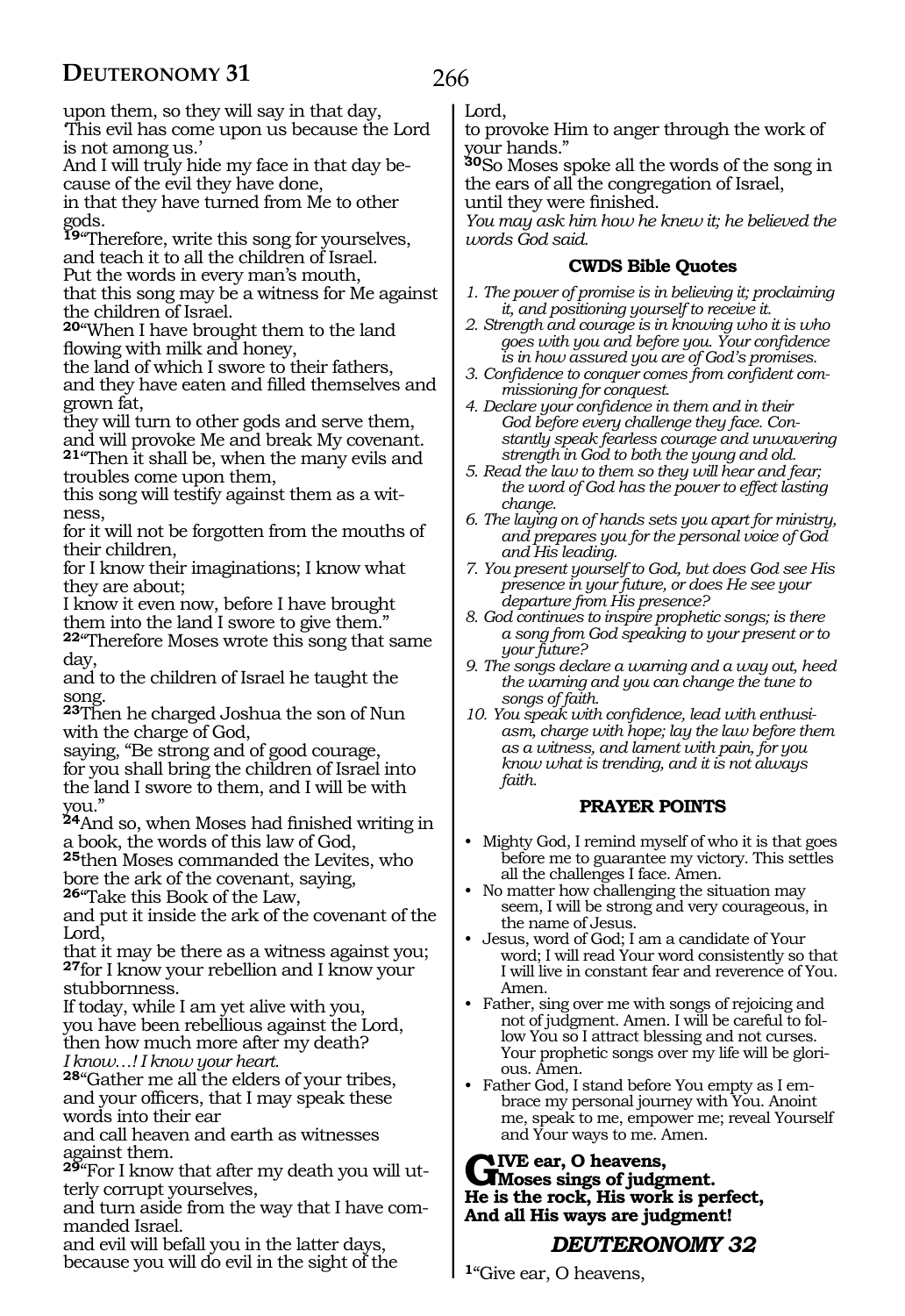O earth, hear the words of my mouth speaking. **<sup>2</sup>**"Let my doctrine drop as the rain, just as the dew, let my speech distill, as the gentle rain on the tender herbs, and as showers on the grass. **<sup>3</sup>**"For I will proclaim the name of the Lord: ascribe greatness to our God. **<sup>4</sup>**"He is the Rock, His work is perfect; and His ways are justice, a God of truth and without iniquity; righteous and just. **5**<sup>"</sup>They have corrupted themselves; they are not His children, because of their spot; they are a generation that is perverse and crooked. **<sup>6</sup>**"Do you now provoke the Lord, tell me, you foolish and unwise people? Your Father who bought you, isn't He? Has He not made and established you faithfully? **<sup>7</sup>**"Remember the days of old. Consider the years of your generation. Ask your fathers and elders, let them show you, let them tell: **8**"when the Most High divided their inheritance to the nations, when Adam's sons he separated, and according to the number of the children of Israel, He set the boundaries of the peoples then. **<sup>9</sup>**"For the Lord's portion is His people; Jacob is the lot of His inheritance. **<sup>10</sup>**"He found him in a desert land, and in the wasteland in the wilderness; He encircled him, He instructed him, He kept him as the apple of His eye. **<sup>11</sup>**"As an eagle stirs up its nest, and hovers over her young, spreading out her wings to take them up and carry them on her wings, **<sup>12</sup>**"so the Lord led him, and there were no foreign gods with him. **<sup>13</sup>**"He made him ride on the high places of the earth; that he may eat the produce of the fields; He made him suck honey from the rock, and from the flint rock He brought him oil. **<sup>14</sup>**"You had butter from the cattle, and milk from the sheep, fat from the lambs, and rams of Bashan's breed. With the goats, the best wheat, and he drank wine, the blood of the grapes. **<sup>15</sup>**"But Jeshurun grew fat and kicked; he was covered with fat, much fatso much fat until he grew thick! Then he forsook his maker, God, and lightly esteemed the Rock of his salvation. **<sup>16</sup>**"They provoked Him to jealousy with their strange gods, provoked Him to anger with their abominations. **<sup>17</sup>**"They sacrificed to demons, not to God, to gods they did not know, to serve new gods; gods their fathers never feared. **<sup>18</sup>**"You are not mindful of your Rock; the one who formed you, you forgot. **<sup>19</sup>**"*But all His ways are judgment, you will see!* When the Lord saw it, He spurned them, because of the provocation of His sons and daughters. **<sup>20</sup>**"And He said, 'From them I will hide my face, I will see what their end will be, for they are a presumptuous generation; children who have no faith. **<sup>21</sup>**'They have provoked Me to jealousy by false gods, they have moved Me to anger by their foolish idols. So I will provoke them to jealousy by a people who are not a people; I will move them to anger by a nation who is foolish. **<sup>22</sup>**'For a fire is kindled in My anger, and it shall burn to the lowest hell. It shall consume the earth with all her increase, and set on fire the foundations of the mountains. **<sup>23</sup>**'On them, disaster I will heap, and send My arrow on them for defeat. **<sup>24</sup>**'They shall burn with hunger, have nothing to eat, and be devoured with bitter destruction and a burning heat. I will also send against them the teeth of the beasts, with the poison of the serpents of the dust. **<sup>25</sup>**"The sword from outside and the terror within, shall destroy both the young man and the virgin, the man of grey hair and the infant still nursing. **<sup>26</sup>**'I would have said, "I will dash them to pieces, I will make their memory cease from among men." **<sup>27</sup>**'But I know the enemy's wrath, lest their adversaries misunderstand, lest they should say, "We have a high hand; we have done this, it is not the Lord but us." **<sup>28</sup>**"For they are a nation void of counsel, nor is there any understanding in them. **29**"Oh, that they were wise, that they understood this, that they would consider their latter end! **<sup>30</sup>**"How could one chase a thousand, and two put ten thousand to flight, unless their Rock had sold them, and the Lord has surrendered them? **<sup>31</sup>**"For their rock is not like our Rock, even our enemies themselves being judges. **32**"For their vine is the vine of Sodom and Go-

morrah's fields;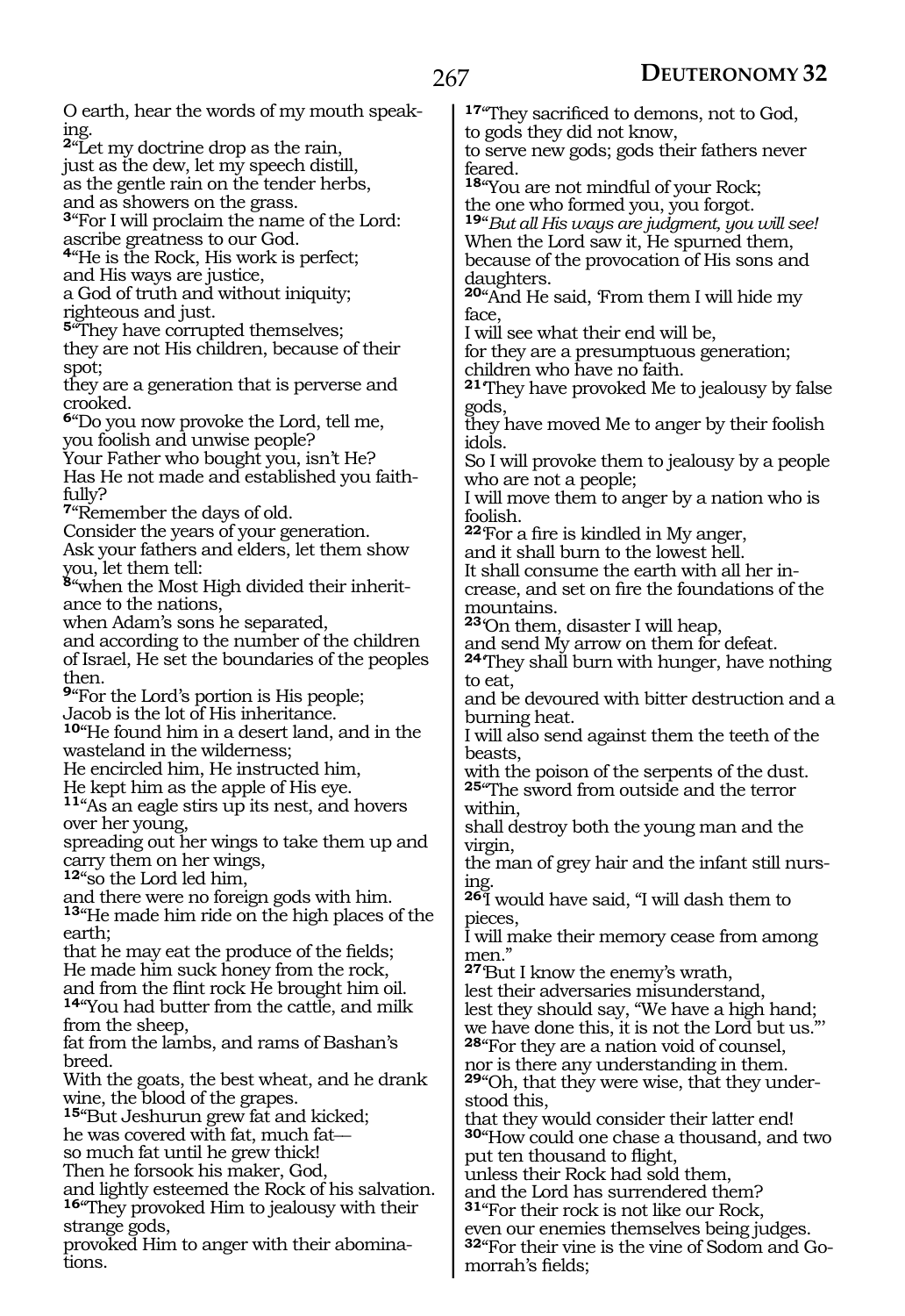their grapes are grapes of gall, their cluster completely bitter. **<sup>33</sup>**"Their wine is the poison of serpents, and the cruel venom of cobras. **<sup>34</sup>**'Is this not laid up in store with Me, and sealed up among My treasures? **<sup>35</sup>**"Vengeance is Mine, and recompense; their foot shall slip in due time; 'for the day of their calamity is at hand, and the things to come will come upon them in quick time.' **<sup>36</sup>**"For the Lord will judge His people, and will have pity for His servants when He sees their power is gone. There is no one remaining, bond or free. **<sup>37</sup>**"And He shall say, 'Where are your gods, the rock you trusted in? **<sup>38</sup>**'Who ate the fat of their sacrifices and drank the wine of their drink offerings?' Let them rise and help you, let them offer you protection now! **<sup>39</sup>**'See now that I, even I, am He; and there is no other god besides Me; I kill and I make alive; I wound and I heal; none can deliver out of My hand. **<sup>40</sup>**'For I raise My hand to heaven, and say, "As I live forever, **<sup>41</sup>**"if I whet My glittering sword and take hold on judgment with My hand, I will repay those who hate Me, and to My enemies render vengeance. **<sup>42</sup>**"I will devour flesh with My sword, and make My arrows drunk with blood; with the blood of the slain and the captives, from the heads of the leaders of the enemy."

**<sup>43</sup>**"Rejoice, O nations, with His people rejoice! For He will avenge the blood of His servants, and to His adversaries He will repay vengeance;

but will be merciful to His people and to His land."

**<sup>44</sup>**So Moses came with Joshua the son of Nun, and spoke all the words of this song in the ears of the people.

**<sup>45</sup>**And Moses finished speaking all these words to Israel,

**<sup>46</sup>**and he said to them: "Set your hearts on all the words I testify among you this day,

which you shall command your children to be diligent to observe and to do

all the words of this law commanded you.

**<sup>47</sup>**"For it is not a vain thing for you, because it is your life;

and by this word you shall prolong your days in the land you cross Jordan to possess."

**<sup>48</sup>**And the Lord spoke to Moses that same day, saying,

**<sup>49</sup>**"Get you up this mountain of the Abraim, Mount Nebo,

which is in the land of Moab, across from Jericho;

look and see the land of Canaan, which I give to the children of Israel as an inheritance; **<sup>50</sup>**"and die on the mountain which you go up

268

to, and be gathered to your people,

just as Aaron your brother died on Mount Hor and was gathered to his people;

**<sup>51</sup>**"because you transgressed against Me, *the God of judgment,*

among the children of Israel, at the waters of Meribah Kadesh, in the Wilderness of Zin, for you did not hallow Me in the midst of the children of Israel.

**<sup>52</sup>**"You shall see the land before you,

though into the land that I give to the children of Israel you shall not go."

*For to all men, God is a God of judgment.*

#### **CWDS Bible Quotes**

- *1. The song that speaks to you is the song that will speak against you; the songs you engage or worship with are not just casual entertainment, they are commitments, covenants and prophecies.*
- *2. It is uncomfortable for a father to own and disown the same person; His love compels Him to you but His righteousness removes Him from your transgressions.*
- *3. We attribute greatness, perfection and truth to God because these are His attributes; praise is acknowledging and confessing.*
- *4. To remember and to consider is to be wise. It is good to remember who you are, to consider where the Lord brought you from and how He has dealt with you so you will embrace who you are to Him.*
- *5. Wisdom is maintaining and preserving perfect and beneficial relationships.*
- *6. Your eagle wing experience is in your normal day to day breakthrough. God is carrying you.*
- *7. Oil from flint; honey from the rock; if you were privy to angelic activities you would realize that supernatural provision in normal day to day life.*
- *8. Never be so caught up with the blessing that you blot out the source; never be so caught up with creation that you blot out the Creator.*
- *9. You may mishandle the blessing but, be careful, you cannot handle the wrath.*
- *10. God tips the scale between one and a thousand and two and ten thousand; ensure it tips in your favor.*
- *11. Your intentional offense against God is received as an act of hatred. Fear and reverence God; you cannot afford to have him as an enemy.*
- *12. The word of God is your life; it sustains the quality of your life and the quantity of your days; without His word you are dead even while you yet breathe.*
- *13. Be faithful to death and be committed to life even if you fell short along the way; the promise is in the rising and the finish is in the pressing.*
- *14. You are not too important to God to be judged by God; He judges sin even if it is on His Son.*

#### **PRAYER POINTS**

- Righteous Father, help me to heed the words of Your songs so they will not witness against me; let the lyrics speak into my life and not condemn it. Amen.
- Father feed me with the goodness of heaven and earth. I refuse to be ungrateful or to kick at my source of blessings. Amen.
- Thank You Father for carrying me every day of my life. Thank You Jesus for carrying me on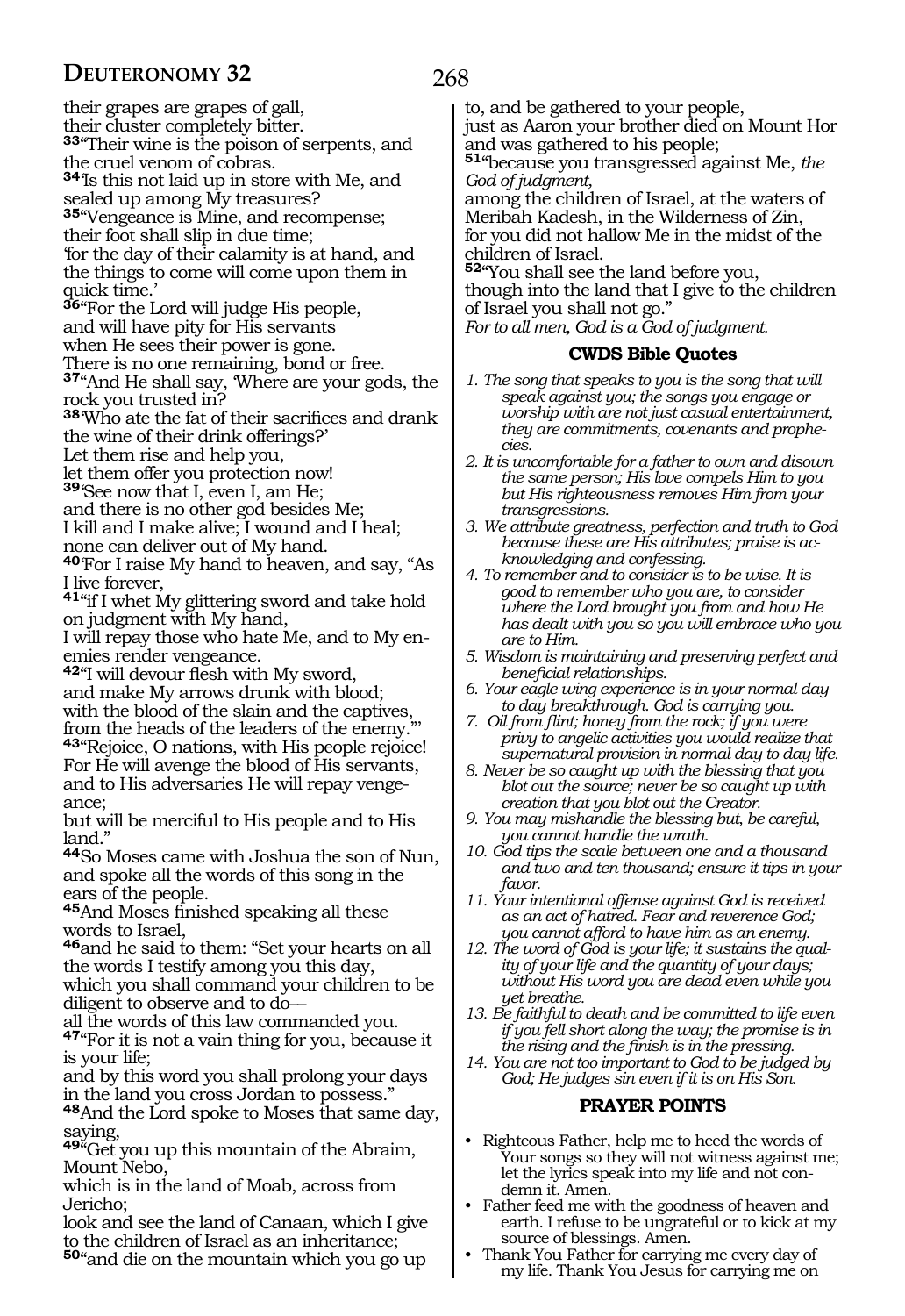eagle's wings to my destiny. Amen.

- O God of heaven and earth, I ascribe to You greatness, perfection and truth. Amen.
- Father God, let me be numbered among those who love You and follow You faithfully. Let me join You in singing Your songs instead of cowering in fear at Your judgments. Amen.

**The Lord came from Sinai; He shined forth from Paran. Israel listened keenly to the final words And the blessing of a man of God. And so Moses blessed them, He spoke well of Israel before his death; A special people called to purpose, Shall men of God rise up and bless.**

#### *DEUTERONOMY 33*

**<sup>1</sup>**This is the blessing, with which Moses the man of God blessed the children of Israel before his death. **<sup>2</sup>**He said: "The Lord came from Sinai, and rose up on them from Seir. He shone forth from Paran, with ten thousands of saints He came. The Lord loved His people, from His right hand came a fiery law for them. **<sup>3</sup>**"Yes, the Lord loves His people; *You are the beloved of God.* All the saints are in Your hand; they sit down at Your feet; Your holy words, everyone received. **<sup>4</sup>**"Moses commanded a law for us, an inheritance for the offspring of Jacob. **<sup>5</sup>**"He was King in Jeshurun, when the leaders of Israel were gathered, all the tribes together then. **<sup>6</sup>**"Live Reuben live! Let Reuben live and not die. Let his numbers be many. Let them grow and multiply." **<sup>7</sup>**And he said of Judah: "Hear the voice of Judah, and bring him to his people, lead him in; let his hands be sufficient for him, against his enemies, may You be his help." **<sup>8</sup>**And of Levi he said: "Let Your Thummim and Your Urim be with Your holy one, whom You proved at Massah, and with whom You contended at the rock of Meribah. **<sup>9</sup>**"Who says of his father and mother, 'I have not seen them'; nor did he acknowledge his brothers, or know his own children; for they have regarded Your word and kept Your covenant. **<sup>10</sup>**"They shall teach Jacob Your judgments, and Israel Your law. They shall offer incense before You, and on Your altar put a whole burnt sacrifice. **<sup>11</sup>**"Lord, bless his substance, and accept the work of his hands;

strike the loins of his enemies who rise against him,

and of those who hate him, so they do not rise again."

**<sup>12</sup>**Of Benjamin he said:

"The Lord's beloved shall dwell in safety by Him,

who covers him all the day long,

and between His shoulders he shall dwell." **<sup>13</sup>**And of Joseph he said:

"His land is blessed of the Lord,

with the precious things of heaven,

with heaven's dew,

and the blessings of the deep beneath; **<sup>14</sup>**"with the sun's precious fruits,

and the precious produce of the months, **15**"with the best things of the ancient moun-

tains, with the precious things of the everlasting hills,

**<sup>16</sup>**"with the precious things of the earth and its fullness,

and the goodwill of Him who dwelt in the bush.

Let the blessing come on the head of Joseph, and on the crown of the head of him who was separated from his brothers.

**<sup>17</sup>**"His glory is like the firstborn bull, and his horns like the horns of the wild ox. Together with them, he shall push the peoples to the ends of the earth.

They are the ten thousands of Ephraim, and they are the thousands of Manasseh." **<sup>18</sup>**And of Zebulun and Issachar he said:

"Rejoice Zebulun, in your going out,

and Issachar in your tents!

**<sup>19</sup>**"They shall call the people to the mountain; there they shall offer their sacrifices of right- eousness;

for they shall gather from the abundance of the seas,

and of treasures that in the sand is hidden." **<sup>20</sup>**And of Gad he said:

"Blessed is he who enlarges Gad.

As a lion he shall dwell,

and tears the arm and the crown of the head. **<sup>21</sup>**"He provides the first part for himself,

because he is reserved a lawgiver portion.

He came with the leaders of the people,

executing the Lord's justice and His judgment with Israel."

**<sup>22</sup>**Of Dan he said:

"Dan is a lion's whelp;

from Bashan he shall leap."

**<sup>23</sup>**And of Napthali he said:

"O Naphtali, who has God's favor,

he shall be satisfied with it;

and full of the blessings of the Lord,

possess the west and the south."

**<sup>24</sup>**Of Asher he said:

"Asher is most blessed of sons.

Let him be acceptable to his brothers.

Let him dip his foot in oil.

**<sup>25</sup>**"His shoe shall be iron and bronze;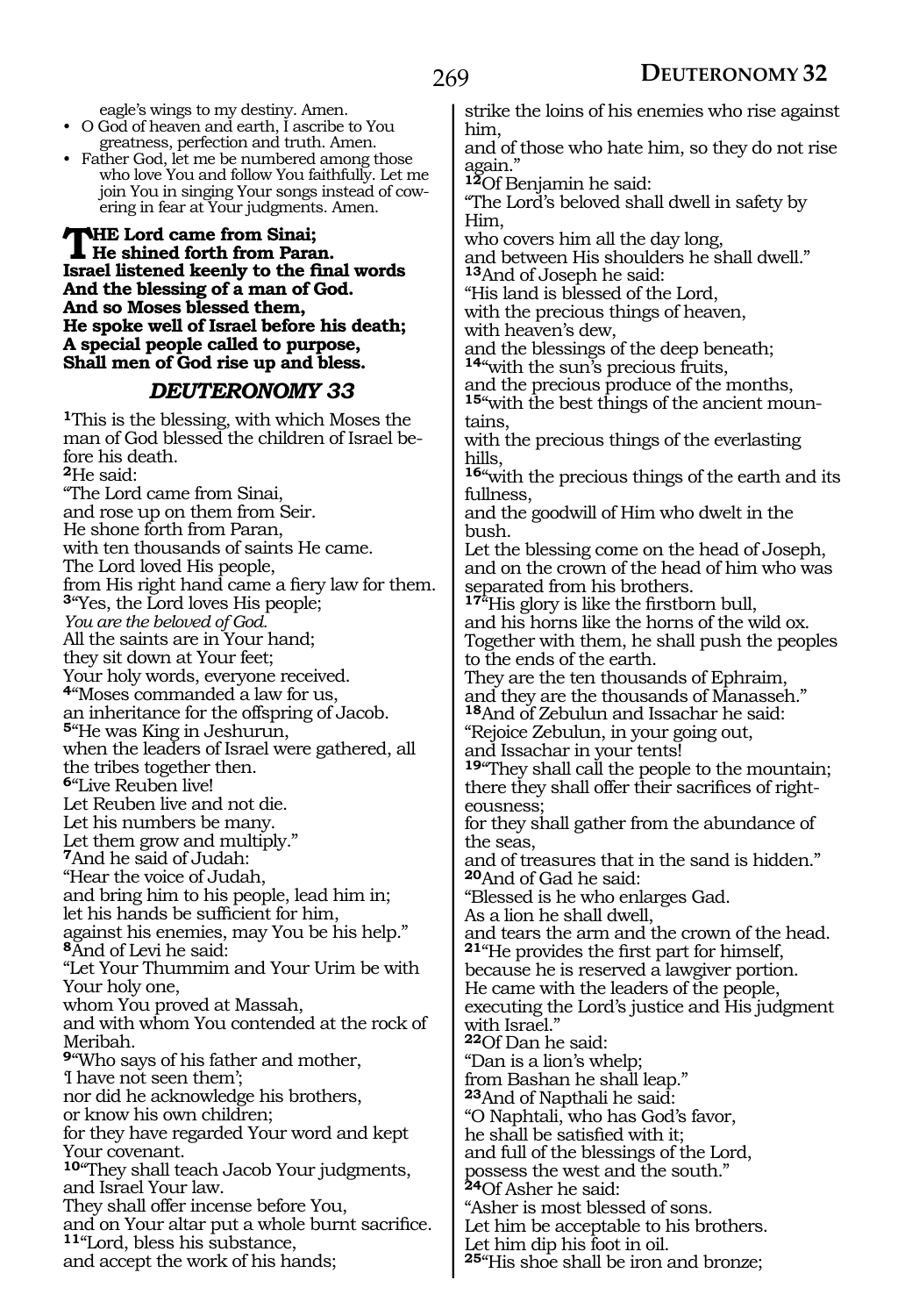and even as your days, so shall your strength become.

**<sup>26</sup>**"There is no one like the God of Jeshurun, who rides the heavens to be your help, in His excellency on the clouds.

**<sup>27</sup>**"The eternal God is your refuge, and underneath are the everlasting arms; he will thrust out the enemy from before you, and will say, 'Destroy!'

**<sup>28</sup>**"Then Israel shall dwell in safety, the fountain of Jacob alone, in the land of grain and new wine;

and his heavens shall drop dew down.

**<sup>29</sup>**"Happy are you, O Israel!

Who is like you, a people saved by the Lord; He is the shield of your help and the sword of your excellency.

Your enemies shall be found to be as liars, they shall submit to you,

and you shall tread down their high places." *And the man of God blessed all Israel with his final words.*

#### **CWDS Bible Quotes**

*1. Love brings you into covenant, showers you with His grace; feeds you with His words, and guides you with His laws.*

- *2. The curse is not your closure; Jesus is. His blood speaks: live and not die; be fruitful and multiply.*
- *3. You measure proficiency in God by His sufficiency and your potency against your enemy.*
- *4. God gives special blessings for special ministry assignment, and special judgment for those who fight against Him.*
- *5. It is all in the covenant, claim the blessing you desire; speak them over your life. Claim the water from the dew and from the deep; and for all you have to multiply and to increase. Claim the precious things of the mountains and of the hills, and of the earth, and everything within. Claim them all.*
- *6. Love God, love people; bless God, bless people. To be truly blessed is to be a blessing and a blessor.*
- *7. Constantly acknowledge your strength and your help; lubricate the source. There is no blessing without a source.*
- *8. Speak blessings to the destiny of others; speak blessings to the one who upholds the words you speak.*
- *9. Rejoice and praise constantly; rejoice and praise continuously; rejoice and praise spontaneously if you know how blessed you are to have God as your source and shield.*

#### **PRAYER POINTS**

- Father God, thank You for the covenant You have brought me into; thank You for Your grace that surrounds me, and for the word that feeds me and leads me. Amen.
- I claim and confess all the good blessings of the sons of Israel. Amen.
- By the power in the blood of Jesus, I declare that I shall live and not die.
- My hands shall be sufficient for me and provide an abundance to bless many;
- I shall be an intercessor for the people;
- I claim the blessing of the dew above and of the

deep beneath; my heavens are perpetually open. Amen.

- The Lord covers me all the day long; I dwell between His shoulders; the Lord rides the heavens to be my help. Amen.
- Father I am happy and pleased to be considered Yours. It is such a pleasure to be named Your own. Amen.

**We remember Moses, A prophet for all times; His life was distinct, And all wept when Moses died. A prophet like no other, Who knew God face to face; The Lord did his burial, And no man knows the place.**

# *DEUTERONOMY 34*

**<sup>1</sup>**He went up from the plains of Moab, up to Mount Nebo, up to Pisgah's top, which is across from Jericho. There the Lord showed him all the land of Gilead, even as far as Dan,

**<sup>2</sup>**all Naphtali and the land of Ephraim and Manasseh,

all the land of Judah as far as the West Sea, **3**the South, and the plain of the Valley of Jericho, the city of palm trees, as far as Zoar. **<sup>4</sup>**And the Lord said to him,

"This is the land I swore to give Abraham, Isaac, and Jacob,

saying, 'I will give it to your descendants.' I have caused you to see it with your eye, but you shall never go over there."

**<sup>5</sup>**We remember Moses;

we remember when he died;

there in the land of Moab,

as the Lord has spoken at that time.

**<sup>6</sup>** The Lord buried him in the valley in the land of Moab, opposite Beth Peor then,

but to this day, no man knows his sepulcher, no man knows his grave.

**<sup>7</sup>**Moses was one hundred and twenty years old when he died,

yet his eyes were not dim,

nor was his natural energy abated;

that is how we remember him.

**<sup>8</sup>**And the children of Israel wept for Moses, in the plains of Moab thirty days.

So the days of weeping and mourning for this man, came to an end.

**<sup>9</sup>**We acknowledge Joshua the son of Nun. He was full of the spirit of wisdom, for on him Moses has laid his hand,

so the children of Israel heeded, and obeyed him, everyone,

and as the Lord commanded Moses, so they did.

*But we remember Moses, humble and true.* **<sup>10</sup>***We remember Moses,*

*a leader with such faith.*

Since then, no prophet like him has arisen in Israel whom the Lord knew face to face, **<sup>11</sup>**distinguished in all the signs and wonders